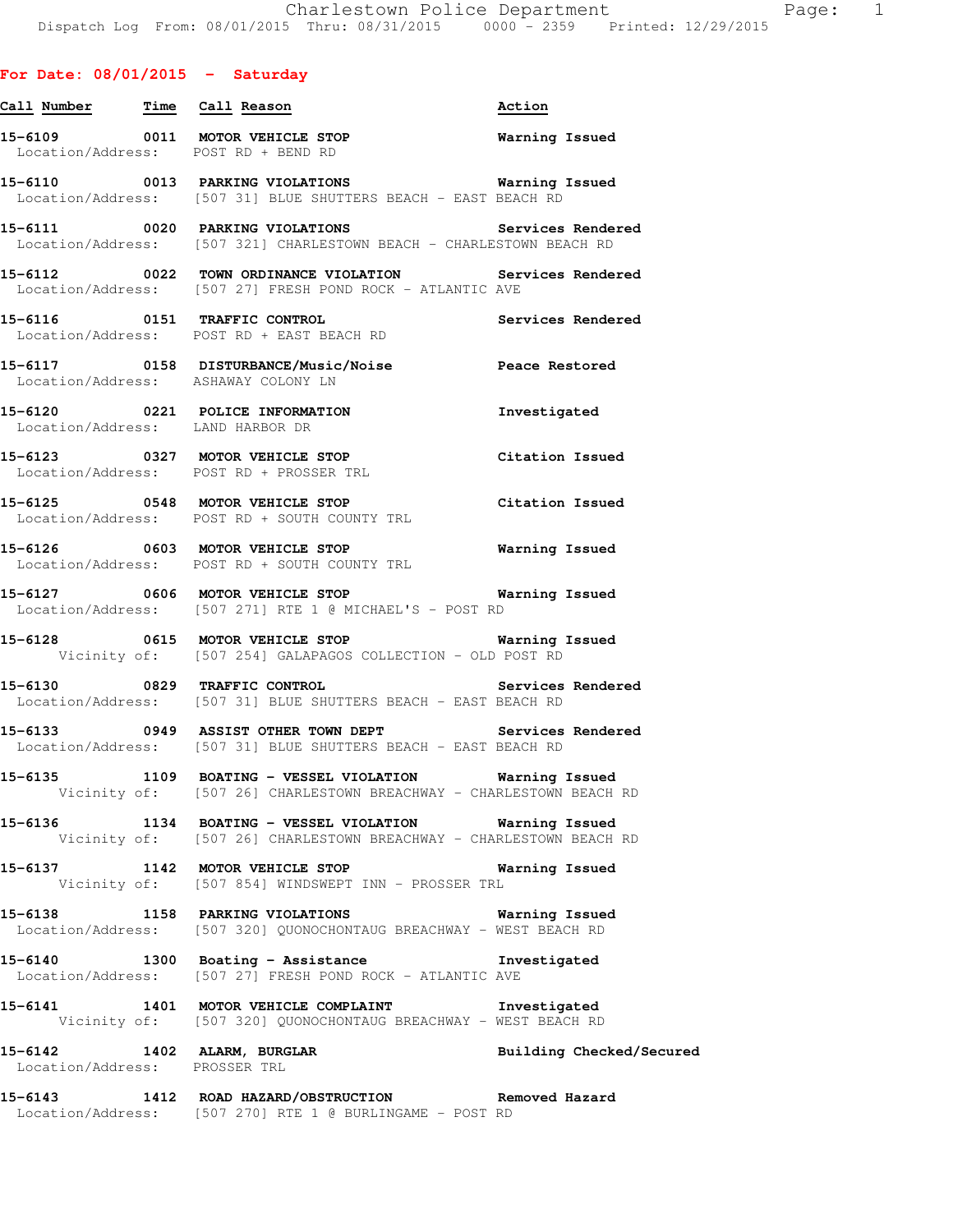**15-6144 1429 TOWN ORDINANCE VIOLATION Citation Issued**  Location/Address: QUARRIES - KLONDIKE RD **15-6145 1431 MOTOR VEHICLE STOP Warning Issued**  Vicinity of: [507 50] CENTRAL BEACH - SURFSIDE AVE **15-6146 1451 PARKING VIOLATIONS Citation Issued**  Location/Address: [507 322] WATCHAUG POND STATE BOAT LAUNCH - SANCTUARY RD **15-6149 1620 TRANSPORT Services Rendered**  Location/Address: RAM ISLAND RD

**15-6150 1749 ASSIST OTHER POLICE DEPT Services Rendered**  Location/Address: [507 270] RTE 1 @ BURLINGAME - POST RD

**15-6151 1755 ROAD HAZARD/OBSTRUCTION Removed Hazard**  Location/Address: POST RD + BEND RD

**15-6152 1836 ROAD HAZARD/OBSTRUCTION Removed Hazard**  Vicinity of: [507 279] RTE 2 @ CHARLESTOWN TOWN HALL - SOUTH COUNTY TRL

**15-6153 2058 ASSIST OTHER TOWN DEPT Services Rendered**  Location/Address: [507 31] BLUE SHUTTERS BEACH - EAST BEACH RD

**15-6154 2105 ASSIST OTHER TOWN DEPT Services Rendered**  Location/Address: [507 49] CHARLESTOWN TOWN BEACH - CHARLESTOWN BEACH RD

**15-6155 2158 ASSIST CITIZEN Services Rendered**  Location/Address: [507 327] CHARLESTOWN BEACH TOWN PARKING LOT - CHARLESTOWN BEACH RD

**15-6156 2255 MOTOR VEHICLE COMPLAINT Unfounded**  Location/Address: [507 258] RTE 1 @ SOUTH KINGSTOWN LINE - POST RD

#### **For Date: 08/02/2015 - Sunday**

**15-6157 0023 ASSIST OTHER TOWN DEPT No Action Required**  Location/Address: [507 31] BLUE SHUTTERS BEACH - EAST BEACH RD

**15-6161 0052 ASSIST CITIZEN Services Rendered**  Location/Address: CHARLESTOWN BEACH RD + BENHAM ST

**15-6173 0820 TRAFFIC CONTROL No Action Required**  Location/Address: EAST BEACH RD

**15-6174 0833 PSYCHOLOGICAL EMERGENCY Transported to Hospital**  Location/Address: OAK RIDGE RD

**15-6175 0840 ASSIST OTHER TOWN DEPT Services Rendered**  Location/Address: [507 49] CHARLESTOWN TOWN BEACH - CHARLESTOWN BEACH RD

**15-6176 0844 ASSIST OTHER TOWN DEPT Services Rendered**  Location/Address: [507 31] BLUE SHUTTERS BEACH - EAST BEACH RD

**15-6178 0911 TRAFFIC CONTROL Citation Issued**  Location/Address: CHARLESTOWN BEACH RD + DALTON ST

**15-6179 0926 TRAFFIC CONTROL Services Rendered**  Location/Address: POST RD + EAST BEACH RD

**15-6180 0947 TRAFFIC CONTROL Services Rendered**  Location/Address: [507 31] BLUE SHUTTERS BEACH - EAST BEACH RD

**15-6181 1034 TRAFFIC CONTROL No Action Required**  Location/Address: CHARLESTOWN BEACH RD + DALTON ST

**15-6182 1037 TRAFFIC CONTROL Services Rendered**  Location/Address: [507 49] CHARLESTOWN TOWN BEACH - CHARLESTOWN BEACH RD

**15-6183 1159 POLICE INFORMATION Services Rendered**  Location/Address: [507 31] BLUE SHUTTERS BEACH - EAST BEACH RD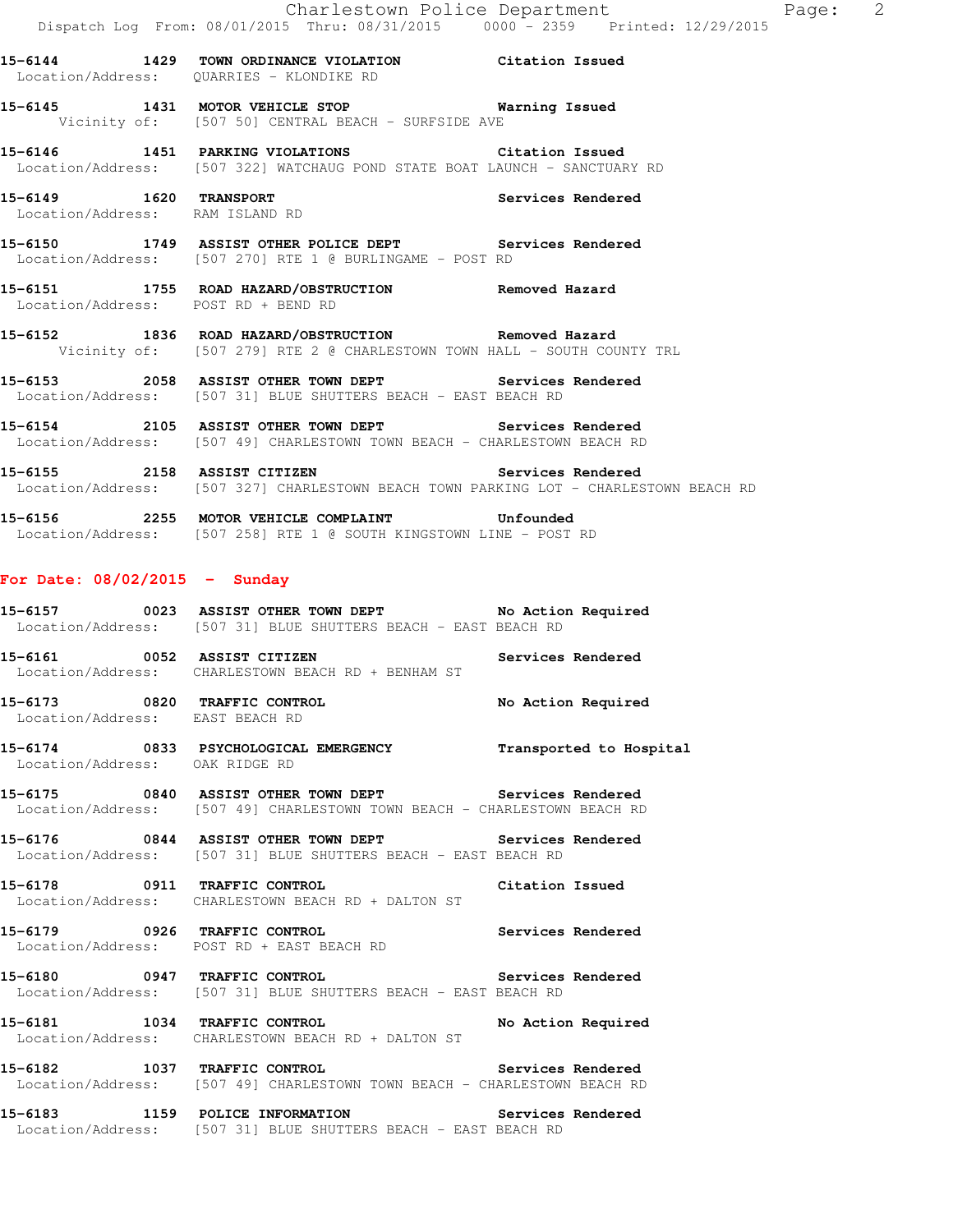**15-6186 1320 ROAD HAZARD/OBSTRUCTION Removed Hazard** 

 Location/Address: [507 270] RTE 1 @ BURLINGAME - POST RD **15-6187 1329 Boating - Assistance Investigated**  Location/Address: [507 320] QUONOCHONTAUG BREACHWAY - WEST BEACH RD **15-6188 1332 ASSIST CITIZEN Services Rendered**  Location/Address: [507 252] GENERAL STANTON INN - OLD POST RD **15-6189 1342 TRAFFIC CONTROL Services Rendered**  Location/Address: POST RD + EAST BEACH RD **15-6191 1409 MOTOR VEHICLE STOP Citation Issued**  Location/Address: POST RD + SOUTH COUNTY TRL **15-6192 1506 BOATING - SAFETY CHECK Investigated**  Location/Address: [507 339] QUONOCHONTAUG POND - WEST BEACH RD **15-6193 1554 PARKING VIOLATIONS No Action Required**  Location/Address: [507 322] WATCHAUG POND STATE BOAT LAUNCH - SANCTUARY RD **15-6195 1650 SUSPICIOUS ACTIVITY/VEHICLE No Action Required**  Location/Address: [507 49] CHARLESTOWN TOWN BEACH - CHARLESTOWN BEACH RD **15-6196 1701 MOTOR VEHICLE STOP Warning Issued**  Location/Address: [507 215] SAINT ANDREW LUTHERAN CHURCH - EAST BEACH RD **15-6198 1737 DIS CONDUCT / FIGHT Peace Restored**  Location/Address: [507 518] RIDGE RD **15-6199 1802 FOLLOW-UP INVESTIGATION Investigated**  Location/Address: SCHOOLHOUSE POND RD **15-6201 1818 DOMESTIC/Assault/Diso/Other Peace Restored**  Location/Address: HOXSIE AVE **15-6204 2044 ASSIST CITIZEN Services Rendered**  Location/Address: [507 327] CHARLESTOWN BEACH TOWN PARKING LOT - CHARLESTOWN BEACH RD **15-6205 2106 ASSIST OTHER TOWN DEPT Services Rendered**  Location/Address: [507 31] BLUE SHUTTERS BEACH - EAST BEACH RD **15-6206 2108 ASSIST OTHER TOWN DEPT Services Rendered**  Location/Address: [507 327] CHARLESTOWN BEACH TOWN PARKING LOT - CHARLESTOWN BEACH RD **15-6207 2326 DOMESTIC/Assault/Diso/Other Arrest(s) Made**  Location/Address: BASEBALL FIELD - COLUMBIA HEIGHTS OVAL Refer To Arrest: 15-71-AR Arrest: CHAMPLIN, GROVER<br>Address: 70 COLUMBIA HEIG 70 COLUMBIA HEIGHTS OVAL Apt. #A CHARLESTOWN, RI Age: 20 Charges: DOMESTIC-SIMPLE ASSAULT/BATTERY **For Date: 08/03/2015 - Monday 15-6209 0105 TRAFFIC CONTROL No Action Required** 

 Location/Address: [507 100] RTE 1 @ FIORES - POST RD **15-6210 0228 TRAFFIC CONTROL No Action Required**  Location/Address: [507 62] OCEAN VIEW MOTEL - POST RD **15-6212 0437 MOTOR VEHICLE STOP Citation Issued**  Location/Address: [507 260] RTE 1 @ GENERAL STANTON - POST RD

**15-6214 0525 MOTOR VEHICLE STOP Citation Issued**  Location/Address: [507 261] RTE 1 @ STATE GARAGE - POST RD

**15-6216 0606 MOTOR VEHICLE STOP Warning Issued**  Location/Address: POST RD + BEND RD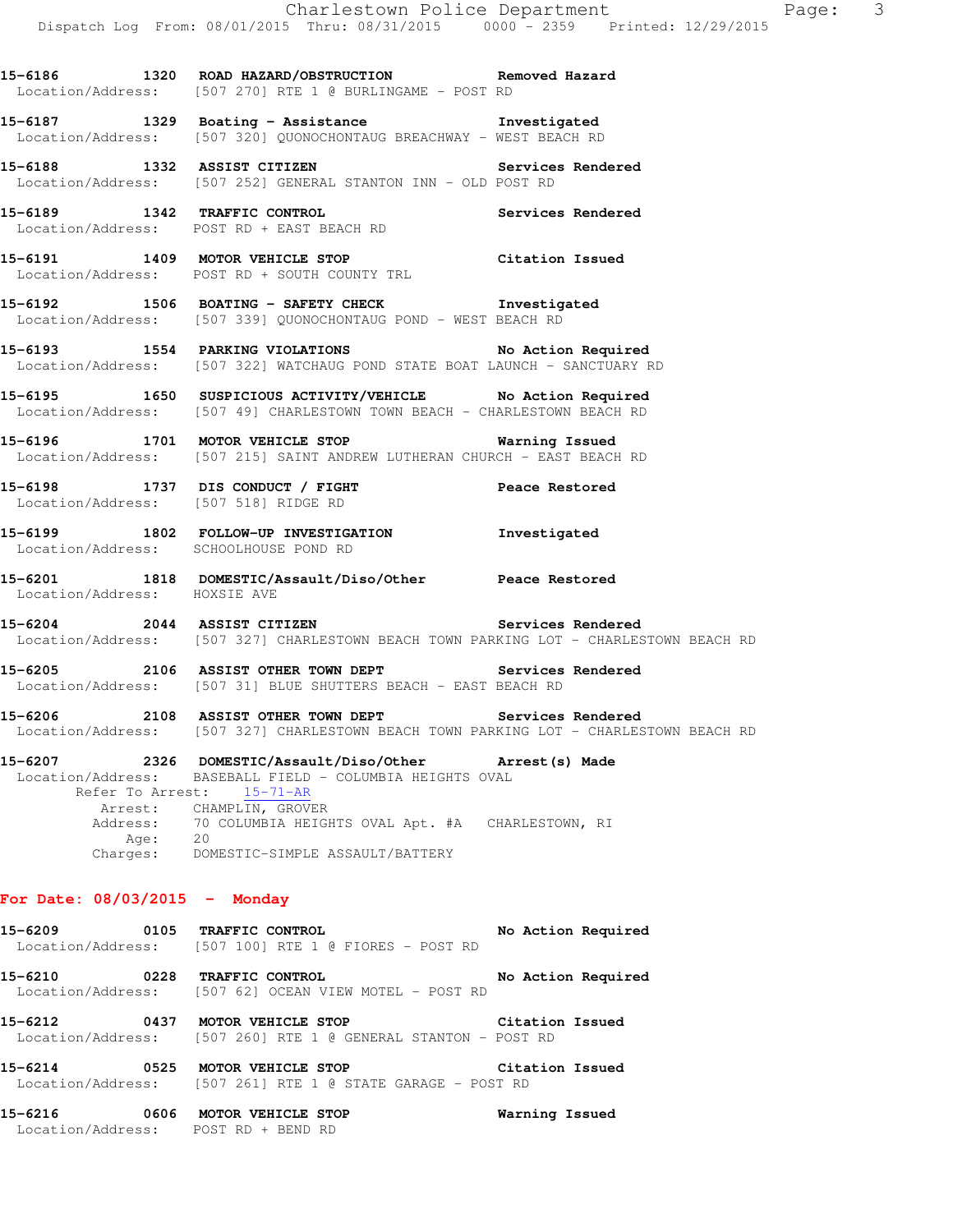|         |                            | 15-6218 		 0712 DOMESTIC/Assault/Diso/Other 		 Arrest(s) Made<br>Location/Address: OAK RIDGE RD                           |                   |
|---------|----------------------------|---------------------------------------------------------------------------------------------------------------------------|-------------------|
|         |                            | Refer To Arrest: 15-72-AR                                                                                                 |                   |
|         |                            | Arrest: MASSINI, ANDREA M<br>Address: 20 OAK RIDGE RD CHARLESTOWN, RI                                                     |                   |
|         |                            |                                                                                                                           |                   |
|         |                            |                                                                                                                           |                   |
|         |                            | Age: 52<br>Charges: DOMESTIC-DISORDERLY CONDUCT<br>RESISTING LEGAL OR ILLEGAL ARREST                                      |                   |
|         |                            |                                                                                                                           |                   |
|         |                            | 15-6220 0909 MVA - W/Injury/Fluid/Hazard Transported to Hospital<br>Location/Address: CAROLINA BACK RD + SOUTH COUNTY TRL |                   |
|         |                            | Refer To Accident: 15-111-AC                                                                                              |                   |
|         |                            |                                                                                                                           |                   |
|         |                            | 15-6221 0915 TRANSPORT 15-6221                                                                                            |                   |
|         |                            | Location/Address: [507 642] CHARLESTOWN POLICE DEPARTMENT - OLD POST RD                                                   |                   |
|         |                            | 15-6226 1213 POLICE INFORMATION No Action Required                                                                        |                   |
|         |                            | Location/Address: [507 31] BLUE SHUTTERS BEACH - EAST BEACH RD                                                            |                   |
|         |                            |                                                                                                                           |                   |
|         |                            | 15-6227 1215 POLICE INFORMATION No Action Required<br>Location/Address: [507 320] QUONOCHONTAUG BREACHWAY - WEST BEACH RD |                   |
|         |                            |                                                                                                                           |                   |
|         |                            | 15-6228 1253 TRAFFIC CONTROL <b>1258</b> Services Rendered                                                                |                   |
|         |                            | Location/Address: [507 31] BLUE SHUTTERS BEACH - EAST BEACH RD                                                            |                   |
|         |                            |                                                                                                                           |                   |
|         |                            | 15-6233 1414 OFFICER WANTED No Action Required                                                                            |                   |
|         |                            | Location/Address: [507 612] NINIGRET PARK - LITTLE NINI POND REST ROOMS - PARK LN                                         |                   |
|         |                            | 15-6236 1459 ASSIST OTHER TOWN DEPT Services Rendered                                                                     |                   |
|         |                            | Location/Address: [507 1] CHARLESTOWN TOWN HALL - SOUTH COUNTY TRL                                                        |                   |
|         |                            |                                                                                                                           |                   |
|         |                            | 15-6238 1541 OFFICER WANTED Services Rendered                                                                             |                   |
|         |                            | Location/Address: [507 642] CHARLESTOWN POLICE DEPARTMENT - OLD POST RD                                                   |                   |
|         |                            | 15-6239 1756 EMBEZZELMENT/FRAUD/FORGERY Report Taken                                                                      |                   |
|         | Location/Address: CEDAR RD |                                                                                                                           |                   |
|         |                            | Refer To Incident: 15-252-OF                                                                                              |                   |
|         |                            | 15-6240 1855 MOTOR VEHICLE COMPLAINT Confounded                                                                           |                   |
|         |                            | Location/Address: ROSS HILL RD                                                                                            |                   |
|         |                            |                                                                                                                           |                   |
|         |                            | 15-6241 1859 ALARM, FIRE                                                                                                  | Services Rendered |
|         |                            | Location/Address: SHANNOCK RD                                                                                             |                   |
|         |                            | 15-6242 1937 FOLLOW-UP INVESTIGATION Investigated                                                                         |                   |
|         |                            | Location/Address: MONTAUK RD                                                                                              |                   |
|         |                            |                                                                                                                           |                   |
| 15-6243 |                            | 1938 FOLLOW-UP INVESTIGATION                                                                                              | Unfounded         |
|         |                            | Location/Address: JACOB PERRY DR                                                                                          |                   |
| 15-6244 |                            | 2041 SUSPICIOUS ACTIVITY/VEHICLE                                                                                          | Unfounded         |
|         |                            | Location/Address: SHUMANKANUC HILL RD                                                                                     |                   |
|         |                            |                                                                                                                           |                   |
|         |                            | 15-6245 2048 OFFICER WANTED<br>Location/Address: [507 642] CHARLESTOWN POLICE DEPARTMENT - OLD POST RD                    | Investigated      |
|         | Refer To Incident:         | $15 - 255 - 0F$                                                                                                           |                   |
|         | Refer To Summons:          | $15 - 73 - AR$                                                                                                            |                   |
|         |                            | Summons: LISI, VANESSA                                                                                                    |                   |
|         |                            | Address: 23 SEA VIEW DR CHARLESTOWN, RI                                                                                   |                   |
|         | Age:                       | 18<br>Charges: FALSE REPORT OF CRIME                                                                                      |                   |
|         |                            |                                                                                                                           |                   |
| 15-6246 |                            | 2056 DISABLED MV                                                                                                          | Investigated      |

Location/Address: SOUTH COUNTY TRL + NARROW LN

**15-6247 2146 OFFICER WANTED Investigated**  Location/Address: [507 642] CHARLESTOWN POLICE DEPARTMENT - OLD POST RD

**15-6248 2212 ASSIST OTHER TOWN DEPT Services Rendered**  Location/Address: [507 31] BLUE SHUTTERS BEACH - EAST BEACH RD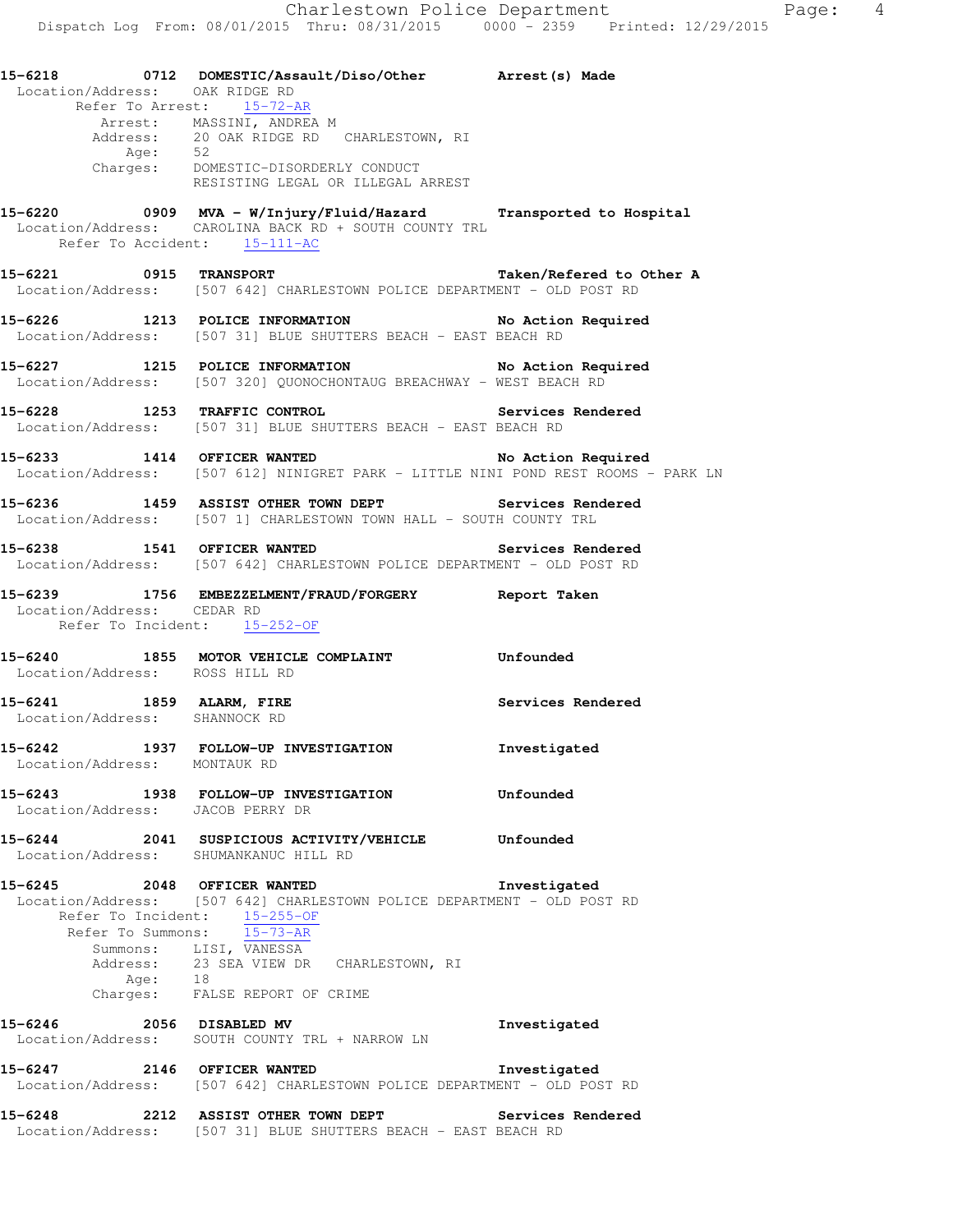**15-6251 2317 MOTOR VEHICLE STOP Citation Issued**  Location/Address: SOUTH COUNTY TRL + CAROLINA BACK RD

**15-6253 2333 TRAFFIC CONTROL Citation Issued**  Location/Address: [507 100] RTE 1 @ FIORES - POST RD

#### **For Date: 08/04/2015 - Tuesday**

**15-6257 0003 MOTOR VEHICLE STOP Citation Issued**  Location/Address: [507 266] RTE 1 @ WILLOWS - POST RD

**15-6259 0053 MOTOR VEHICLE STOP Warning Issued**  Location/Address: [507 258] RTE 1 @ SOUTH KINGSTOWN LINE - POST RD

**15-6264 0548 BUILDING CHECK No Action Required**  Location/Address: [507 207] POST RD

**15-6266 0550 TRAFFIC CONTROL No Action Required**  Location/Address: POST RD + GENERAL STANTON LN

**15-6267 0554 TRAFFIC CONTROL No Action Required**  Location/Address: [507 257] DUNNS CORNERS FIRE STATION (STATION TWO) - POST RD

**15-6268 0554 TRAFFIC CONTROL No Action Required**  Location/Address: SOUTH COUNTY TRL + MAPLE LAKE FARM RD

**15-6269 0555 TRAFFIC CONTROL Services Rendered**  Location/Address: POST RD + PROSSER TRL

**15-6270 0601 MOTOR VEHICLE STOP Citation Issued**  Location/Address: [507 100] RTE 1 @ FIORES - POST RD

**15-6271 0607 MOTOR VEHICLE STOP Warning Issued**  Location/Address: SOUTH COUNTY TRL + MAPLE LAKE FARM RD

**15-6272 0627 MOTOR VEHICLE STOP No Action Required**  Location/Address: POST RD + SOUTH COUNTY TRL

**15-6273 0639 MVA - Minor No Action Required**  Location/Address: KING'S FACTORY RD + PROSSER TRL

Location/Address: SHANNOCK RD

**15-6275 0643 ALARM, FIRE Extinquished**  Location/Address: SONQUIPAUG RD

**15-6277 0648 ROAD HAZARD/OBSTRUCTION Removed Hazard**  Location/Address: [507 526] OLD POST RD

**15-6278 0705 ROAD HAZARD/OBSTRUCTION Services Rendered**  Location/Address: PROSSER TRL

**15-6279 0717 FIRE, OTHER Extinquished**  Location/Address: JACOB PERRY DR

15-6280 **0728 FIRE, OTHER 15-6280 Services Rendered** Location/Address: COVEY CT

**15-6281 0742 FIRE, OTHER Services Rendered**  Location/Address: NARROW LN

**15-6282 0753 ROAD HAZARD/OBSTRUCTION Services Rendered** 

Location/Address: OLD COACH RD

Location/Address: GENERAL STANTON LN + NARROW LN

**15-6284 0804 FIRE, OTHER No Action Required** 

15-6274 0642 ALARM, FIRE **Services Rendered** 

**15-6283 0756 FIRE, OTHER Services Rendered**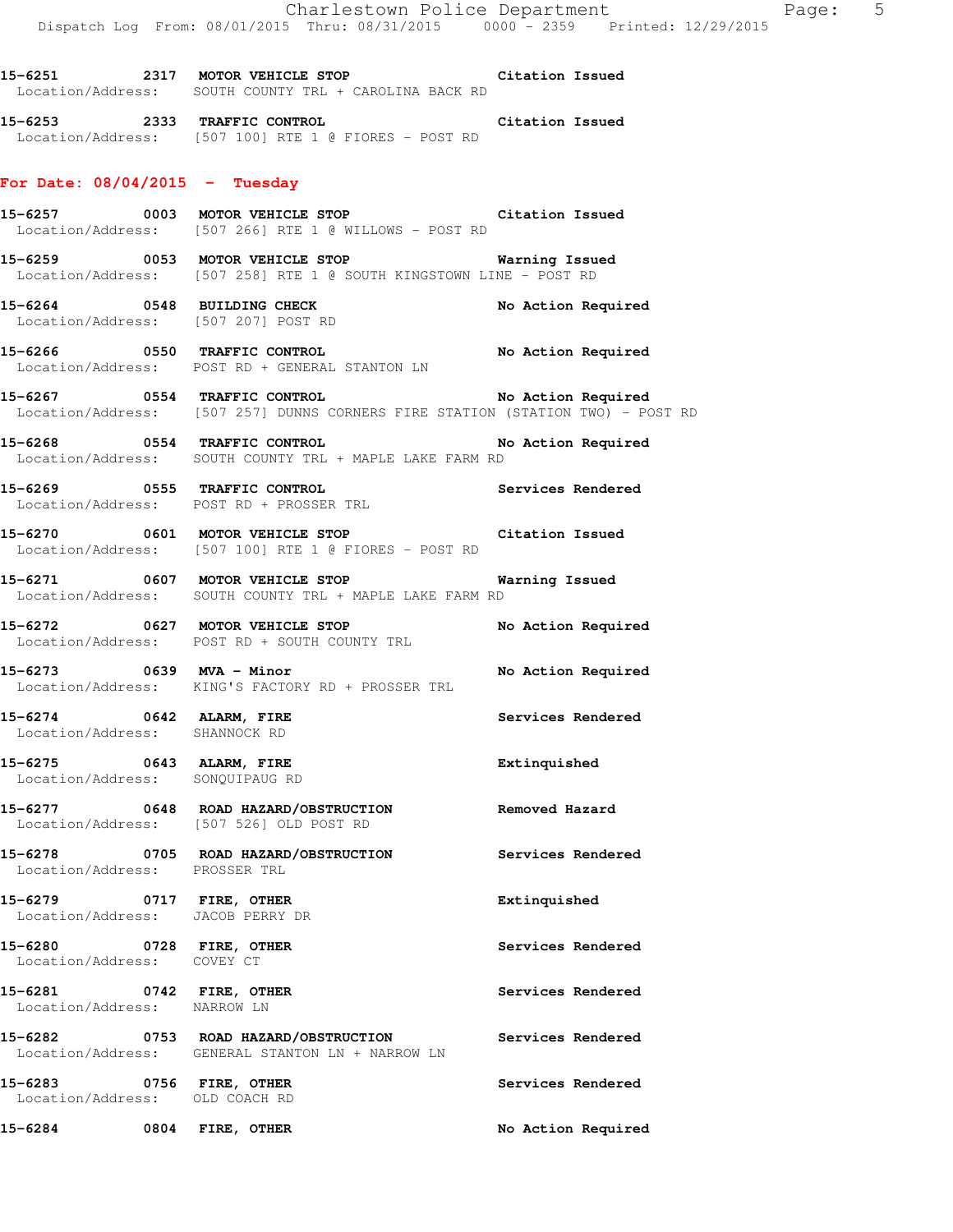|                                    | 15-6291 0854 SUSPICIOUS ACTIVITY/VEHICLE<br>Location/Address: POST RD + NARROW LN                                     | Unfounded          |       |   |
|------------------------------------|-----------------------------------------------------------------------------------------------------------------------|--------------------|-------|---|
|                                    | 15-6292 0853 FIRE, OTHER<br>Location/Address: OLD COACH RD + EAST PASQUISETT TRL                                      | No Action Required |       |   |
|                                    | 15-6290 0853 SUSPICIOUS ACTIVITY/VEHICLE<br>Location/Address: POST RD + CROSS MILLS RD                                | Investigated       |       |   |
|                                    | 15-6289 0848 FIRE, OTHER<br>Location/Address: NARROW LN + KNUDSEN DR                                                  | Services Rendered  |       |   |
|                                    | 15-6288 0842 ALARM, BURGLAR<br>Location/Address: TOCKWOTTEN COVE RD                                                   | Unfounded          |       |   |
|                                    | 15-6287 0839 TRAFFIC CONTROL<br>Location/Address: EAST BEACH RD + POST RD                                             | Services Rendered  |       |   |
|                                    | 15-6286 0812 ROAD HAZARD/OBSTRUCTION<br>Location/Address: KING'S FACTORY RD + PROSSER TRL                             | Services Rendered  |       |   |
|                                    | 15-6285 0810 ALARM, FIRE No Action Required<br>Location/Address: [507 30] ATLANTIC ANIMAL HOSPITAL - SOUTH COUNTY TRL |                    |       |   |
| Location/Address: SOUTH COUNTY TRL |                                                                                                                       |                    |       |   |
|                                    | Dispatch Log From: 08/01/2015 Thru: 08/31/2015 0000 - 2359 Printed: 12/29/2015                                        |                    |       |   |
|                                    | Charlestown Police Department                                                                                         |                    | Page: | 6 |

**15-6294 1001 ASSIST ELDERLY Services Rendered**  Location/Address: PROSSER TRL

Location/Address: SAND HILL RD

**15-6295 1010 MVA - Minor Report Taken**  Location/Address: POST RD + EAST BEACH RD Refer To Accident: 15-112-AC

**15-6296 1024 ROAD HAZARD/OBSTRUCTION Investigated**  Location/Address: [507 406] OLD COACH RD

**15-6297 1051 ROAD HAZARD/OBSTRUCTION Investigated**  Location/Address: CRESTWOOD LN

**15-6298 1104 ROAD HAZARD/OBSTRUCTION Investigated**  Location/Address: OLD MILL RD

**15-6299 1125 ASSIST OTHER AGENCY Taken/Refered to Other A**  Location/Address: POLE # 16 - WEST BEACH RD

**15-6300 1126 ASSIST OTHER AGENCY Taken/Refered to Other A**  Location/Address: POLE # 9 AND # 13 - EAST BEACH RD

**15-6301 1127 ASSIST OTHER AGENCY Taken/Refered to Other A**  Location/Address: POLE # 2 - UPPER HIGHLAND RD

**15-6302 1128 ASSIST OTHER AGENCY Taken/Refered to Other A**  Location/Address: POLE # 31 - KLONDIKE RD

**15-6303 1129 ASSIST OTHER AGENCY Taken/Refered to Other A**  Location/Address: POLE # 2 AND # 3 - SUNSET DR

**15-6304 1134 LARCENY Services Rendered**  Location/Address: OLD MILL RD Refer To Incident: 15-253-OF

**15-6305 1142 ROAD HAZARD/OBSTRUCTION Taken/Refered to Other A**  Location/Address: ROSS HILL RD **15-6307 1201 OFFICER WANTED Investigated**  Location/Address: BISCUIT CITY RD **15-6308 1213 Boating - Assistance Investigated**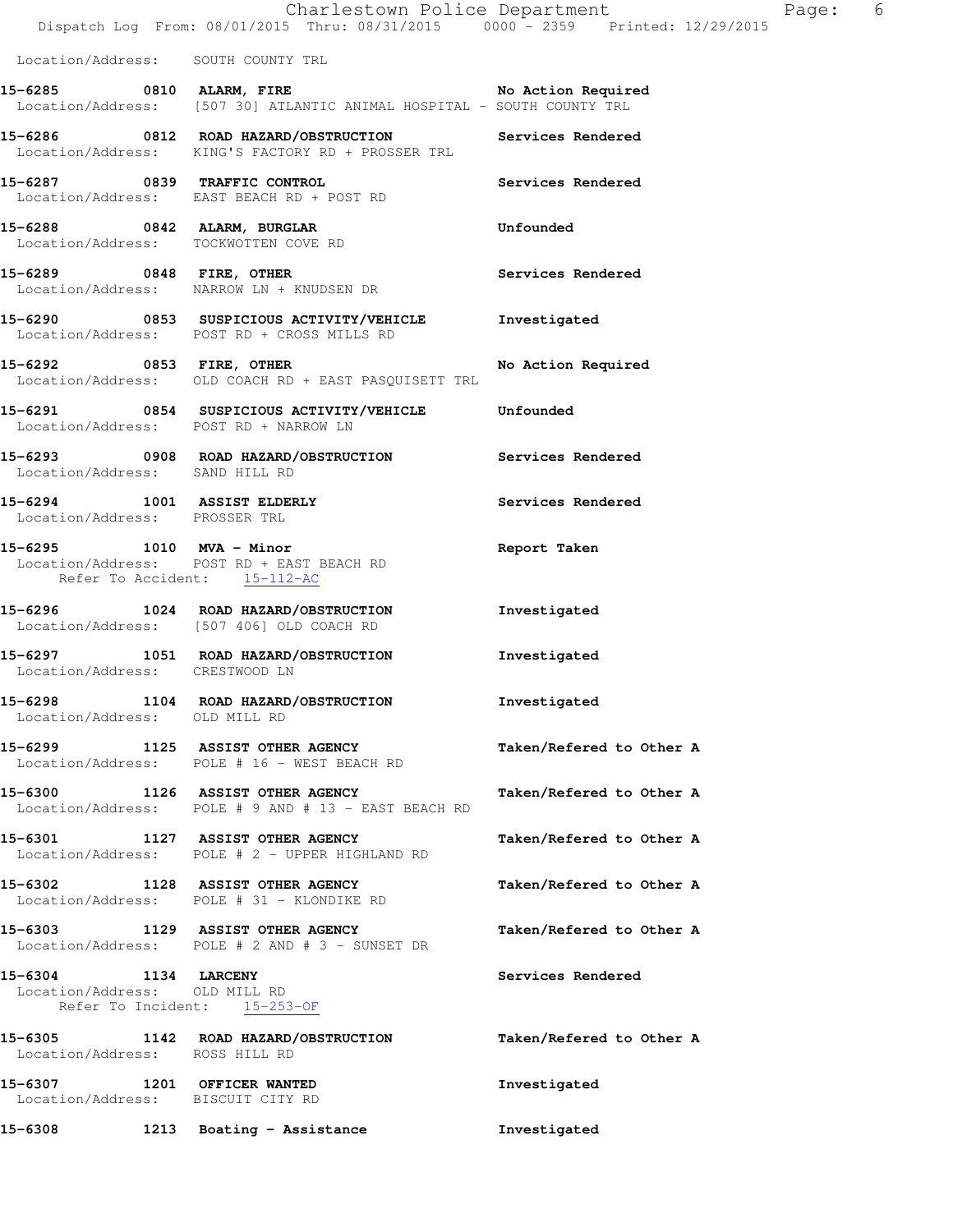|                                                                       | Dispatch Log From: 08/01/2015 Thru: 08/31/2015 0000 <sup>-</sup> 2359 Printed: 12/29/2015                                            | Charlestown Police Department | $\overline{7}$<br>Page: |
|-----------------------------------------------------------------------|--------------------------------------------------------------------------------------------------------------------------------------|-------------------------------|-------------------------|
|                                                                       | Location/Address: [507 339] QUONOCHONTAUG POND - WEST BEACH RD                                                                       |                               |                         |
| Location/Address: DEER RUN                                            | 15-6309 1234 ASSIST OTHER AGENCY                                                                                                     | Taken/Refered to Other A      |                         |
| Location/Address: NORTH CASTLE WAY                                    | 15-6311 1309 FOLLOW-UP INVESTIGATION                                                                                                 | Investigated                  |                         |
|                                                                       | 15-6312 1337 ASSIST OTHER AGENCY<br>Location/Address: POLE # 17 - ROCKY ACRES DR                                                     | Taken/Refered to Other A      |                         |
| 15-6313 1359 OFFICER WANTED<br>Location/Address: EAST BEACH RD        |                                                                                                                                      | Investigated                  |                         |
| Vicinity of: LAKESIDE DR                                              | 15-6314 1420 MOTOR VEHICLE STOP                                                                                                      | Warning Issued                |                         |
|                                                                       | 15-6315 1427 ALARM, BURGLAR<br>Location/Address: [507 451] SOUTH COUNTY COMMUNITY ACTION - SOUTH COUNTY TRL                          | Building Checked/Secured      |                         |
| Location/Address: [507 440] DUDLEY LN                                 | 15-6316 1450 ASSIST OTHER AGENCY                                                                                                     | Taken/Refered to Other A      |                         |
| Location/Address: ROSS HILL RD                                        | 15-6317 1503 FIRE, OTHER                                                                                                             | Taken/Refered to Other A      |                         |
| Location/Address: NORTH CASTLE WAY                                    | 15-6318 1547 FOLLOW-UP INVESTIGATION Report Taken<br>Refer To Incident: 15-254-OF                                                    |                               |                         |
|                                                                       | 15-6319 1624 ROAD HAZARD/OBSTRUCTION<br>Location/Address: POST RD + CASTLE ROCK DR                                                   | Services Rendered             |                         |
| Location/Address: OLD POST RD                                         | 15-6320 1632 ROAD HAZARD/OBSTRUCTION                                                                                                 | Removed Hazard                |                         |
| 15-6322 1652 ANIMAL COMPLAINT<br>Location/Address: NARROW LN          |                                                                                                                                      | Investigated                  |                         |
| 15-6323 1747 WELL BEING CHECK<br>Location/Address: HUNTER'S HARBOR RD |                                                                                                                                      | Could Not Locate              |                         |
| Location/Address: SURFSIDE AVE                                        | 15-6324 1811 SUSPICIOUS ACTIVITY/VEHICLE No Action Required                                                                          |                               |                         |
| 15-6326 1833 FIRE, OTHER<br>Location/Address: SOUTH COUNTY TRL        |                                                                                                                                      | Services Rendered             |                         |
| 15-6327 1842 LARCENY                                                  | Location/Address: [507 494] OLD MILL RD                                                                                              | Investigated                  |                         |
| 15-6328 1854 FIRE, OTHER                                              | Location/Address: OLD MILL RD + POND MEADOW RD                                                                                       | Removed Hazard                |                         |
| 15-6329 1905 ALARM, FIRE<br>Location/Address: SEA LEA AVE             |                                                                                                                                      | <b>False Alarm</b>            |                         |
| Location/Address: KICKAPOO RUN                                        | 15-6330 1922 DISTURBANCE/Music/Noise No Action Required                                                                              |                               |                         |
|                                                                       | 15-6331 1939 POLICE INFORMATION No Action Required<br>Location/Address: [507 215] SAINT ANDREW LUTHERAN CHURCH - EAST BEACH RD       |                               |                         |
|                                                                       | 15-6332 1944 MOTOR VEHICLE STOP<br>Location/Address: CHARLESTOWN BEACH RD                                                            | Warning Issued                |                         |
|                                                                       | 15-6333 1947 SUSPICIOUS ACTIVITY/VEHICLE No Action Required<br>Location/Address: [507 6] BORDER HILL TRAILOR PARK - SOUTH COUNTY TRL |                               |                         |
| 15-6334<br>Location/Address: OLD MILL RD                              | 2003 ANIMAL COMPLAINT                                                                                                                | No Action Required            |                         |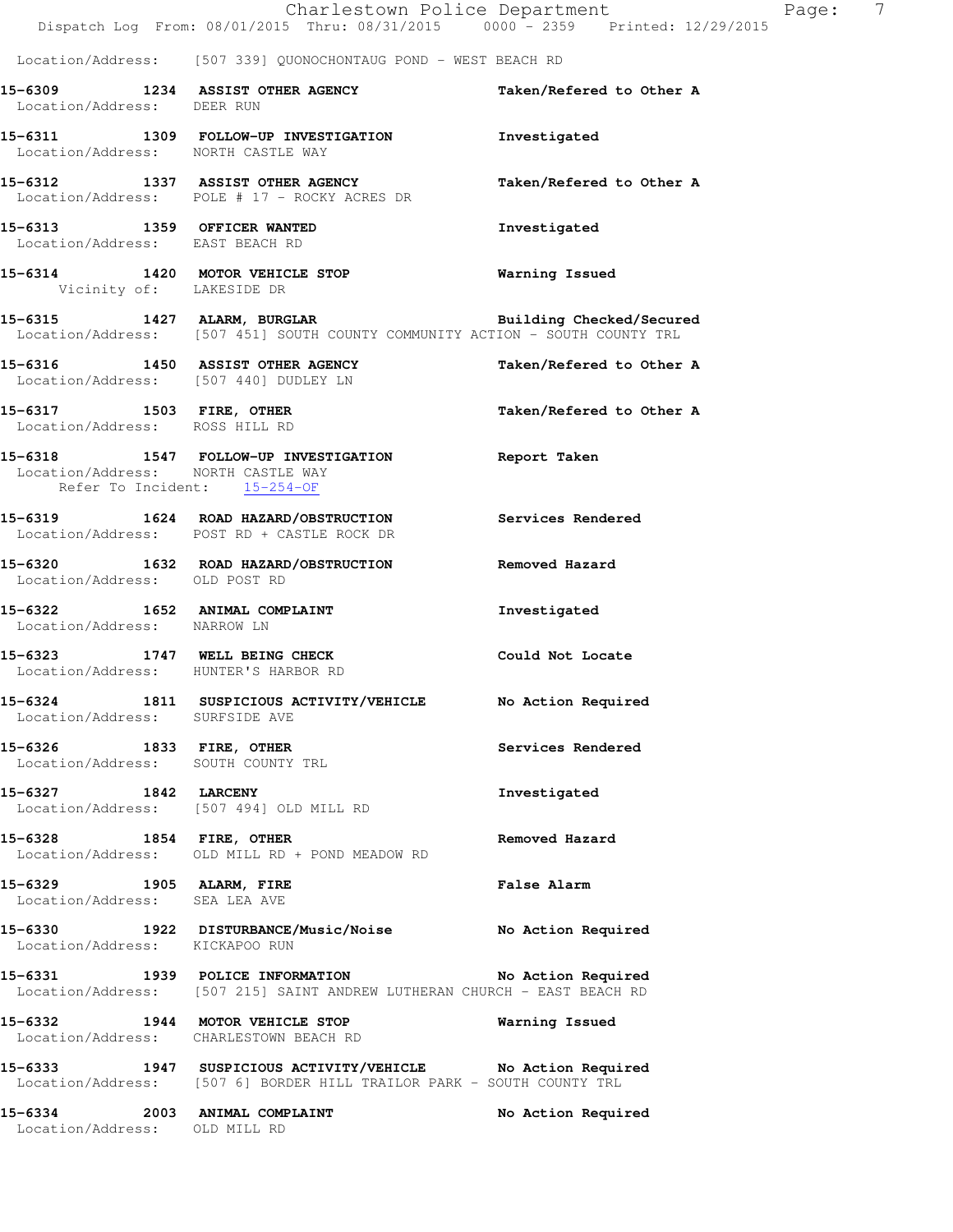**15-6335 2141 ASSIST OTHER TOWN DEPT Services Rendered**  Location/Address: [507 327] CHARLESTOWN BEACH TOWN PARKING LOT - CHARLESTOWN BEACH RD

**15-6338 2157 MOTOR VEHICLE COMPLAINT No Action Required**  Location/Address: HOXSIE AVE **15-6339 2207 ALARM, FIRE No Action Required**  Location/Address: SANCTUARY RD

**15-6340 2317 MOTOR VEHICLE COMPLAINT Investigated**  Location/Address: POST RD + ROSS HILL RD

## **For Date: 08/05/2015 - Wednesday**

Location/Address: [507 874] EAST QUAIL RUN

**15-6346 0043 DISABLED MV Services Rendered**  Location/Address: POST RD + ROSS HILL RD **15-6349 0116 SUSPICIOUS ACTIVITY/VEHICLE Investigated** 

 Location/Address: CENTER ST **15-6351 0208 ALARM, FIRE Investigated** 

**15-6354 0403 ASSIST OTHER AGENCY Investigated**  Location/Address: COLUMBIA HEIGHTS OVAL

**15-6358 0701 TRAFFIC CONTROL No Action Required**  Vicinity of: TRAFFIC LIGHT - POST RD + EAST BEACH RD

**15-6359 0913 MOTOR VEHICLE COMPLAINT Could Not Locate**  Vicinity of: [507 253] GREENSCAPES - OLD POST RD

**15-6360 0937 ROAD HAZARD/OBSTRUCTION Removed Hazard**  Location/Address: [507 769] DEER RUN

**15-6361 1008 WELL BEING CHECK Services Rendered**  Location/Address: GOOSEBERRY HILL

**15-6363 1114 FIRE, STRUCTURE Extinquished**  Location/Address: POND SHORE DR

**15-6364 1212 FIRE, OTHER No Action Required**  Location/Address: [507 774] DUDLEY LN

**15-6365 1233 ROAD HAZARD/OBSTRUCTION Taken/Refered to Other A**  Location/Address: POLE # 1 - HUNTER'S HARBOR RD

**15-6367 1331 ANIMAL COMPLAINT Unfounded**  Location/Address: [507 31] BLUE SHUTTERS BEACH - EAST BEACH RD

15-6368 1415 WELL BEING CHECK No Action Required Location/Address: CATALPA CT

**15-6369 1459 MVA - Minor Report Taken**  Location/Address: [507 72] CUMBERLAND FARMS - OLD POST RD Refer To Accident: 15-113-AC

**15-6370 1505 TRAFFIC CONTROL Services Rendered**  Location/Address: POST RD + EAST BEACH RD

**15-6371 1619 FOUND/LOST PROPERTY No Action Required**  Location/Address: [507 642] CHARLESTOWN POLICE DEPARTMENT - OLD POST RD

**15-6372 1636 WELL BEING CHECK Investigated**  Location/Address: NORTH CASTLE WAY

**15-6374 1710 LARCENY Investigated**  Location/Address: [507 254] GALAPAGOS COLLECTION - OLD POST RD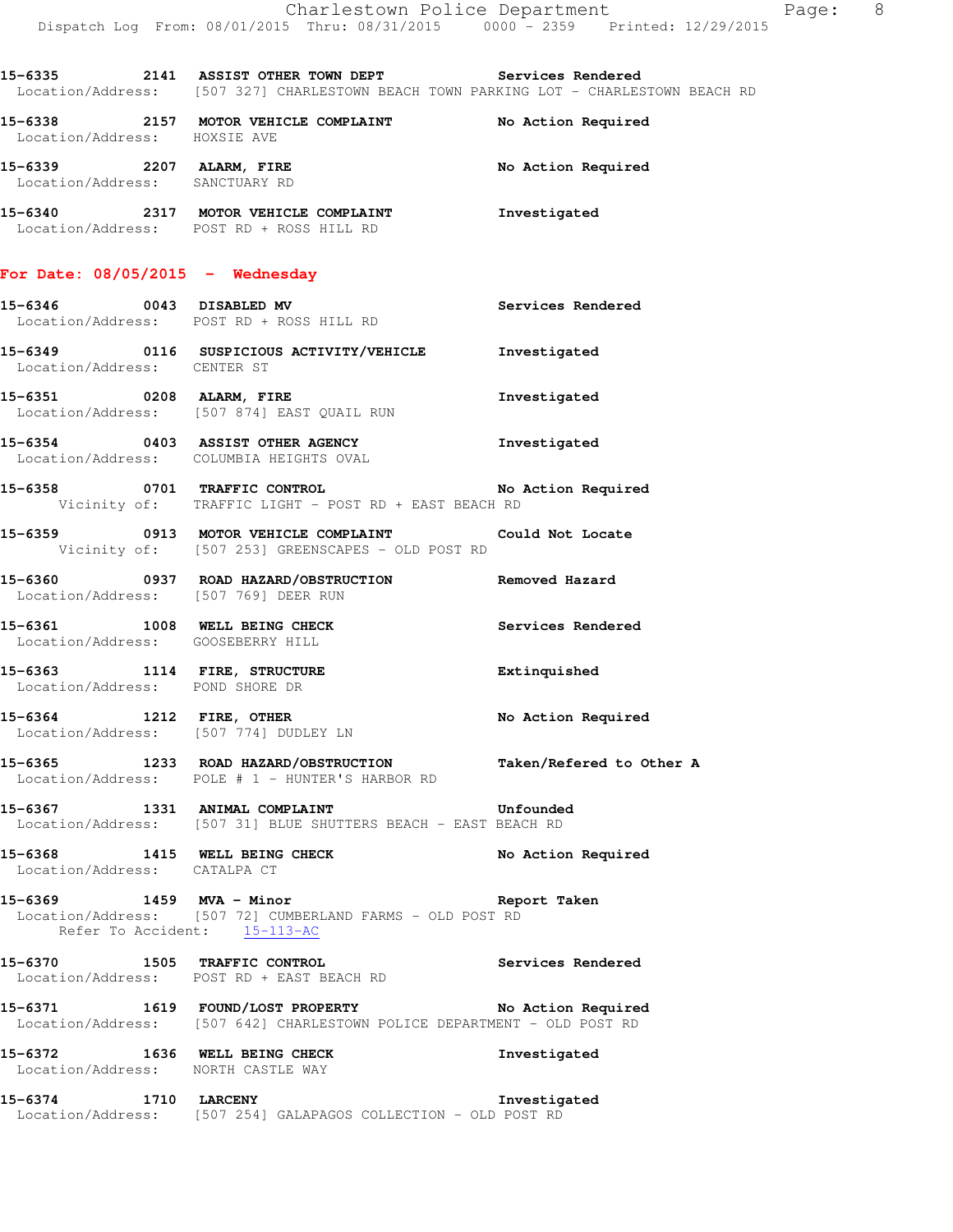**15-6375 1744 LARCENY Investigated**  Location/Address: PASTURE LN Refer To Incident: 15-256-OF **15-6378 1910 SUSPICIOUS ACTIVITY/VEHICLE Investigated**  Location/Address: EAST CHARLES ST **15-6379 1927 NOTIFICATION Services Rendered**  Location/Address: EAST QUAIL RUN 15-6380 2012 ALARM, BURGLAR **Building Checked/Secured**  Location/Address: WEST BEACH RD **15-6383 2058 MOTOR VEHICLE COMPLAINT Unfounded**  Location/Address: [507 362] RTE 2 @ SUNOCO - SOUTH COUNTY TRL 15-6384 2105 ANIMAL COMPLAINT **15-6384** Services Rendered Location/Address: [507 881] CHARLESTOWN ANIMAL SHELTER - SAND HILL RD **15-6385 2217 MOTOR VEHICLE COMPLAINT Unfounded**  Location/Address: ROSS HILL RD **15-6386 2220 ASSIST OTHER POLICE DEPT Services Rendered**  Location/Address: [507 258] RTE 1 @ SOUTH KINGSTOWN LINE - POST RD **15-6387 2248 ALARM, FIRE Investigated**  Location/Address: [507 428] TAMANACO DR **15-6389 2349 MOTOR VEHICLE STOP Warning Issued**  Location/Address: SOUTH COUNTY TRL + NEW BISCUIT CITY RD **For Date: 08/06/2015 - Thursday 15-6390 0001 FIRE, OTHER Investigated**  Location/Address: OLD POST RD **15-6394 0030 MOTOR VEHICLE STOP No Action Required**  Location/Address: SOUTH COUNTY TRL + BOTKA DR 15-6397 **0051 ASSIST OTHER TOWN DEPT** Services Rendered Location/Address: [507 327] CHARLESTOWN BEACH TOWN PARKING LOT - CHARLESTOWN BEACH RD **15-6399 0120 TRAFFIC CONTROL Services Rendered**  Location/Address: POST RD + FALCONE LN **15-6401 0123 MOTOR VEHICLE STOP Warning Issued**  Location/Address: POST RD + NARROW LN **15-6407 0605 TRAFFIC CONTROL Services Rendered**  Location/Address: OLD POST RD + EAST ARNOLDA DR **15-6408 0615 TRAFFIC CONTROL No Action Required**  Location/Address: POST RD + EAST BEACH RD **15-6409 0851 FIRE, OTHER Investigated**  Location/Address: [507 220] SHERMAN AND SON'S UPHOLSTRY - SOUTH COUNTY TRL **15-6411 0956 ESCORT Services Rendered**  Location/Address: NEW BISCUIT CITY RD **15-6412 1049 ALARM, BURGLAR Investigated**  Location/Address: [507 572] DRIFTWOOD DR **15-6413 1156 ASSIST CITIZEN Services Rendered**  Location/Address: CAROLINA BACK RD **15-6415 1444 EMBEZZELMENT/FRAUD/FORGERY Investigated**  Location/Address: SCAPA FLOW RD Refer To Incident: 15-259-OF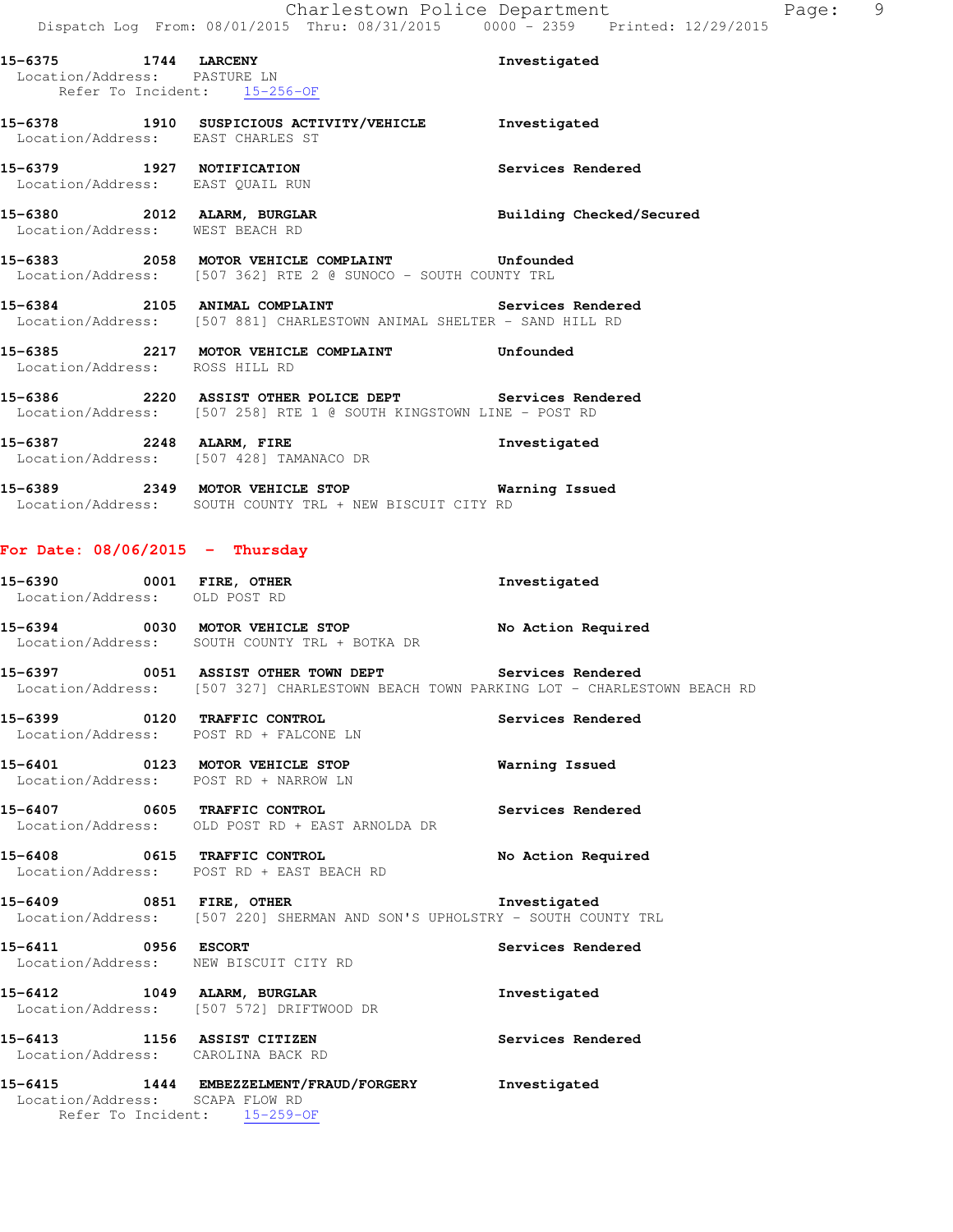|                                                                  |                                                                                                                                        | Charlestown Police Department<br>Page: 10                                                      |
|------------------------------------------------------------------|----------------------------------------------------------------------------------------------------------------------------------------|------------------------------------------------------------------------------------------------|
|                                                                  | Dispatch Log From: 08/01/2015 Thru: 08/31/2015 0000 - 2359 Printed: 12/29/2015                                                         |                                                                                                |
|                                                                  | 15-6418 1605 MOTOR VEHICLE STOP 5 Warning Issued<br>Location/Address: OLD COACH RD + LADY SLIPPER DR                                   |                                                                                                |
|                                                                  | 15-6419 1644 POLICE INFORMATION 1nvestigated<br>Vicinity of: [507 246] INDIAN CEDAR TRAILOR PARK - FOXTROT DR                          |                                                                                                |
|                                                                  | 15-6420 1721 ASSIST OTHER POLICE DEPT Could Not Locate<br>Location/Address: [507 384] SOUTH COUNTY TRL                                 |                                                                                                |
| Location/Address: SEA BREEZE AVE<br>Refer To Incident: 15-257-OF | 15-6422 1742 MVA - Minor                                                                                                               | Report Taken                                                                                   |
|                                                                  | 15-6423 1755 ALARM, FIRE <b>Example 2018</b> False Alarm<br>Location/Address: [507 220] SHERMAN AND SON'S UPHOLSTRY - SOUTH COUNTY TRL |                                                                                                |
| 15-6424 1801 RAPE<br>Location/Address: LAURI DR                  | Refer To Arrest: 15-74-AR                                                                                                              | Arrest (s) Made                                                                                |
|                                                                  | Arrest: STANTON, PASCO C<br>Address: 31 LAURI DR Apt. #T4 CHARLESTOWN, RI<br>Age: 55<br>Charges: SEXUAL ASSAULT -1ST DEGREE            |                                                                                                |
|                                                                  | SEXUAL ASSAULT -1ST DEGREE<br>15-6425 1803 MOTOR VEHICLE COMPLAINT Could Not Locate<br>Location/Address: POST RD + KING'S FACTORY RD   |                                                                                                |
|                                                                  | 15-6426 2027 MOTOR VEHICLE COMPLAINT Unfounded<br>Location/Address: [507 276] RTE 2 @ RICHMOND LINE - SOUTH COUNTY TRL                 |                                                                                                |
| Location/Address: LAURI DR                                       | 15-6427 2032 FOLLOW-UP INVESTIGATION Services Rendered                                                                                 |                                                                                                |
|                                                                  | 15-6428 2213 ASSIST OTHER TOWN DEPT Services Rendered<br>Location/Address: [507 31] BLUE SHUTTERS BEACH - EAST BEACH RD                |                                                                                                |
|                                                                  | 15-6429 2222 ROAD HAZARD/OBSTRUCTION<br>Location/Address: [507 526] OLD POST RD                                                        | Services Rendered                                                                              |
| Location/Address: SHANNOCK RD                                    | 15-6430 			 2307 MOTOR VEHICLE COMPLAINT 				 Services Rendered                                                                        |                                                                                                |
|                                                                  | 15-6433 2347 DOMESTIC/Assault/Diso/Other Investigated                                                                                  | Location/Address: [507 21] BURLINGAME STATE PARK - CHECK IN STATION - BURLINGAME STATE PARK RD |
| For Date: $08/07/2015$ - Friday                                  |                                                                                                                                        |                                                                                                |
|                                                                  | 15-6439 0452 DOMESTIC/Assault/Diso/Other Investigated                                                                                  | Location/Address: [507 21] BURLINGAME STATE PARK - CHECK IN STATION - BURLINGAME STATE PARK RD |
|                                                                  | 15-6440   0554   SUSPICIOUS ACTIVITY/VEHICLE   Warning Issued<br>Location/Address: [507 321] CHARLESTOWN BEACH - CHARLESTOWN BEACH RD  |                                                                                                |
|                                                                  | 15-6442 0605 MOTOR VEHICLE STOP<br>Location/Address: POST RD + PROSSER TRL                                                             | No Action Required                                                                             |
| Location/Address: TAUTOG LN<br>Refer To Incident: 15-258-OF      | 15-6443 0616 DOMESTIC/Assault/Diso/Other Report Taken                                                                                  |                                                                                                |
| 15-6446 0840 TRANSPORT                                           | Location/Address: [507 642] CHARLESTOWN POLICE DEPARTMENT - OLD POST RD                                                                | Taken/Refered to Other A                                                                       |
| 15-6448 0945 VANDALISM<br>Location/Address: WINTERGREEN WAY      |                                                                                                                                        | Investigated                                                                                   |
| 15-6449 1126 THREATS<br>Location/Address: OLD COACH RD           | Refer To Incident: 15-260-OF                                                                                                           | Investigated                                                                                   |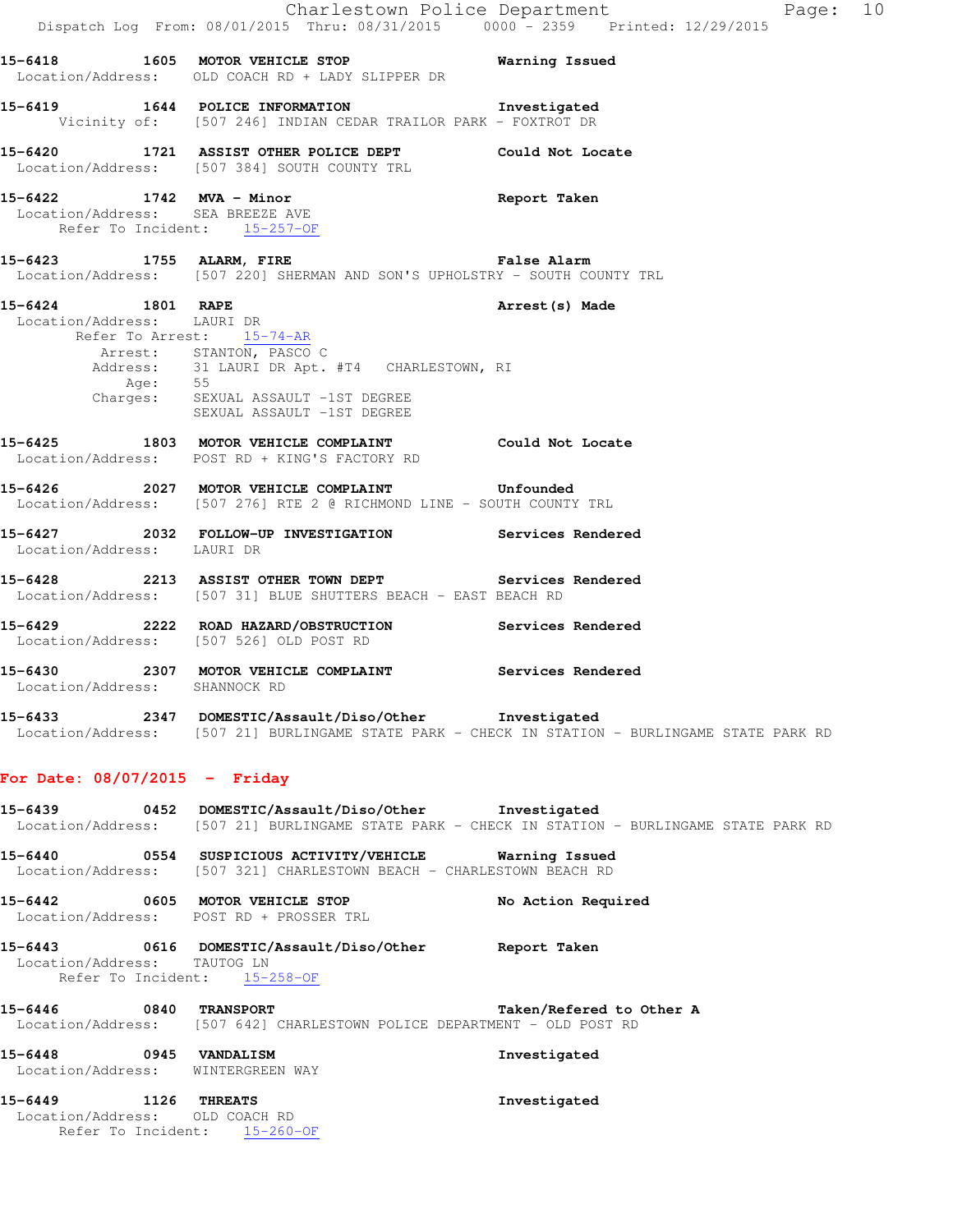**15-6451 1328 ANIMAL COMPLAINT Investigated**  Location/Address: [507 872] NINIGRET PARK (SEAFOOD FESTIVAL) - PARK LN

**15-6454 1508 TOWN COUNCIL DOCKET DELIVERY Services Rendered**  Location/Address: NIANTIC HWY

**15-6455 1541 FIRE, OTHER Investigated**  Vicinity of: SAND PLAIN RD + SOUTH COUNTY TRL

**15-6456 1548 ROAD HAZARD/OBSTRUCTION Removed Hazard**  Vicinity of: [507 223] SCENIC GARDENS - OLD POST RD

**15-6457 1603 PSYCHOLOGICAL EMERGENCY Transported to Hospital**  Location/Address: OLD COACH RD

**15-6458 1605 MOTOR VEHICLE COMPLAINT Could Not Locate**  Location/Address: [507 275] RTE 1 @ WESTERLY LINE - POST RD

**15-6459 1619 DISABLED MV Removed Hazard**  Location/Address: POST RD + SOUTH COUNTY TRL

**15-6461 1628 ROAD HAZARD/OBSTRUCTION Services Rendered**  Location/Address: [507 789] SAND PLAIN RD

**15-6462 1633 TRAFFIC CONTROL Services Rendered**  Location/Address: EAST BEACH RD + PARADISE LN

**15-6463 1645 WELL BEING CHECK Investigated**  Location/Address: ALTON CAROLINA RD

**15-6464 1649 MOTOR VEHICLE STOP Warning Issued**  Location/Address: [507 789] SAND PLAIN RD

**15-6465 1655 DISABLED MV Removed Hazard**  Location/Address: KING'S FACTORY RD + POST RD

**15-6466 1717 DIRECTIONS Services Rendered**  Location/Address: [507 872] NINIGRET PARK (SEAFOOD FESTIVAL) - PARK LN

**15-6467 1815 TRAFFIC CONTROL Services Rendered**  Location/Address: OLD POST RD + PARK LN

**15-6470 1815 Boating - Assistance Services Rendered**  Location/Address: [507 26] CHARLESTOWN BREACHWAY - CHARLESTOWN BEACH RD

**15-6468 1824 EMBEZZELMENT/FRAUD/FORGERY Report Taken**  Location/Address: [507 679] MOHEGAN RD Refer To Incident: 15-261-OF

**15-6469 1848 DISABLED MV Services Rendered**  Location/Address: POST RD

15-6471 1922 Boating - Assistance **Services Rendered** Location: [507 340] NINIGRET POND - WEST

**15-6474 2106 ASSIST OTHER AGENCY Services Rendered**  Location/Address: [507 31] BLUE SHUTTERS BEACH - EAST BEACH RD

**15-6475 2106 TRAFFIC CONTROL Services Rendered**  Location/Address: OLD POST RD + PARK LN

**15-6476 2116 SUSPICIOUS ACTIVITY/VEHICLE Investigated**  Location/Address: [507 853] QUONNY BAIT AND TACKLE - OLD POST RD

**15-6477 2122 MOTOR VEHICLE STOP Warning Issued**  Location/Address: NARROW LN + AUBURN DR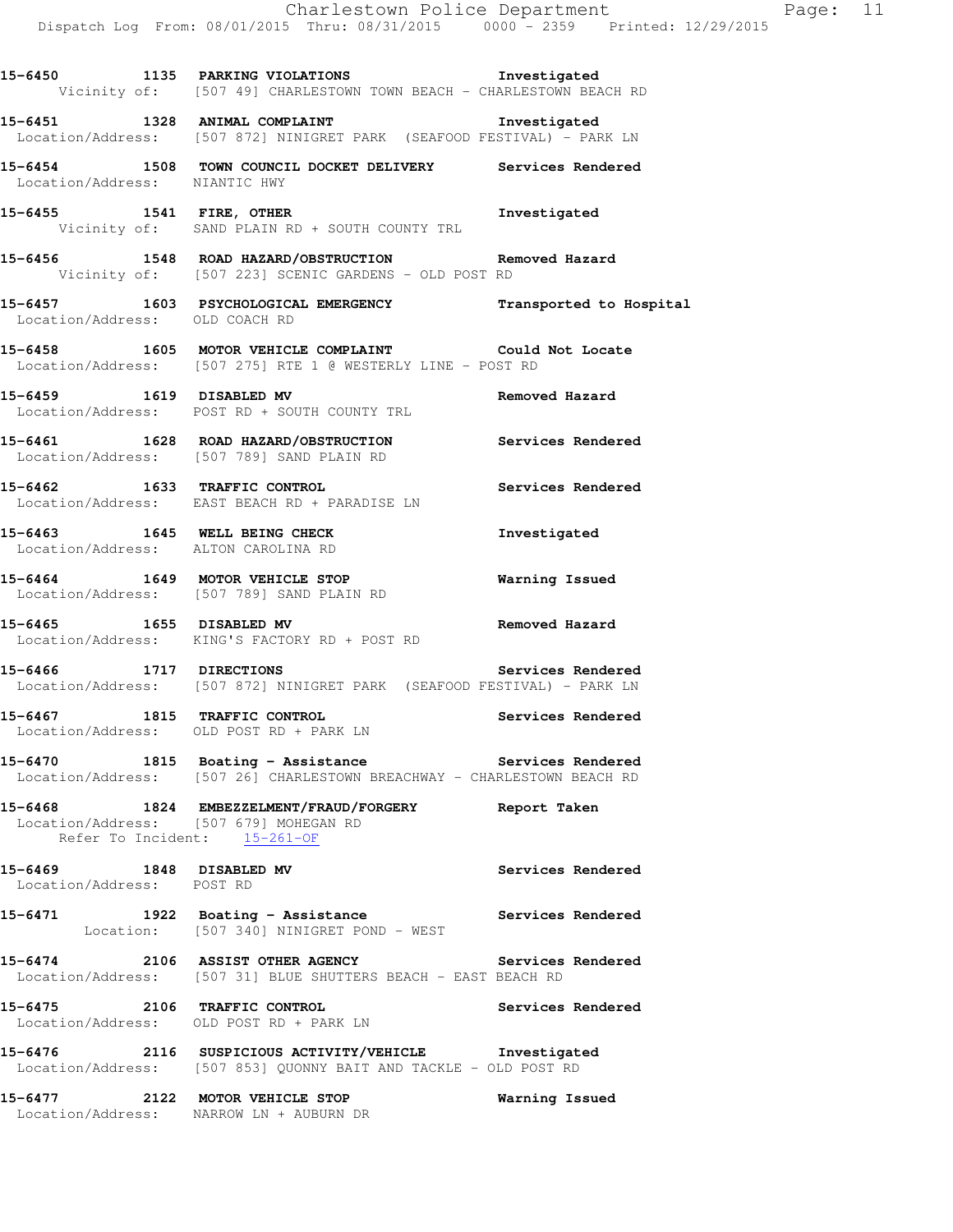|                                                                     | Dispatch Log From: 08/01/2015 Thru: 08/31/2015 0000 - 2359 Printed: 12/29/2015                                                                                                 | Charlestown Police Department Page: 12                                                         |
|---------------------------------------------------------------------|--------------------------------------------------------------------------------------------------------------------------------------------------------------------------------|------------------------------------------------------------------------------------------------|
|                                                                     | 15-6478  2147  FOUND/LOST PROPERTY    STATE of the strategies of the set of the set of the set of th<br>Location/Address: [507 872] NINIGRET PARK (SEAFOOD FESTIVAL) - PARK LN |                                                                                                |
|                                                                     | 15-6481 2333 SUSPICIOUS ACTIVITY/VEHICLE Unfounded<br>Location/Address: [507 372] SOUTH SHORE MENTAL HEALTH - OLD POST RD                                                      |                                                                                                |
|                                                                     | 15-6482 2343 ASSIST OTHER TOWN DEPT Services Rendered<br>Location/Address: [507 872] NINIGRET PARK (SEAFOOD FESTIVAL) - PARK LN                                                |                                                                                                |
| For Date: $08/08/2015$ - Saturday                                   |                                                                                                                                                                                |                                                                                                |
|                                                                     | 15-6483  0002  SUSPICIOUS ACTIVITY/VEHICLE  Services Rendered<br>Location/Address: [507 261] RTE 1 @ STATE GARAGE - POST RD                                                    |                                                                                                |
|                                                                     | 15-6485 0056 TRAFFIC CONTROL No Action Required<br>Location/Address: KING'S FACTORY RD + PROSSER TRL                                                                           |                                                                                                |
|                                                                     | 15-6487 6105 ASSIST OTHER TOWN DEPT Services Rendered<br>Location/Address: [507 327] CHARLESTOWN BEACH TOWN PARKING LOT - CHARLESTOWN BEACH RD                                 |                                                                                                |
| 15-6490 0320 OFFICER WANTED<br>Location/Address: SUNSET DR          |                                                                                                                                                                                | Investigated                                                                                   |
| Location/Address: SUNSET DR                                         | 15-6491 0327 MOTOR VEHICLE STOP                                                                                                                                                | No Action Required                                                                             |
| Location/Address: WEST BEACH RD                                     | 15-6496 0603 TRAFFIC CONTROL                                                                                                                                                   | No Action Required                                                                             |
|                                                                     | 15-6497 0605 TRAFFIC CONTROL 2000 Services Rendered<br>Location/Address: [507 29] ARROWHEAD DENTAL - SOUTH COUNTY TRL                                                          |                                                                                                |
| Location/Address: POST RD + NARROW LN                               | 15-6498 0818 MOTOR VEHICLE COMPLAINT Could Not Locate                                                                                                                          |                                                                                                |
| Location/Address: POST RD                                           | 15-6499 0937 TRAFFIC CONTROL                                                                                                                                                   | No Action Required                                                                             |
| Location/Address: POST RD + FALCONE LN                              | 15-6500 0955 MOTOR VEHICLE STOP                                                                                                                                                | Warning Issued                                                                                 |
| Refer To Accident: 15-114-AC                                        | 15-6501 1000 MVA - W/Injury/Fluid/Hazard Transported to Hospital                                                                                                               | Location/Address: [507 21] BURLINGAME STATE PARK - CHECK IN STATION - BURLINGAME STATE PARK RD |
| Refer To Incident: 15-262-OF                                        | 15-6502 1018 ASSIST OTHER POLICE DEPT Taken to Family/Guardian<br>Location/Address: [507 854] WINDSWEPT INN - PROSSER TRL                                                      |                                                                                                |
| Location/Address: UPLAND RD                                         | 15-6503 1029 MISSING PERSON                                                                                                                                                    | Taken to Family/Guardian                                                                       |
|                                                                     | 15-6504 1113 POLICE INFORMATION 5ervices Rendered<br>Location/Address: [507 642] CHARLESTOWN POLICE DEPARTMENT - OLD POST RD                                                   |                                                                                                |
|                                                                     | 15-6505 1329 POLICE INFORMATION<br>Location/Address: [507 872] NINIGRET PARK (SEAFOOD FESTIVAL) - PARK LN                                                                      | Investigated                                                                                   |
|                                                                     | 15-6506 1335 TRAFFIC CONTROL<br>Location/Address: OLD POST RD + PARK LN                                                                                                        | Services Rendered                                                                              |
|                                                                     | 15-6507 1500 MOTOR VEHICLE STOP<br>Location/Address: SOUTH COUNTY TRL + CAROLINA BACK RD                                                                                       | No Action Required                                                                             |
| Refer To Incident: 15-263-OF                                        | 15-6508 1507 COMPLAINT<br>Location/Address: [507 642] CHARLESTOWN POLICE DEPARTMENT - OLD POST RD                                                                              | Report Taken                                                                                   |
| 15-6509 1528 TRAFFIC CONTROL<br>Location/Address: KING'S FACTORY RD |                                                                                                                                                                                | Investigated                                                                                   |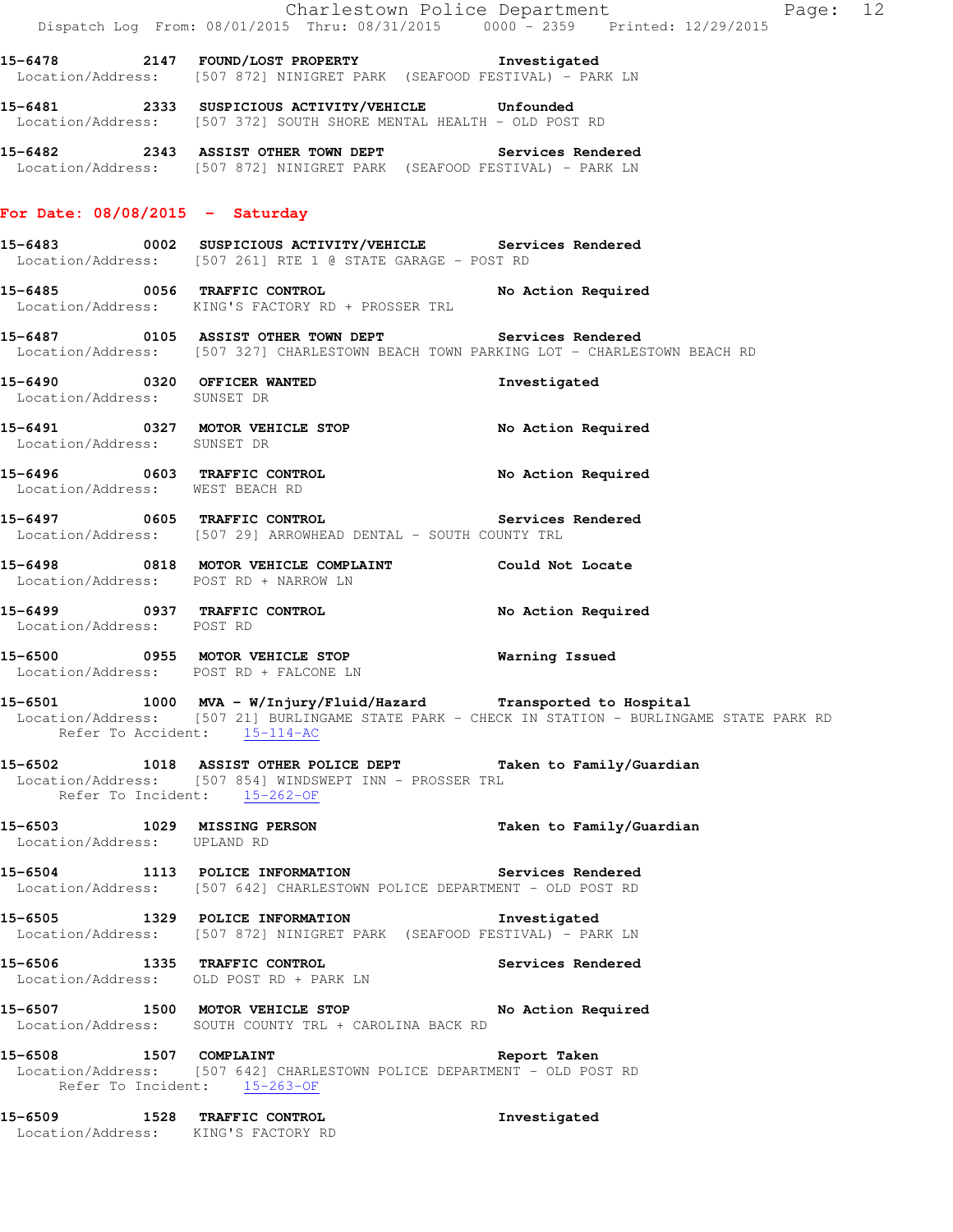15-6510 1530 Boating - Assistance **Services Rendered** Location/Address: [507 26] CHARLESTOWN BREACHWAY - CHARLESTOWN BEACH RD **15-6511 1533 TRAFFIC CONTROL Services Rendered**  Location/Address: OLD POST RD + PARK LN **15-6512 1541 MVA - Minor Report Taken**  Location/Address: [507 872] NINIGRET PARK (SEAFOOD FESTIVAL) - PARK LN Refer To Accident: 15-115-AC **15-6513 1554 FOLLOW-UP INVESTIGATION Services Rendered**  Location/Address: CEDAR RD 15-6514 1558 Boating - Assistance **Services Rendered**  Location/Address: [507 320] QUONOCHONTAUG BREACHWAY - WEST BEACH RD **15-6516 1720 ASSIST OTHER POLICE DEPT Arrest(s) Made**  Location/Address: OLD COACH RD + LADY SLIPPER DR Refer To Arrest: 15-75-AR Arrest: MOOREHEAD, CODY J Address: 124 SWITCH RD HOPE VALLEY, RI Age: 21 Charges: RECK. DRIVE/DRAG RACING/ELUDING POLICE-1ST OFF **15-6517 1745 MVA - W/Injury/Fluid/Hazard Transported to Hospital**  Location/Address: SOUTH COUNTY TRL + NARROW LN Refer To Accident: 15-116-AC 15-6518 1913 DIS CONDUCT / FIGHT **Services Rendered**  Location/Address: [507 872] NINIGRET PARK (SEAFOOD FESTIVAL) - PARK LN Refer To Incident: 15-264-OF **15-6519 2059 OFFICER WANTED Services Rendered**  Location/Address: EAST SHORE DR **15-6521 2141 ASSIST OTHER TOWN DEPT Services Rendered**  Location/Address: [507 327] CHARLESTOWN BEACH TOWN PARKING LOT - CHARLESTOWN BEACH RD **15-6522 2146 DISTURBANCE/Music/Noise Peace Restored**  Location/Address: OLD CAROLINA BACK RD **15-6523 2239 CIVIL MATTER Services Rendered**  Location/Address: AUBURN DR **15-6524 2241 LARCENY Investigated**  Location/Address: [507 872] NINIGRET PARK (SEAFOOD FESTIVAL) - PARK LN Refer To Incident: 15-265-OF **15-6525 2344 TRAFFIC CONTROL No Action Required**  Location/Address: [507 1] CHARLESTOWN TOWN HALL - SOUTH COUNTY TRL **15-6526 2356 ASSIST OTHER TOWN DEPT Services Rendered**  Location/Address: [507 872] NINIGRET PARK (SEAFOOD FESTIVAL) - PARK LN **For Date: 08/09/2015 - Sunday 15-6527 0050 TRAFFIC CONTROL No Action Required**  Location/Address: KING'S FACTORY RD + PROSSER TRL **15-6528 0051 ASSIST OTHER TOWN DEPT Services Rendered**  Location/Address: [507 31] BLUE SHUTTERS BEACH - EAST BEACH RD **15-6529 0126 MVA - Minor Investigated**  Location/Address: OAK RIDGE RD + OLD POST RD Refer To Accident: 15-117-AC **15-6530 0249 TRAFFIC CONTROL No Action Required**  Location/Address: [507 100] RTE 1 @ FIORES - POST RD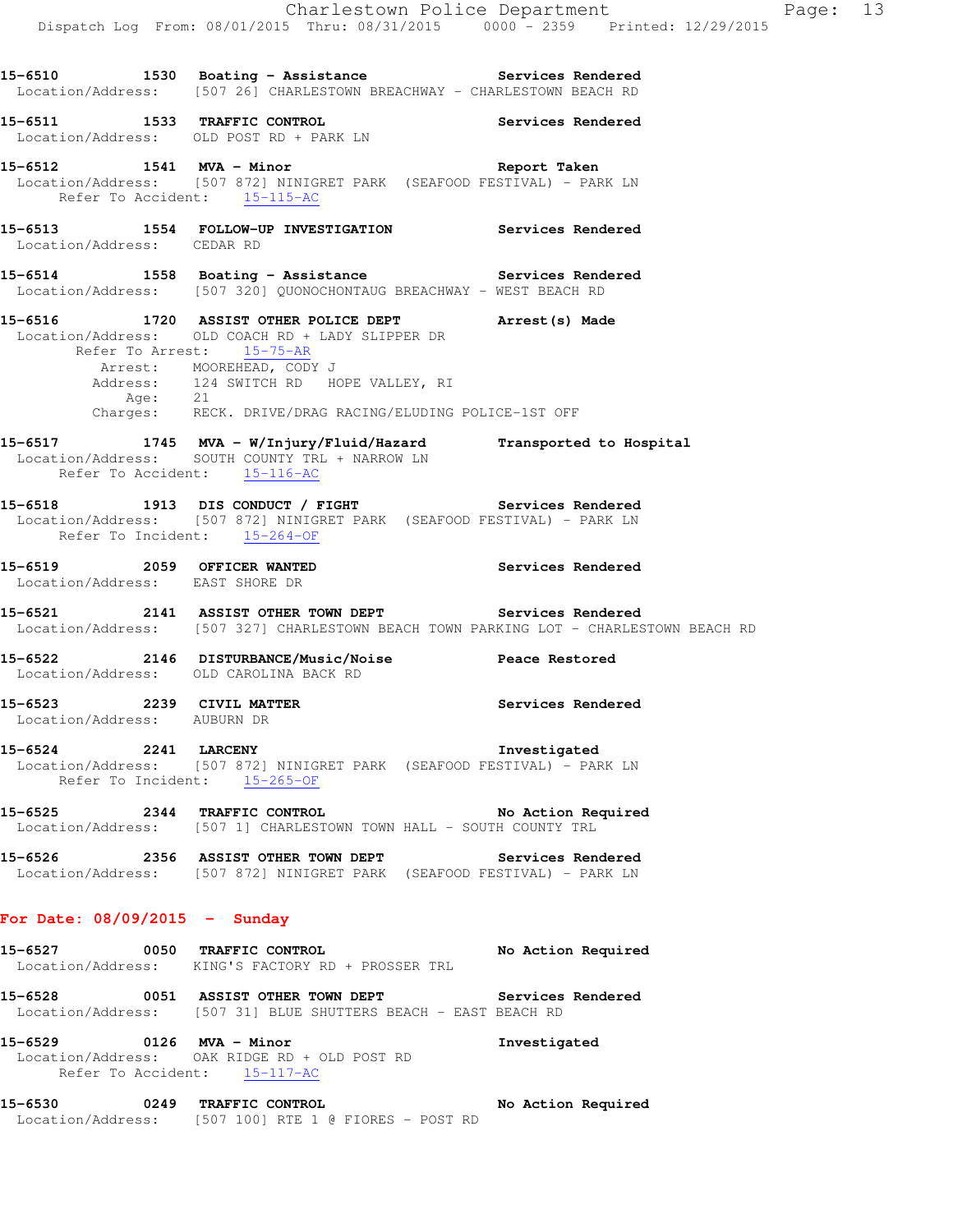**15-6532 0510 OFFICER WANTED Services Rendered**  Location/Address: SOUTH COUNTY TRL **15-6533 0558 TRAFFIC CONTROL No Action Required**  Location/Address: [507 303] RTE 1 @ SOUTH SHORE MENTAL HEALTH - POST RD **15-6534 0602 TRAFFIC CONTROL No Action Required**  Location/Address: TOWN LINE - ALTON CAROLINA RD **15-6535 0820 ALARM, BURGLAR False Alarm**  Location/Address: [507 88] EAST WEST MARKET - POST RD 15-6537 1023 TRAFFIC CONTROL **No Action Required**  Location/Address: CHARLESTOWN BEACH RD **15-6538 1046 OFFICER WANTED Investigated**  Location/Address: KING'S FACTORY RD Refer To Incident: 15-266-OF **15-6539 1057 ANIMAL COMPLAINT Taken/Refered to Other A**  Location/Address: [507 872] NINIGRET PARK (SEAFOOD FESTIVAL) - PARK LN **15-6541 1203 MOTOR VEHICLE COMPLAINT Investigated**  Location/Address: RICHARD ST **15-6542 1229 BOATING - VESSEL VIOLATION Warning Issued**  Location: [507 341] NINIGRET POND - EAST **15-6543 1255 MOTOR VEHICLE COMPLAINT Investigated**  Location/Address: RICHARD ST **15-6544 1302 ROAD HAZARD/OBSTRUCTION Removed Hazard**  Location/Address: POST RD + WILDFLOWER RD 15-6545 **1325** Boating - Assistance **Services Rendered**  Vicinity of: [507 320] QUONOCHONTAUG BREACHWAY - WEST BEACH RD **15-6546 1329 ANIMAL COMPLAINT Taken to Family/Guardian**  Location/Address: [507 872] NINIGRET PARK (SEAFOOD FESTIVAL) - PARK LN **15-6547 1409 ANIMAL COMPLAINT Taken to Family/Guardian**  Location/Address: [507 872] NINIGRET PARK (SEAFOOD FESTIVAL) - PARK LN **15-6548 1424 ASSIST CITIZEN Services Rendered**  Location/Address: [507 872] NINIGRET PARK (SEAFOOD FESTIVAL) - PARK LN **15-6549 1427 MVA - Minor Report Taken**  Location/Address: KENNEDY LN Refer To Incident: 15-267-OF **15-6550 1442 ANIMAL COMPLAINT Services Rendered**  Location/Address: [507 872] NINIGRET PARK (SEAFOOD FESTIVAL) - PARK LN **15-6551 1455 TRAFFIC CONTROL Services Rendered**  Location/Address: KING'S FACTORY RD **15-6552 1528 ROAD HAZARD/OBSTRUCTION Services Rendered**  Location/Address: KLONDIKE RD **15-6554 1701 MOTOR VEHICLE STOP Warning Issued**  Location/Address: CAROLINA BACK RD **15-6555 1710 ALARM, BURGLAR False Alarm**  Location/Address: [507 411] OCTAGON MANOR - EAST BEACH RD **15-6556 1711 OFFICER WANTED Services Rendered**  Location/Address: [507 24] BURLINGAME - PICNIC AREA - SANCTUARY RD **15-6557 1719 ANIMAL COMPLAINT Could Not Locate**  Location/Address: HIGHLAND RD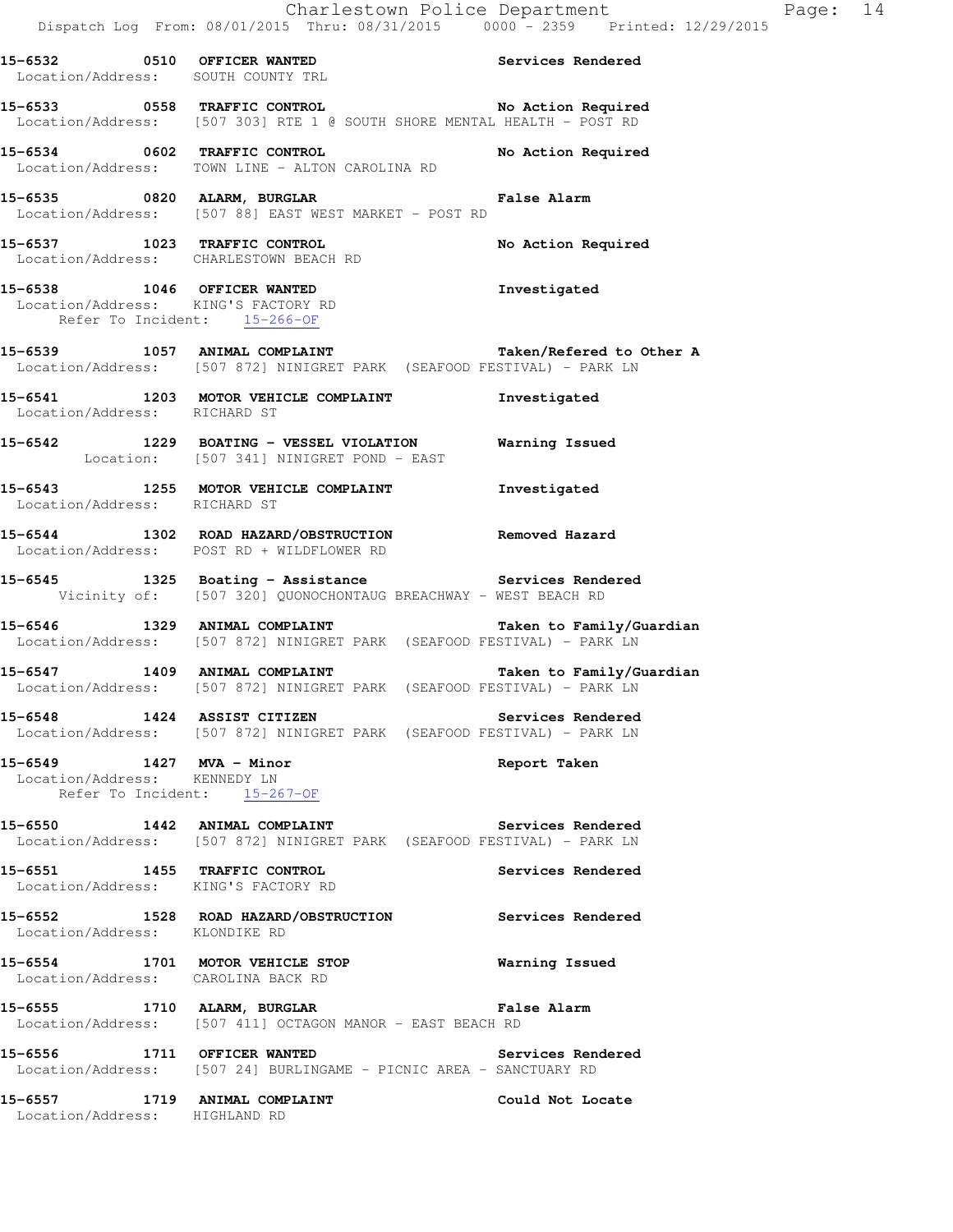- **15-6565 2015 POLICE INFORMATION Services Rendered**  Location/Address: [507 642] CHARLESTOWN POLICE DEPARTMENT - OLD POST RD
- **15-6566 2036 SUSPICIOUS ACTIVITY/VEHICLE Peace Restored**  Location/Address: [507 872] NINIGRET PARK (SEAFOOD FESTIVAL) - PARK LN
- **15-6567 2049 MVA Minor Report Taken**  Location/Address: POST RD + NARROW LN Refer To Accident: 15-118-AC
- **15-6568 2052 MISSING PERSON Taken to Family/Guardian**  Location/Address: SOUTH LEWIS ST
- **15-6570 2122 ASSIST OTHER TOWN DEPT Services Rendered**  Location/Address: [507 31] BLUE SHUTTERS BEACH - EAST BEACH RD
- **15-6571 2210 ANIMAL COMPLAINT Investigated**  Location/Address: SEA LEA AVE Refer To Incident: 15-268-OF
- **15-6572 2311 ASSIST OTHER TOWN DEPT Services Rendered**  Location/Address: [507 872] NINIGRET PARK (SEAFOOD FESTIVAL) - PARK LN
- 15-6573 2334 DISABLED MV **No Action Required** Location/Address: [507 262] RTE 1 @ LIQUOR STORE - POST RD
- **15-6574 2344 TRAFFIC CONTROL Citation Issued**  Location/Address: [507 100] RTE 1 @ FIORES - POST RD

# **For Date: 08/10/2015 - Monday**

| 15–6575                                | 0007 | MOTOR VEHICLE STOP<br>Location/Address: [507 270] RTE 1 @ BURLINGAME - POST RD          | Citation Issued    |
|----------------------------------------|------|-----------------------------------------------------------------------------------------|--------------------|
| 15-6583<br>Location/Address: LEWIS TRL | 0335 | DOMESTIC/Assault/Diso/Other<br>Refer To Incident: 15-269-OF                             | Investigated       |
| 15-6584                                | 0602 | TRAFFIC CONTROL<br>Location/Address: POST RD + KING'S FACTORY RD                        | No Action Required |
| 15-6587                                | 0851 | MVA - W/Injury/Fluid/Hazard<br>Location/Address: BUCKEYE BROOK RD + SHUMANKANUC HILL RD | Report Taken       |

- Refer To Accident: 15-119-AC **15-6589 0920 EMBEZZELMENT/FRAUD/FORGERY Investigated**
- Location/Address: [507 228] PHIL & ANN'S SUNSET MOTEL OLD POST RD
- **15-6590 0929 FIRE, OTHER Could Not Locate**  Location/Address: [507 44] KINGSTON PIZZA - OLD POST RD
- **15-6591 1032 MOTOR VEHICLE STOP Warning Issued**  Location/Address: WEST BEACH RD **15-6593 1352 ANIMAL COMPLAINT Could Not Locate**  Location/Address: SHADY HARBOR DR
- **15-6595 1535 ANNOYING PHONE CALLS No Action Required**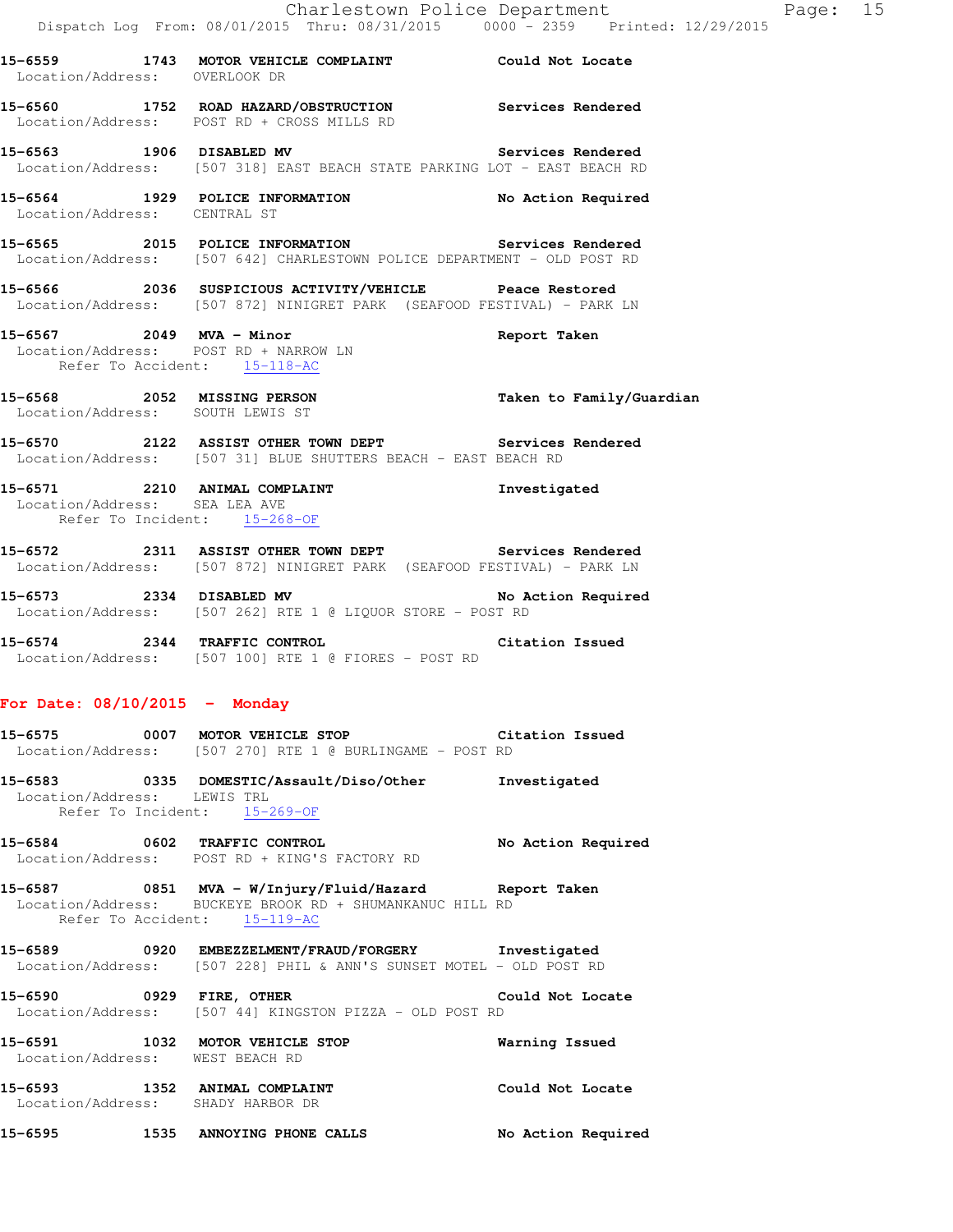|                                                          | Dispatch Log From: 08/01/2015 Thru: 08/31/2015 0000 <sup>-</sup> 2359 Printed: 12/29/2015                                                      | Charlestown Police Department | Page: 16 |  |
|----------------------------------------------------------|------------------------------------------------------------------------------------------------------------------------------------------------|-------------------------------|----------|--|
| Location/Address: [507 673] SUNSET DR                    |                                                                                                                                                |                               |          |  |
|                                                          | 15-6596 1559 MOTOR VEHICLE COMPLAINT 1nvestigated<br>Location/Address: KING'S FACTORY RD + NOKA LN                                             |                               |          |  |
|                                                          | 15-6597 1616 MOTOR VEHICLE STOP No Action Required<br>Location/Address: KING'S FACTORY RD + SHUMANKANUC HILL RD                                |                               |          |  |
| Location/Address: EDWARDS LN                             | 15-6599 1630 FIRE, STRUCTURE                                                                                                                   | Extinquished                  |          |  |
|                                                          | 15-6600 1656 DISABLED MV 3ervices Rendered<br>Location/Address: POST RD + SCHOOLHOUSE POND RD                                                  |                               |          |  |
| Location/Address: CAROLINA BACK RD                       | 15-6601 1707 FIRE, OTHER                                                                                                                       | Investigated                  |          |  |
| Location/Address: BISCUIT CITY RD                        | 15-6603 1727 ANNOYING PHONE CALLS 1nvestigated                                                                                                 |                               |          |  |
|                                                          | 15-6605 1753 SUSPICIOUS ACTIVITY/VEHICLE Removed Hazard<br>Location/Address: [507 276] RTE 2 @ RICHMOND LINE - SOUTH COUNTY TRL                |                               |          |  |
| 15-6606 1755 FIRE, OTHER<br>Location/Address: RICHARD ST |                                                                                                                                                | Services Rendered             |          |  |
| Location/Address: SHUMANKANUC HILL RD                    | 15-6607 1811 FOLLOW-UP INVESTIGATION Services Rendered                                                                                         |                               |          |  |
|                                                          | 15-6608 1830 MOTOR VEHICLE STOP<br>Location/Address: NARROW LN + MOHAWK TRL                                                                    | <b>Warning Issued</b>         |          |  |
|                                                          | 15-6609 2029 WELL BEING CHECK Services Rendered<br>Location/Address: [507 841] BREACHWAY GRILL - CHARLESTOWN BEACH RD                          |                               |          |  |
|                                                          | 15-6611 2057 ASSIST OTHER TOWN DEPT Services Rendered<br>Location/Address: [507 31] BLUE SHUTTERS BEACH - EAST BEACH RD                        |                               |          |  |
|                                                          | 15-6612 2108 ASSIST OTHER TOWN DEPT Services Rendered<br>Location/Address: [507 327] CHARLESTOWN BEACH TOWN PARKING LOT - CHARLESTOWN BEACH RD |                               |          |  |
|                                                          | 15-6614 2120 MOTOR VEHICLE STOP<br>Location/Address: CHARLESTOWN BEACH RD                                                                      | Warning Issued                |          |  |
|                                                          | 15-6615 2205 MOTOR VEHICLE COMPLAINT<br>Location/Address: POST RD + EAST BEACH RD                                                              | Investigated                  |          |  |
|                                                          | 15-6616 2221 SUSPICIOUS ACTIVITY/VEHICLE<br>Location/Address: [507 577] TIM HORTON'S - POST RD                                                 | Services Rendered             |          |  |
|                                                          | 15-6617 2226 MOTOR VEHICLE COMPLAINT<br>Location/Address: POST RD + PROSSER TRL                                                                | Warning Issued                |          |  |
| Location/Address: SURFSIDE AVE                           | 15-6618 2314 DISTURBANCE/Music/Noise                                                                                                           | Investigated                  |          |  |
| For Date: $08/11/2015$ - Tuesday                         |                                                                                                                                                |                               |          |  |
| 15–6622                                                  | 0042 TRAFFIC CONTROL<br>Location/Address: [507 100] RTE 1 @ FIORES - POST RD                                                                   | No Action Required            |          |  |

**15-6632 0421 TRAFFIC CONTROL No Action Required**  Location/Address: ROSS HILL RD **15-6633 0709 SUSPICIOUS ACTIVITY/VEHICLE Investigated**  Location/Address: SCAPA FLOW RD

#### **15-6634 0957 MVA - Minor Report Taken**  Location/Address: [507 252] GENERAL STANTON INN - POST RD Refer To Accident: 15-120-AC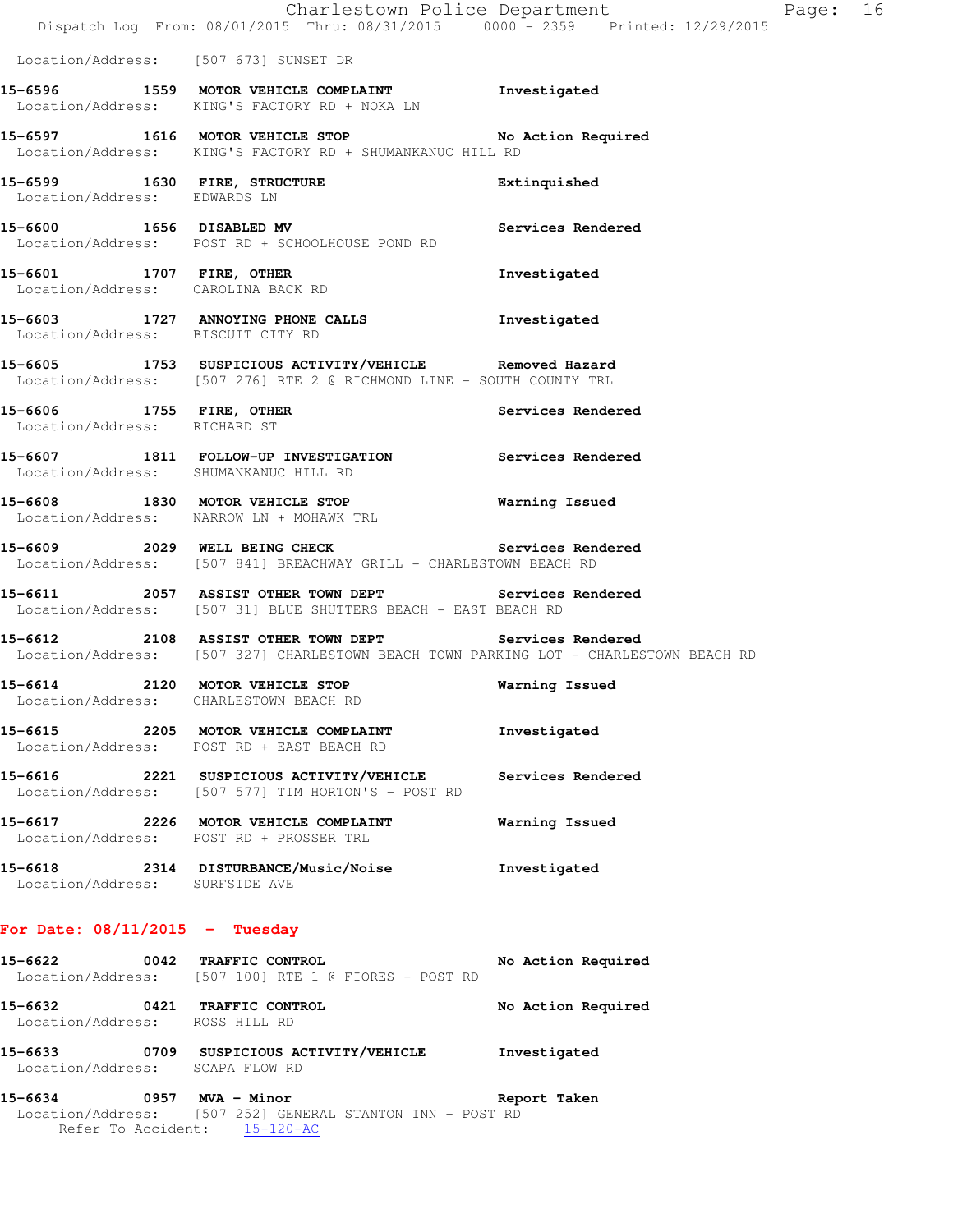| <b>ICLE COMPLAINT</b> | Warning Issued |                                      |  |
|-----------------------|----------------|--------------------------------------|--|
| TA THEM, AQVATI RATA  |                | $UUVU = 2337 - 2111080$ , $12/27/20$ |  |

15-6636 **1057 MOTOR VEH**  Location/Address: GEORGE ST **15-6637 1109 DISABLED MV No Action Required**  Location/Address: NARROW LN **15-6641 1755 WELL BEING CHECK Investigated**  Location/Address: GOOSEBERRY HILL Refer To Incident: 15-270-OF **15-6642 1821 MOTOR VEHICLE STOP Warning Issued**  Location/Address: [507 275] RTE 1 @ WESTERLY LINE - POST RD **15-6643 1838 MOTOR VEHICLE STOP Citation Issued**  Location/Address: POST RD + WEST BEACH RD **15-6645 1858 LIQUOR LAW VIOLATION Services Rendered**  Location/Address: [507 45] RIPPY'S LIQUOR MART - SOUTH COUNTY TRL **15-6646 1911 MOTOR VEHICLE STOP Warning Issued**  Location/Address: POST RD + WILDFLOWER RD **15-6647 1948 MOTOR VEHICLE STOP Warning Issued**  Location/Address: [507 269] RTE 1 @ DRIVING RANGE - POST RD **15-6648 2000 MOTOR VEHICLE STOP Warning Issued**  Location/Address: [507 266] RTE 1 @ WILLOWS - POST RD 15-6649 2008 TRAFFIC CONTROL **No Action Required**  Location/Address: BETWEEN NARROW LN AND RT 2 - POST RD **15-6650 2011 FIRE, OTHER Services Rendered**  Location/Address: MONTAUK RD **15-6651 2050 SUSPICIOUS ACTIVITY/VEHICLE Investigated**  Location/Address: BOTKA DR 15-6652 **2053** ASSIST OTHER AGENCY **Services** Rendered Location/Address: [507 49] CHARLESTOWN TOWN BEACH - CHARLESTOWN BEACH RD **15-6653 2111 ASSIST OTHER TOWN DEPT Services Rendered**  Location/Address: [507 31] BLUE SHUTTERS BEACH - EAST BEACH RD **15-6654 2120 MOTOR VEHICLE STOP Warning Issued**  Location/Address: POST RD + NARROW LN **15-6655 2226 MOTOR VEHICLE STOP Warning Issued**  Location/Address: [507 266] RTE 1 @ WILLOWS - POST RD **For Date: 08/12/2015 - Wednesday**

| 15-6657<br>Location/Address: | 0034 | SUSPICIOUS ACTIVITY/VEHICLE<br>BESTWAY - POST RD      | Investigated       |
|------------------------------|------|-------------------------------------------------------|--------------------|
| 15-6658<br>Location/Address: | 0045 | TRAFFIC CONTROL<br>POST RD + EAST BEACH RD            | No Action Required |
| 15-6664                      | 0232 | OFFICER WANTED<br>Location/Address: KING'S FACTORY RD | Investigated       |
| 15-6666                      | 0643 | MOTOR VEHICLE STOP                                    | Warning Issued     |

**15-6667 0725 ROAD HAZARD/OBSTRUCTION Taken/Refered to Other A**  Location/Address: MATUNUCK SCHOOLHOUSE RD + BROWNING DR

**15-6668 0726 ANIMAL COMPLAINT Could Not Locate**  Location/Address: POST RD + KING'S FACTORY RD

Location/Address: [507 404] SOUTH COUNTY TRL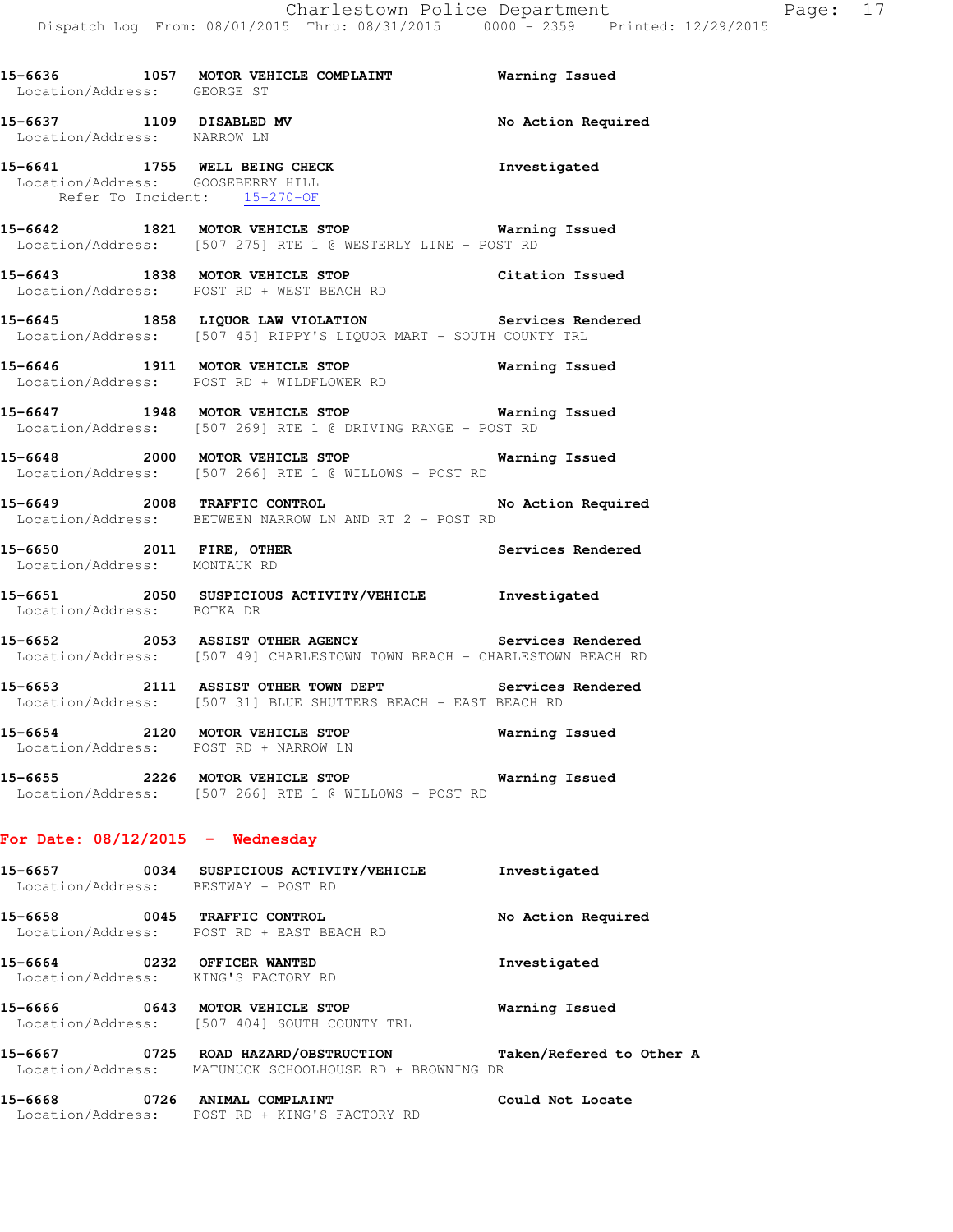|                                                                                         | Dispatch Log From: 08/01/2015 Thru: 08/31/2015 0000 <sup>-</sup> 2359 Printed: 12/29/2015                                                      | Charlestown Police Department | Page: 18 |  |
|-----------------------------------------------------------------------------------------|------------------------------------------------------------------------------------------------------------------------------------------------|-------------------------------|----------|--|
|                                                                                         | 15-6669 		 0759 FIRE, OTHER 		 Taken/Refered to Other A<br>Location/Address: ARNOLDA ROUND RD + STUMPY POINT LN                                |                               |          |  |
| 15-6670 0854 ALARM, BURGLAR                                                             | Location/Address: [507 208] HITCHING POST - POST RD                                                                                            | Building Checked/Secured      |          |  |
| 15-6672 0908 PHONE CALL                                                                 |                                                                                                                                                | Services Rendered             |          |  |
|                                                                                         | 15-6673 0959 ROAD HAZARD/OBSTRUCTION<br>Location/Address: SOUTH COUNTY TRL + OLD MILL RD                                                       | Taken/Refered to Other A      |          |  |
|                                                                                         | 15-6675 1018 TRAFFIC CONTROL<br>Location/Address: EAST BEACH RD + PARADISE LN                                                                  | No Action Required            |          |  |
|                                                                                         | 15-6676 1044 MOTOR VEHICLE STOP 15 Warning Issued<br>Vicinity of: [507 374] SAINT MARYS CHURCH - CAROLINA BACK RD                              |                               |          |  |
|                                                                                         | 15-6677 1057 MOTOR VEHICLE STOP<br>Location/Address: ST MARY - CAROLINA BACK RD                                                                | Warning Issued                |          |  |
| Location/Address: POST RD                                                               | 15-6678 1129 TRAFFIC CONTROL                                                                                                                   | No Action Required            |          |  |
|                                                                                         | 15-6679 1215 OFFICER WANTED <b>Investigated</b><br>Location/Address: [507 31] BLUE SHUTTERS BEACH - EAST BEACH RD                              |                               |          |  |
| Refer To Incident: 15-271-OF                                                            | 15-6684 1539 MOTOR VEHICLE STOP<br>Location/Address: MARINA - CHARLESTOWN BEACH RD                                                             | Report Taken                  |          |  |
|                                                                                         | 15-6685 1551 SUSPICIOUS ACTIVITY/VEHICLE 1nvestigated<br>Location/Address: [507 72] CUMBERLAND FARMS - OLD POST RD                             |                               |          |  |
| Vicinity of: CHARLES AVE                                                                | 15-6686 1559 SUSPICIOUS ACTIVITY/VEHICLE 1nvestigated                                                                                          |                               |          |  |
| Vicinity of: WORDEN'S POND RD                                                           | 15-6687 1603 ASSIST OTHER AGENCY 1997 Could Not Locate                                                                                         |                               |          |  |
|                                                                                         | 15-6688 1614 MVA - Minor<br>Location/Address: POST RD + EAST BEACH RD                                                                          | Unfounded                     |          |  |
|                                                                                         | 15-6689 1619 MOTOR VEHICLE STOP<br>Location/Address: NARROW LN + MOHAWK TRL                                                                    | Warning Issued                |          |  |
| 15-6690 1626 THREATS<br>Location/Address: TOADSTOOL KNL<br>Refer To Incident: 15-272-OF |                                                                                                                                                | Report Taken                  |          |  |
|                                                                                         | 15-6691 1654 MVA - Minor<br>Location/Address: POST RD + WARREN RD                                                                              | Taken/Refered to Other A      |          |  |
|                                                                                         | 15-6693 1940 ASSIST OTHER AGENCY Threstigated<br>Vicinity of: INDIAN HEALTH CENTER - OLD MILL RD                                               |                               |          |  |
|                                                                                         | 15-6694 2003 ASSIST OTHER AGENCY Neport Taken<br>Location/Address: [507 469] OLD MILL DINER - SOUTH COUNTY TRL<br>Refer To Incident: 15-273-OF |                               |          |  |
|                                                                                         | 15-6695 2115 MOTOR VEHICLE COMPLAINT Unfounded<br>Vicinity of: [507 258] RTE 1 @ SOUTH KINGSTOWN LINE - POST RD                                |                               |          |  |
|                                                                                         | 15-6696 2250 ASSIST OTHER TOWN DEPT Services Rendered Location/Address: [507 31] BLUE SHUTTERS BEACH - EAST BEACH RD                           |                               |          |  |
| For Date: $08/13/2015$ - Thursday                                                       |                                                                                                                                                |                               |          |  |

**15-6698 0017 TRAFFIC CONTROL No Action Required**  Location/Address: POST RD + EAST BEACH RD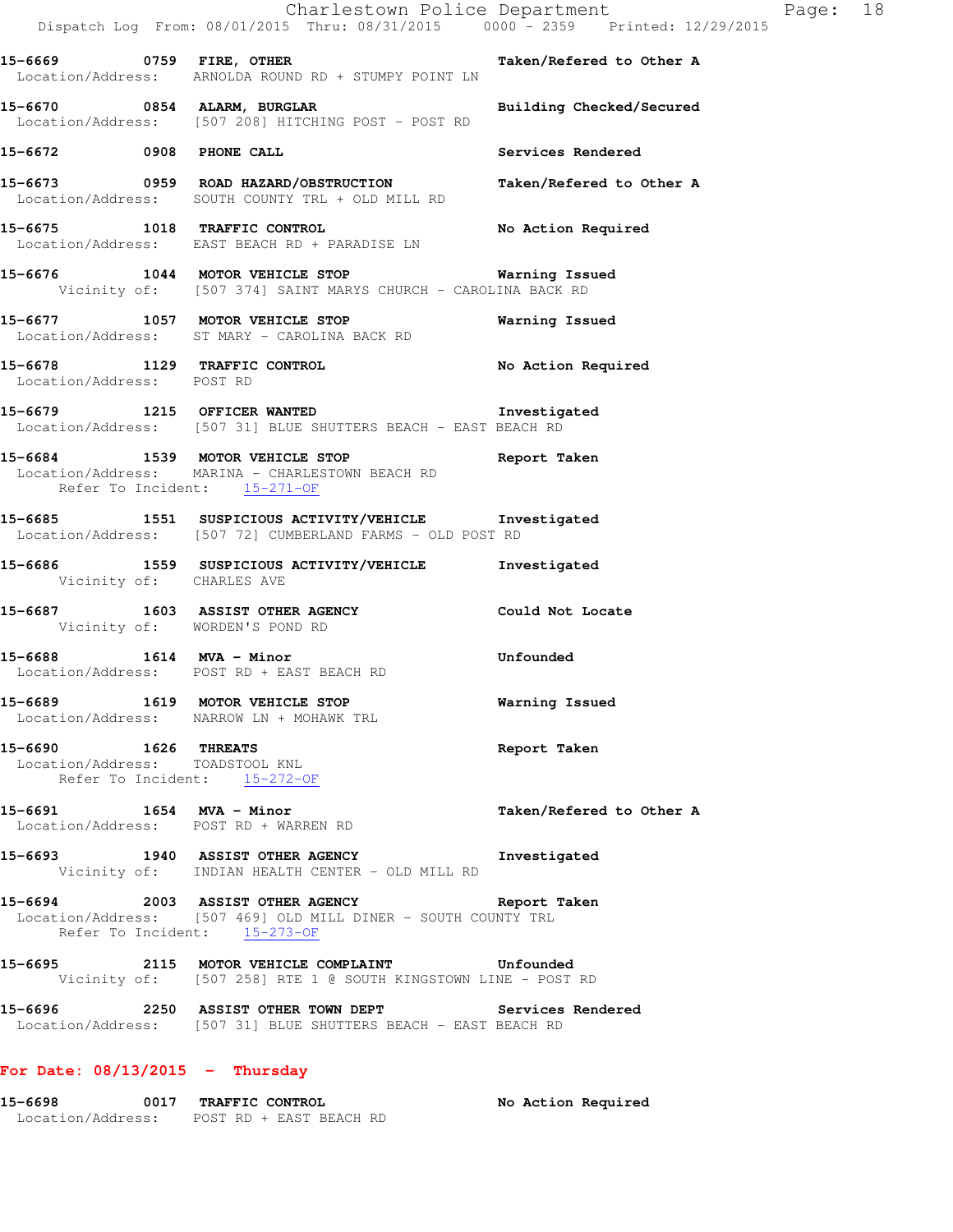|                                                                                         |                                                                                                                                                                                                                                                                                                                                                       | Charlestown Police Department<br>Page: 19<br>Dispatch Log From: 08/01/2015 Thru: 08/31/2015 0000 - 2359 Printed: 12/29/2015 |  |
|-----------------------------------------------------------------------------------------|-------------------------------------------------------------------------------------------------------------------------------------------------------------------------------------------------------------------------------------------------------------------------------------------------------------------------------------------------------|-----------------------------------------------------------------------------------------------------------------------------|--|
|                                                                                         | 15-6708       0120   PARKING VIOLATIONS            Warning Issued<br>Location/Address: [507 321] CHARLESTOWN BEACH - CHARLESTOWN BEACH RD                                                                                                                                                                                                             |                                                                                                                             |  |
|                                                                                         | 15-6710 0135 MOTOR VEHICLE STOP<br>Location/Address: [507 29] ARROWHEAD DENTAL - SOUTH COUNTY TRL                                                                                                                                                                                                                                                     | Warning Issued                                                                                                              |  |
|                                                                                         | 15-6716 0558 TRAFFIC CONTROL<br>Location/Address: POST RD + FALCONE LN                                                                                                                                                                                                                                                                                | No Action Required                                                                                                          |  |
| Location/Address: FOXTROT DR<br>Age: 34                                                 | 15-6718 0817 DIS CONDUCT / FIGHT Arrest (s) Made<br>Refer To Arrest: 15-76-AR<br>Arrest: FISHER, ANTHONY L<br>Address: 23 FOXTROT DR CHARLESTOWN, RI<br>Charges: DOMESTIC-SIMPLE ASSAULT/BATTERY<br>DOMESTIC-DISORDERLY CONDUCT<br>DOMESTIC-VANDALISM/MALICIOUS INJURY TO PROP<br>DOMESTIC-REFUSE/RELINQUISH TELEPHONE<br>VIOLATION -NO CONTACT ORDER |                                                                                                                             |  |
| 15-6719 0832 OFFICER WANTED<br>Location/Address: FOXTROT DR                             |                                                                                                                                                                                                                                                                                                                                                       | Investigated                                                                                                                |  |
| 15-6720 0932 VANDALISM<br>Location/Address: EDGEWARE ST<br>Refer To Incident: 15-274-OF |                                                                                                                                                                                                                                                                                                                                                       | Report Taken                                                                                                                |  |
| 15-6721 0943 ASSIST CITIZEN<br>Location/Address: SHANNOCK RD                            |                                                                                                                                                                                                                                                                                                                                                       | Investigated                                                                                                                |  |
| 15-6722 1012 NOTIFICATION<br>Location/Address: BISCUIT CITY RD                          |                                                                                                                                                                                                                                                                                                                                                       | Investigated                                                                                                                |  |
|                                                                                         | 15-6723 1024 MVA - Minor<br>Location/Address: [507 31] EAST BEACH STATE PARKING LOT - EAST BEACH RD                                                                                                                                                                                                                                                   | Taken/Refered to Other A                                                                                                    |  |
| Location/Address: HENLEY ST                                                             | 15-6724 1049 POLICE INFORMATION<br>Refer To Incident: 15-276-OF                                                                                                                                                                                                                                                                                       | Investigated                                                                                                                |  |
| 15-6725                                                                                 | <b>1123 TRANSPORT</b><br>Location/Address: [507 642] CHARLESTOWN POLICE DEPARTMENT - OLD POST RD                                                                                                                                                                                                                                                      | Taken/Refered to Other A                                                                                                    |  |
|                                                                                         | 15-6726 1133 PARKING VIOLATIONS Threstigated                                                                                                                                                                                                                                                                                                          | Location/Address: [507 327] CHARLESTOWN BEACH TOWN PARKING LOT - CHARLESTOWN BEACH RD                                       |  |
| Location/Address: CAROLINA BACK RD<br>Refer To Incident: 15-275-OF                      | 15-6727 1403 EMBEZZELMENT/FRAUD/FORGERY Investigated                                                                                                                                                                                                                                                                                                  |                                                                                                                             |  |
| Location/Address: OLD POST RD                                                           | 15-6728 1442 ALARM, BURGLAR                                                                                                                                                                                                                                                                                                                           | Building Checked/Secured                                                                                                    |  |
|                                                                                         | 15-6730 1545 ASSIST CITIZEN<br>Location/Address: [507 236] MUTLEY'S GROOMING SALON - CHARLESTOWN BEACH RD                                                                                                                                                                                                                                             | Services Rendered                                                                                                           |  |
|                                                                                         | 15-6731 1550 MVA - Minor                                                                                                                                                                                                                                                                                                                              | Investigated<br>Location/Address: [507 327] CHARLESTOWN BEACH TOWN PARKING LOT - CHARLESTOWN BEACH RD                       |  |
|                                                                                         | 15-6733 1803 DISABLED MV                                                                                                                                                                                                                                                                                                                              | Services Rendered<br>Location/Address: [507 327] CHARLESTOWN BEACH TOWN PARKING LOT - CHARLESTOWN BEACH RD                  |  |
|                                                                                         | 15-6735 2005 SUSPICIOUS ACTIVITY/VEHICLE Could Not Locate<br>Location/Address: [507 519] WATCHAUG LN                                                                                                                                                                                                                                                  |                                                                                                                             |  |
|                                                                                         | 15-6736 2101 ASSIST OTHER TOWN DEPT Services Rendered                                                                                                                                                                                                                                                                                                 | Location/Address: [507 327] CHARLESTOWN BEACH TOWN PARKING LOT - CHARLESTOWN BEACH RD                                       |  |
|                                                                                         | 15-6737 2108 ASSIST OTHER TOWN DEPT Services Rendered<br>Location/Address: [507 31] BLUE SHUTTERS BEACH - EAST BEACH RD                                                                                                                                                                                                                               |                                                                                                                             |  |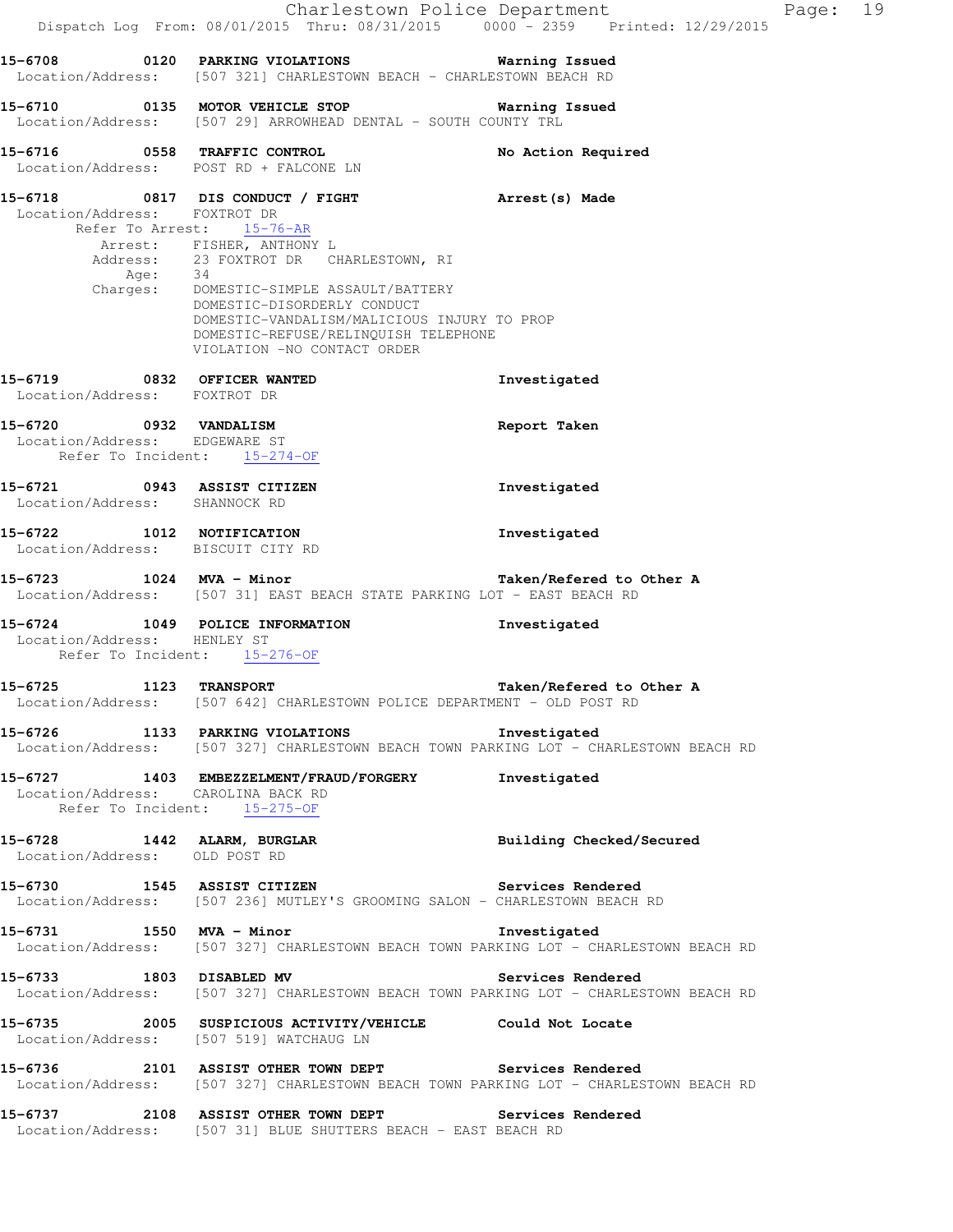**15-6738 2205 TRANSPORT Services Rendered**  Location/Address: SCAPA FLOW RD

## **For Date: 08/14/2015 - Friday**

| Location/Address: WARREN RD  | 15-6745 0537 ASSIST OTHER AGENCY                                                                                                         | Services Rendered                                                                              |
|------------------------------|------------------------------------------------------------------------------------------------------------------------------------------|------------------------------------------------------------------------------------------------|
|                              | 15-6747 0601 MOTOR VEHICLE STOP<br>Location/Address: POST RD + WILDFLOWER RD                                                             | <b>Warning Issued</b>                                                                          |
|                              | 15-6748 0602 TRAFFIC CONTROL 15-6748 Services Rendered<br>Location/Address: [507 260] RTE 1 @ GENERAL STANTON - POST RD                  |                                                                                                |
| Refer To Incident: 15-277-OF | 15-6753 0851 LARCENY<br>Location/Address: UPPER HIGHLAND RD                                                                              | Investigated                                                                                   |
|                              | 15-6754 1021 TRAFFIC CONTROL<br>Location/Address: SOUTH COUNTY TRL + OLD MILL RD                                                         | Services Rendered                                                                              |
| Location/Address: POST RD    | 15-6755 1023 TRAFFIC CONTROL                                                                                                             | No Action Required                                                                             |
| Location/Address: PIPER CT   | 15-6756 1037 POLICE INFORMATION                                                                                                          | Investigated                                                                                   |
| Location/Address: POST RD    | 15-6759 1148 TRAFFIC CONTROL                                                                                                             | No Action Required                                                                             |
|                              | 15-6761 1306 TRAFFIC CONTROL<br>Location/Address: SOUTH COUNTY TRL                                                                       | No Action Required                                                                             |
|                              | 15-6763 1357 MOTOR VEHICLE COMPLAINT Could Not Locate<br>Vicinity of: POST RD + EAST BEACH RD                                            |                                                                                                |
|                              | 15-6766 1745 MOTOR VEHICLE STOP <b>Marning Issued</b><br>Location/Address: [507 45] RIPPY'S LIQUOR MART - SOUTH COUNTY TRL               |                                                                                                |
|                              | 15-6767 1819 MOTOR VEHICLE COMPLAINT Unfounded<br>Location/Address: SOUTH COUNTY TRL + MAPLE LAKE FARM RD                                |                                                                                                |
|                              | 15-6768 1838 TRAFFIC CONTROL 15-6768 Services Rendered<br>Location/Address: POST RD + EAST BEACH RD                                      |                                                                                                |
| Location/Address: HOWARD DR  | 15-6769 1903 ALARM, BURGLAR 1999 Building Checked/Secured                                                                                |                                                                                                |
|                              | 15-6771 1922 OFFICER WANTED Services Rendered                                                                                            | Location/Address: [507 21] BURLINGAME STATE PARK - CHECK IN STATION - BURLINGAME STATE PARK RD |
| 15-6774                      | 2116 ASSIST OTHER TOWN DEPT Services Rendered<br>Location/Address: [507 327] CHARLESTOWN BEACH TOWN PARKING LOT - CHARLESTOWN BEACH RD   |                                                                                                |
| Location/Address: KEITH DR   | 15-6775 2123 DISTURBANCE/Music/Noise Peace Restored                                                                                      |                                                                                                |
|                              | 15-6776 2135 SUSPICIOUS ACTIVITY/VEHICLE Services Rendered<br>Location/Address: [507 230] PEACHES FRUIT & PRODUCE - CHARLESTOWN BEACH RD |                                                                                                |
|                              | 15-6777 2142 SUSPICIOUS ACTIVITY/VEHICLE Investigated<br>Location/Address: [507 29] ARROWHEAD DENTAL - SOUTH COUNTY TRL                  |                                                                                                |
|                              | 15-6778 2215 ASSIST OTHER TOWN DEPT Services Rendered<br>Location/Address: [507 31] BLUE SHUTTERS BEACH - EAST BEACH RD                  |                                                                                                |

**For Date: 08/15/2015 - Saturday**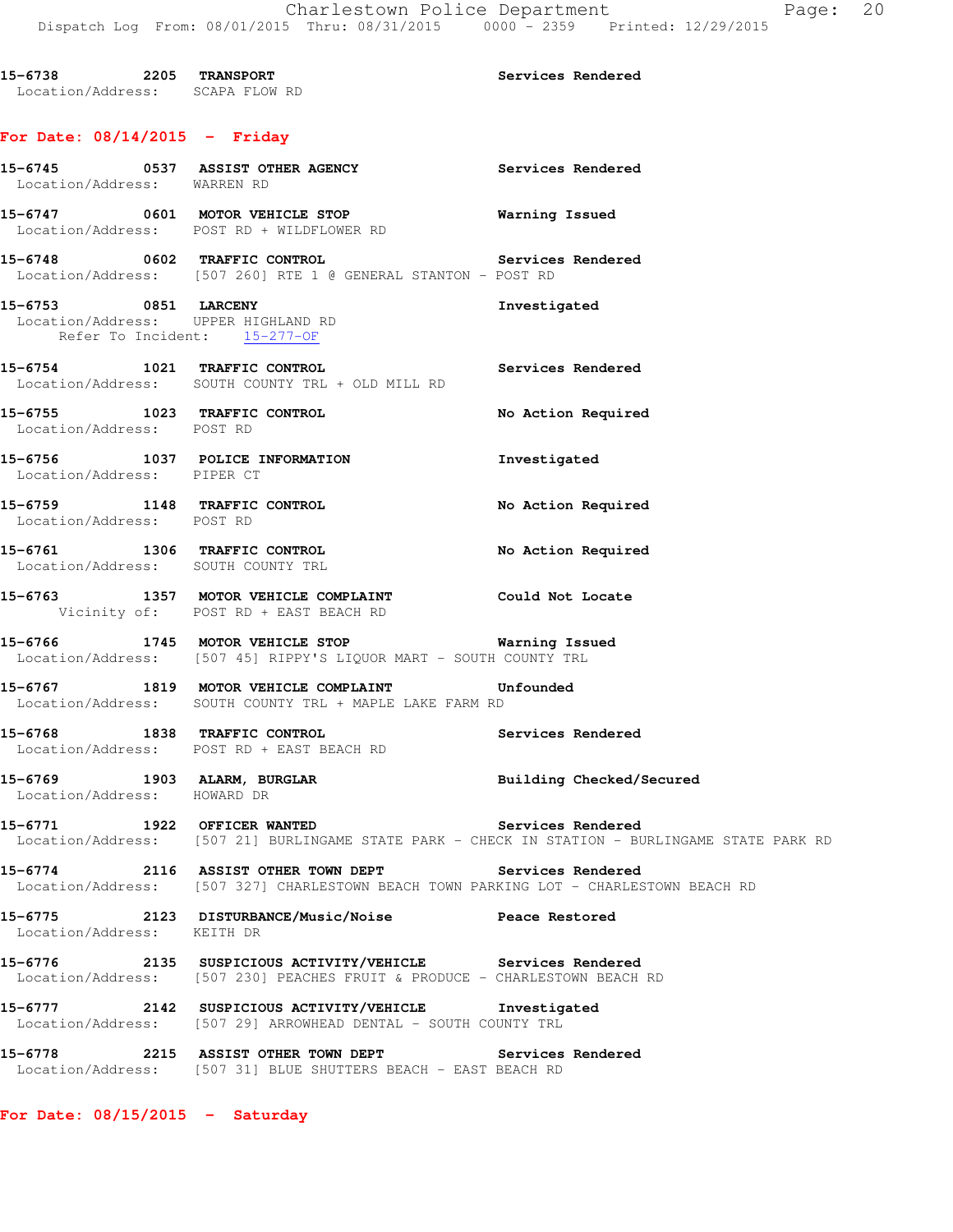Charlestown Police Department Fage: 21 Dispatch Log From: 08/01/2015 Thru: 08/31/2015 0000 - 2359 Printed: 12/29/2015 **15-6783 0151 TRAFFIC CONTROL No Action Required**  Location/Address: [507 261] RTE 1 @ STATE GARAGE - POST RD **15-6788 1031 COMPLAINT Services Rendered**  Location/Address: ALTON CAROLINA RD **15-6789 1038 TRAFFIC CONTROL Services Rendered**  Location/Address: CAROLINA BACK RD + ALTON CAROLINA RD **15-6790 1040 TRAFFIC CONTROL Services Rendered**  Location/Address: WEST BEACH RD **15-6791 1057 ANIMAL COMPLAINT Taken/Refered to Other A**  Location/Address: [507 320] QUONOCHONTAUG BREACHWAY - WEST BEACH RD **15-6792 1112 BOATING - VESSEL VIOLATION Warning Issued**  Location: [507 341] NINIGRET POND - EAST **15-6793 1210 MVA - W/Injury/Fluid/Hazard Arrest(s) Made**  Location/Address: SOUTH COUNTY TRL Refer To Accident: 15-121-AC Refer To Incident: 15-279-OF **15-6794 1325 POLICE INFORMATION Investigated**  Location/Address: EDGEWARE ST Refer To Incident: 15-281-OF **15-6795 1329 BOATING - VESSEL VIOLATION Warning Issued**  Location/Address: [507 26] CHARLESTOWN BREACHWAY - CHARLESTOWN BEACH RD **15-6797 1339 BOATING - VESSEL VIOLATION Warning Issued**  Location/Address: [507 26] CHARLESTOWN BREACHWAY - CHARLESTOWN BEACH RD **15-6799 1541 ASSIST OTHER POLICE DEPT Services Rendered**  Location/Address: LAUREL RD **15-6800 1547 MOTOR VEHICLE STOP Warning Issued**  Location/Address: [507 354] PAT'S POWER EQUIPMENT - OLD POST RD **15-6801 1558 911 CALLS/False/Hang-Ups/Open Unfounded**  Location/Address: KLONDIKE RD **15-6802 1607 BOATING - VESSEL VIOLATION Warning Issued**  Location/Address: [507 26] CHARLESTOWN BREACHWAY - CHARLESTOWN BEACH RD **15-6803 1734 MOTOR VEHICLE STOP Warning Issued**  Location/Address: MATUNUCK SCHOOLHOUSE RD + NARROW LN **15-6804 1850 ASSIST CITIZEN Services Rendered**  Location/Address: [507 642] CHARLESTOWN POLICE DEPARTMENT - OLD POST RD **15-6805 1922 MOTOR VEHICLE STOP Warning Issued**  Location/Address: OLD COACH RD + CRESTWOOD LN **15-6806 1934 ROAD HAZARD/OBSTRUCTION Services Rendered**  Location/Address: POST RD + TAMANACO DR **15-6808 2020 ASSIST CITIZEN No Action Required**  Location/Address: POST RD + LAKESIDE DR **15-6809 2037 MOTOR VEHICLE STOP Warning Issued**  Location/Address: CHARLESTOWN BEACH RD **15-6810 2038 FOUND/LOST PROPERTY Services Rendered**  Location/Address: [507 46] WASHINGTON TRUST COMPANY - OLD POST RD **15-6811 2103 MOTOR VEHICLE STOP No Action Required**  Location/Address: MATUNUCK SCHOOLHOUSE RD + CEDAR RD **15-6812 2115 FIREWORKS/Possession/Use/Other Unfounded**  Location/Address: POWAGET AVE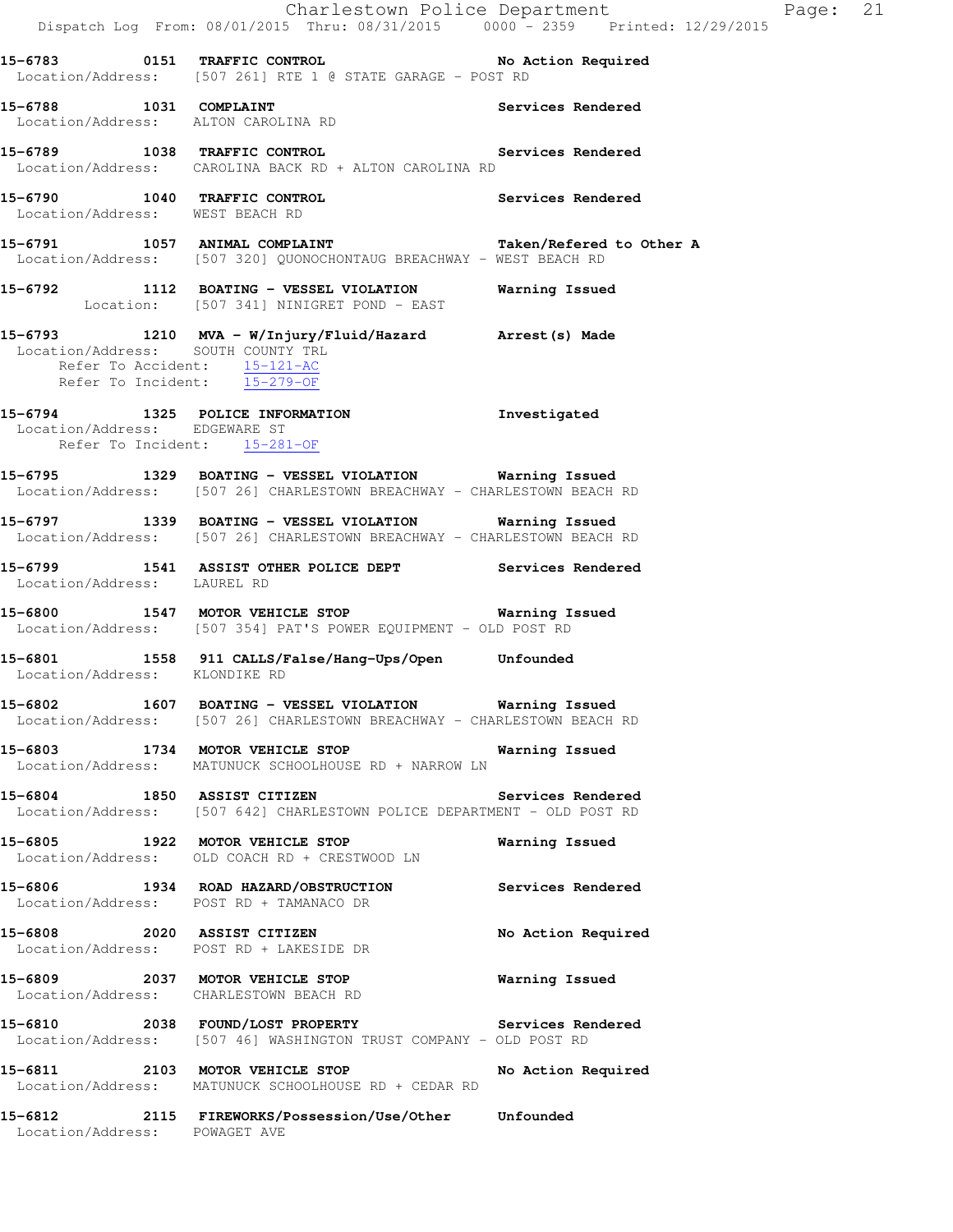|                                                              | Dispatch Log From: 08/01/2015 Thru: 08/31/2015 0000 - 2359 Printed: 12/29/2015                                                                                                                                                                                                                                                                 | Charlestown Police Department | Page: 22 |  |
|--------------------------------------------------------------|------------------------------------------------------------------------------------------------------------------------------------------------------------------------------------------------------------------------------------------------------------------------------------------------------------------------------------------------|-------------------------------|----------|--|
|                                                              | 15-6813 		 2123 DISTURBANCE/Music/Noise 		 Could Not Locate<br>Location/Address: [507 64] RATHSKELLER RESTAURANT - OLD COACH RD                                                                                                                                                                                                                |                               |          |  |
|                                                              | 15-6815 2132 ASSIST OTHER TOWN DEPT Services Rendered<br>Location/Address: [507 31] BLUE SHUTTERS BEACH - EAST BEACH RD                                                                                                                                                                                                                        |                               |          |  |
|                                                              | 15-6816 		 2138 ASSIST OTHER TOWN DEPT 		 Services Rendered<br>Location/Address: [507 327] CHARLESTOWN BEACH TOWN PARKING LOT - CHARLESTOWN BEACH RD                                                                                                                                                                                           |                               |          |  |
|                                                              | 15-6818 2210 MOTOR VEHICLE STOP <b>Arrest</b> (s) Made<br>Location/Address: [507 1] CHARLESTOWN TOWN HALL - SOUTH COUNTY TRL<br>Refer To Arrest: 15-77-AR<br>Arrest: MAGLIO, NICOLE J<br>Address: 44 AUBURN DR CHARLESTOWN, RI<br>Age: 20<br>Charges: DRIVING AFTER DENIAL, SUS/REVOCATION-LICENSE<br>POSSESSION OF SCHEDULE I, II, III, IV, V |                               |          |  |
| 15-6819 2321 OFFICER WANTED<br>Location/Address: SHANNOCK RD | <b>Could Not Locate</b>                                                                                                                                                                                                                                                                                                                        |                               |          |  |
|                                                              | 15-6820 2336 DISTURBANCE/Music/Noise Investigated<br>Location/Address: [507 64] RATHSKELLER RESTAURANT - OLD COACH RD                                                                                                                                                                                                                          |                               |          |  |
| For Date: $08/16/2015$ - Sunday                              |                                                                                                                                                                                                                                                                                                                                                |                               |          |  |
|                                                              | 15-6828 0254 ALARM, FIRE <b>120 CM ALARM</b> , FIRE<br>Location/Address: [507 252] GENERAL STANTON INN - OLD POST RD                                                                                                                                                                                                                           |                               |          |  |
| 15-6829 0911 VANDALISM<br>Refer To Incident: 15-278-OF       | Location/Address: MATUNUCK SCHOOLHOUSE RD                                                                                                                                                                                                                                                                                                      | Report Taken                  |          |  |
|                                                              | 15-6831 1014 OFFICER WANTED<br>Location/Address: MATUNUCK SCHOOLHOUSE RD                                                                                                                                                                                                                                                                       | Services Rendered             |          |  |
| Location: FOSTER COVE                                        | 15-6936 1020 D.E.M. VIOLATION                                                                                                                                                                                                                                                                                                                  | Taken/Refered to Other A      |          |  |
| Location/Address: TURTLE TRL                                 | 15-6832 1145 911 CALLS/False/Hang-Ups/Open Investigated                                                                                                                                                                                                                                                                                        |                               |          |  |
|                                                              | 15-6834 1430 Boating - Assistance Services Rendered<br>Location/Address: [507 320] QUONOCHONTAUG BREACHWAY - WEST BEACH RD                                                                                                                                                                                                                     |                               |          |  |
|                                                              | Location/Address: [507 26] CHARLESTOWN BREACHWAY - CHARLESTOWN BEACH RD                                                                                                                                                                                                                                                                        |                               |          |  |
| Location/Address: KING TOM DR                                | 15-6837 1541 MOTOR VEHICLE COMPLAINT Peace Restored                                                                                                                                                                                                                                                                                            |                               |          |  |
|                                                              | 15-6839 1609 SUSPICIOUS ACTIVITY/VEHICLE Investigated<br>Location/Address: [507 232] OCEANAIRE MOTEL - OLD POST RD                                                                                                                                                                                                                             |                               |          |  |
|                                                              | 15-6838 1610 ASSIST OTHER POLICE DEPT Services Rendered<br>Location/Address: [507 322] WATCHAUG POND STATE BOAT LAUNCH - SANCTUARY RD                                                                                                                                                                                                          |                               |          |  |
|                                                              | 15-6840 1624 WELL BEING CHECK COULD Not Locate<br>Location/Address: [507 37] CHARLESTOWN WINE AND SPIRITS - OLD POST RD                                                                                                                                                                                                                        |                               |          |  |
|                                                              | 15-6841 1645 BOATING - VESSEL VIOLATION Warning Issued<br>Location/Address: [507 26] CHARLESTOWN BREACHWAY - CHARLESTOWN BEACH RD                                                                                                                                                                                                              |                               |          |  |
| Location/Address: MIDLAND RD                                 | 15-6844 1937 ANIMAL COMPLAINT                                                                                                                                                                                                                                                                                                                  | Investigated                  |          |  |
|                                                              | 15-6845 2051 ASSIST OTHER TOWN DEPT No Action Required<br>Location/Address: [507 31] BLUE SHUTTERS BEACH - EAST BEACH RD                                                                                                                                                                                                                       |                               |          |  |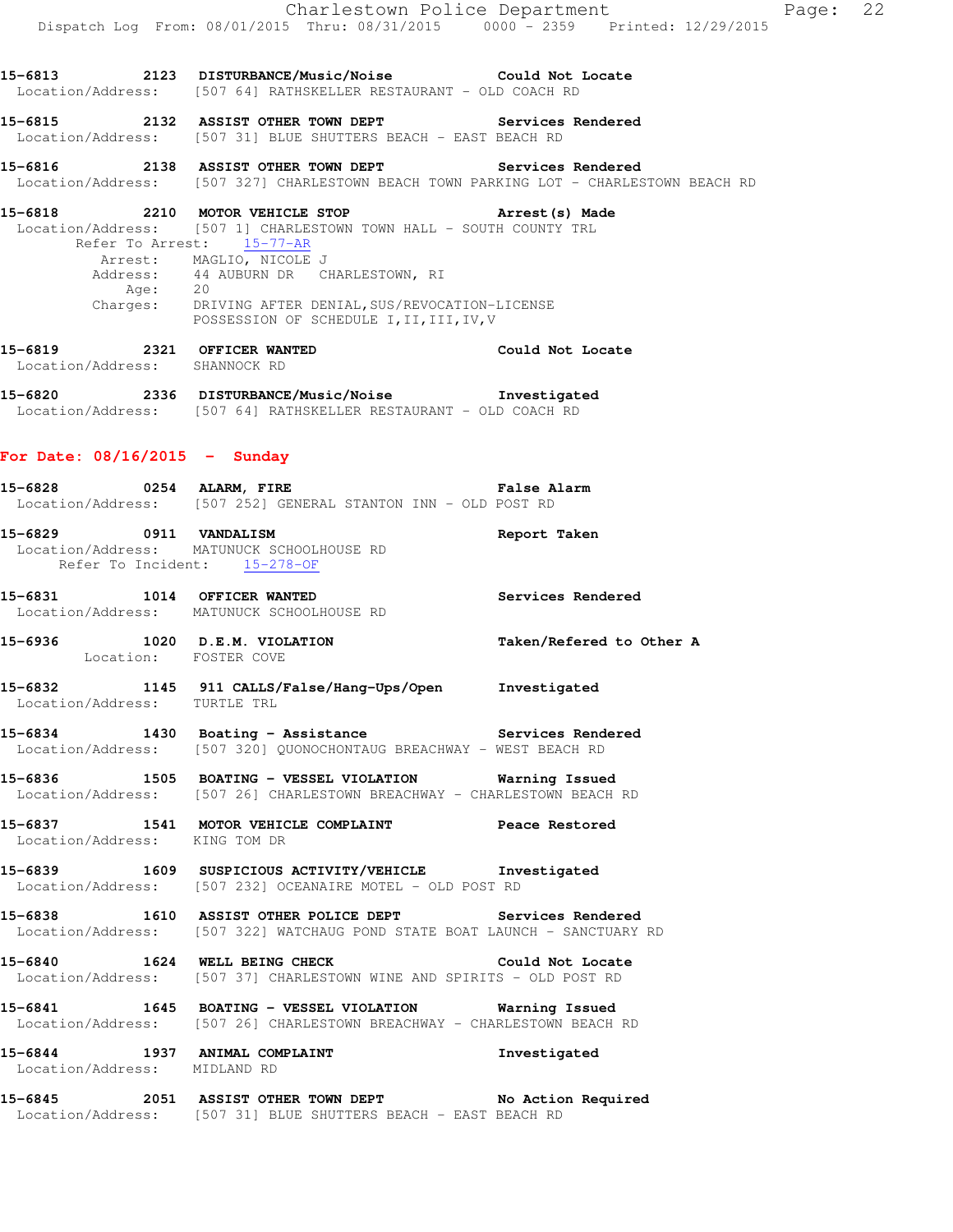|                                                                                           | Charlestown Police Department<br>Dispatch Log From: 08/01/2015 Thru: 08/31/2015 0000 - 2359 Printed: 12/29/2015                                                                                                                                          | $\mathbb{P}$             |  |
|-------------------------------------------------------------------------------------------|----------------------------------------------------------------------------------------------------------------------------------------------------------------------------------------------------------------------------------------------------------|--------------------------|--|
|                                                                                           | 15-6846 2058 ASSIST OTHER TOWN DEPT Services Rendered<br>Location/Address: [507 327] CHARLESTOWN BEACH TOWN PARKING LOT - CHARLESTOWN BEACH RD                                                                                                           |                          |  |
| For Date: $08/17/2015$ - Monday                                                           |                                                                                                                                                                                                                                                          |                          |  |
|                                                                                           | 15-6847 0043 TRAFFIC CONTROL No Action Required<br>Location/Address: [507 100] RTE 1 @ FIORES - POST RD                                                                                                                                                  |                          |  |
| Location/Address: KING TOM DR                                                             | 15-6854 0218 ASSIST OTHER POLICE DEPT Unfounded                                                                                                                                                                                                          |                          |  |
| Location/Address: KING TOM DR                                                             | 15-6856  0307  FOLLOW-UP INVESTIGATION  Services Rendered                                                                                                                                                                                                |                          |  |
|                                                                                           | 15-6861 0436 MOTOR VEHICLE STOP <b>Marning Issued</b><br>Location/Address: [507 275] RTE 1 @ WESTERLY LINE - POST RD                                                                                                                                     |                          |  |
| Location/Address: NUTMEG LN                                                               | 15-6863  0628  DOMESTIC/Assault/Diso/Other  Arrest(s) Made<br>Refer To Arrest: 15-78-AR<br>Arrest: CENTOLA, JASON W<br>Address: 33 MOUNTAIN VIEW DR EAST HARTFORD, CT Age: 34<br>Charges: DOMESTIC-DISORDERLY CONDUCT<br>DOMESTIC-SIMPLE ASSAULT/BATTERY |                          |  |
| 15-6864 0723 LARCENY<br>Location/Address: OLD SHANNOCK RD<br>Refer To Incident: 15-280-OF |                                                                                                                                                                                                                                                          | Report Taken             |  |
| 15-6865 0801 ALARM, BURGLAR<br>Location/Address: PROSSER TRL                              |                                                                                                                                                                                                                                                          | Building Checked/Secured |  |
|                                                                                           | 15-6867 0843 TRAFFIC CONTROL<br>Location/Address: EAST BEACH RD + PARADISE LN                                                                                                                                                                            | No Action Required       |  |
| Location/Address: EDGEWARE ST                                                             | 15-6866 0844 FOLLOW-UP INVESTIGATION Threstigated                                                                                                                                                                                                        |                          |  |
| Location/Address: HENLEY ST                                                               | 15-6868 0901 DISTURBANCE/Music/Noise Peace Restored                                                                                                                                                                                                      |                          |  |
|                                                                                           | 15-6869 0910 TRAFFIC CONTROL No Action Required<br>Location/Address: WEST BEACH RD + SEA BREEZE AVE                                                                                                                                                      |                          |  |
|                                                                                           | 15-6872 1038 TRANSPORT Taken/Refered to<br>Location/Address: [507 642] CHARLESTOWN POLICE DEPARTMENT - OLD POST RD                                                                                                                                       | Taken/Refered to Other A |  |
| 15-6873 1055 MVA - Minor<br>Location/Address: [507 397] CEDAR RD                          | Refer To Accident: 15-122-AC                                                                                                                                                                                                                             | Report Taken             |  |
|                                                                                           | 15-6874 1225 FIRE, OTHER 15-6874<br>Location/Address: [507 208] HITCHING POST - POST RD                                                                                                                                                                  |                          |  |
|                                                                                           | 15-6875 1229 DUMPING VIOLATIONS<br>Location/Address: KING'S FACTORY RD                                                                                                                                                                                   | Investigated             |  |
|                                                                                           | 15-6877 1518 ASSIST CITIZEN 15-6877<br>Location/Address: [507 49] CHARLESTOWN TOWN BEACH - CHARLESTOWN BEACH RD                                                                                                                                          |                          |  |
|                                                                                           | 15-6878 1546 TRAFFIC CONTROL<br>Location/Address: POST RD + EAST BEACH RD                                                                                                                                                                                | No Action Required       |  |
|                                                                                           | 15-6879 1602 DOMESTIC/Assault/Diso/Other Investigated<br>Location/Address: [507 642] CHARLESTOWN POLICE DEPARTMENT - OLD POST RD                                                                                                                         |                          |  |
| 15-6880 1714 OFFICER WANTED                                                               | Location/Address: [507 642] CHARLESTOWN POLICE DEPARTMENT - OLD POST RD                                                                                                                                                                                  | Investigated             |  |

age: 23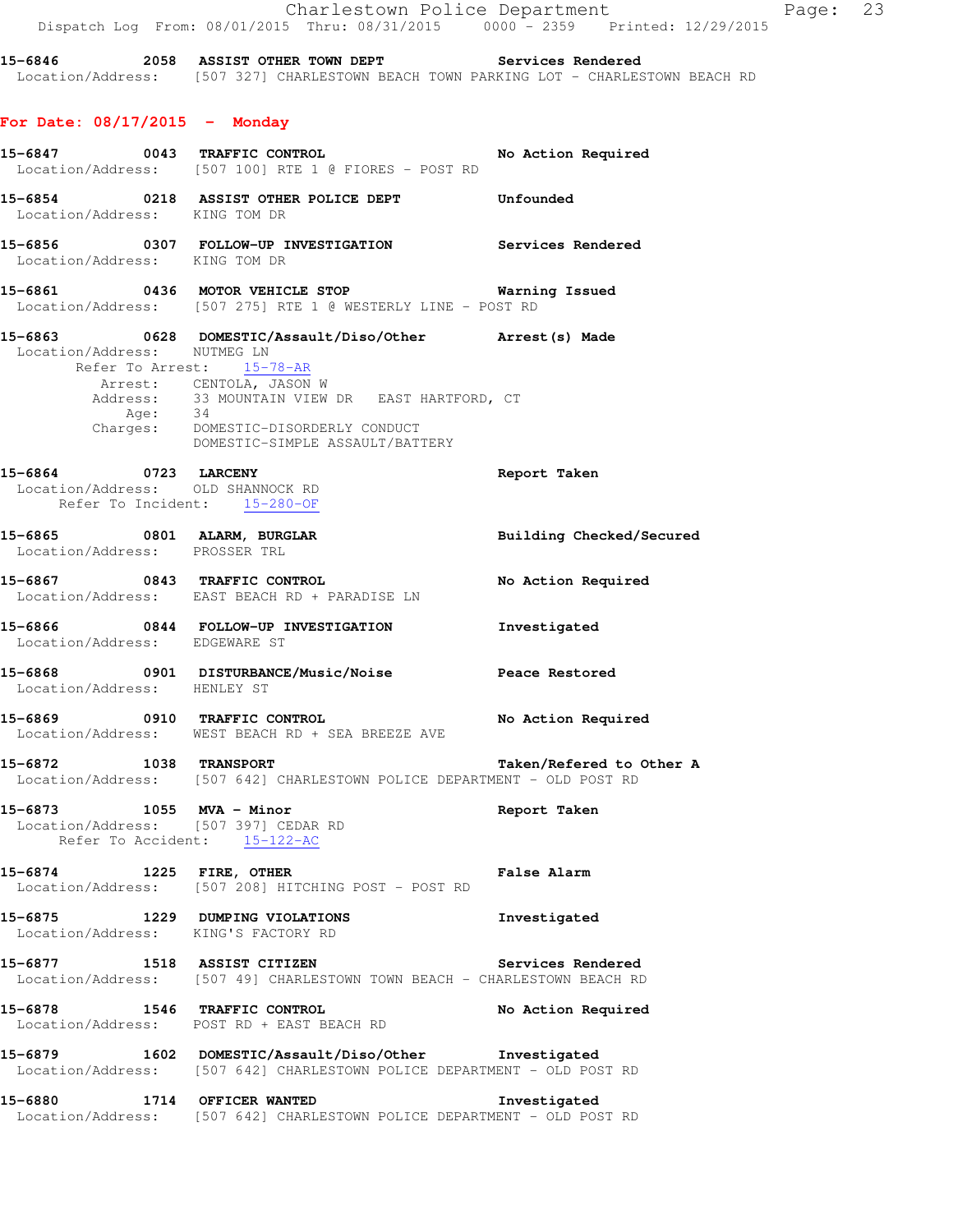**15-6881 1728 MVA - Minor Investigated**  Location/Address: [507 275] RTE 1 @ WESTERLY LINE - POST RD Refer To Accident: 15-123-AC

**15-6882 1755 ROAD HAZARD/OBSTRUCTION Removed Hazard**  Location/Address: SHANNOCK RD + MAPLE LAKE FARM RD

**15-6884 1929 DIS CONDUCT / FIGHT Investigated**  Location/Address: [507 235] NINIGRET INN - PROSSER TRL

**15-6885 2058 VIOLATION OF RO/NCO No Action Required**  Location/Address: [507 642] CHARLESTOWN POLICE DEPARTMENT - OLD POST RD

**15-6886 2105 ASSIST OTHER TOWN DEPT Services Rendered**  Location/Address: [507 31] BLUE SHUTTERS BEACH - EAST BEACH RD

**15-6887 2204 ASSIST OTHER TOWN DEPT Services Rendered**  Location/Address: [507 327] CHARLESTOWN BEACH TOWN PARKING LOT - CHARLESTOWN BEACH RD

15-6889 2249 ALARM, BURGLAR **Building Checked/Secured** Location/Address: [507 856] OCEAN HOUSE MARINA (MAINTENANCE FACILITY) - OLD POST RD

## **For Date: 08/18/2015 - Tuesday**

| 15-6909 1653 911 CALLS/False/Hang-Ups/Open Investigated<br>Location/Address: [507 21] BURLINGAME STATE PARK - CHECK IN STATION - BURLINGAME STATE PARK RD |
|-----------------------------------------------------------------------------------------------------------------------------------------------------------|
|                                                                                                                                                           |
|                                                                                                                                                           |
|                                                                                                                                                           |
|                                                                                                                                                           |
|                                                                                                                                                           |
|                                                                                                                                                           |

**For Date: 08/19/2015 - Wednesday**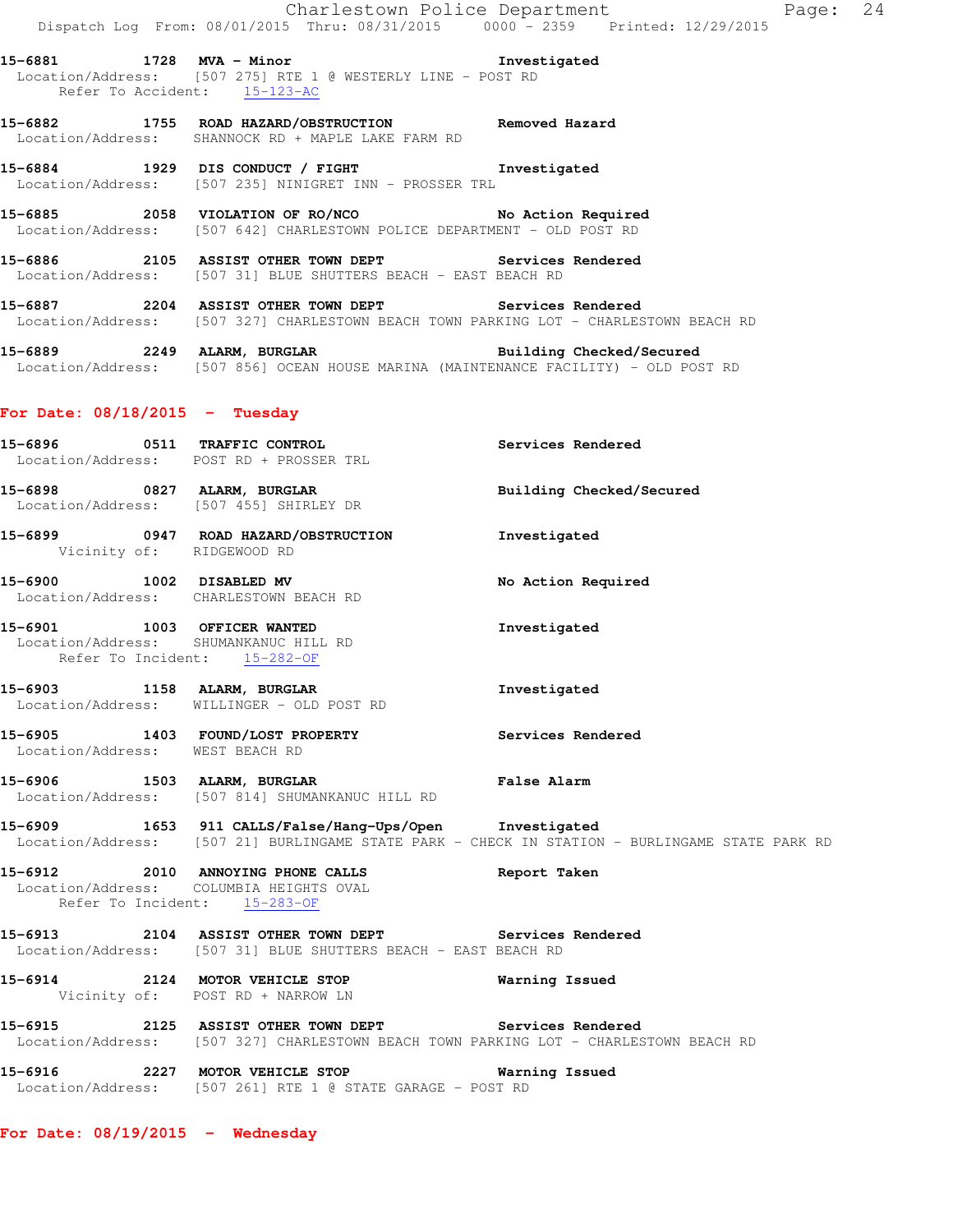**15-6928 0602 911 CALLS/False/Hang-Ups/Open Report Taken**  Location/Address: [507 663] CAROLINA CONSULTANTS - CAROLINA BACK RD Refer To Incident: 15-284-OF

**15-6929 0710 FOLLOW-UP INVESTIGATION Investigated**  Location/Address: WEST BEACH RD

**15-6931 0856 ALARM, BURGLAR Building Checked/Secured**  Location/Address: [507 455] SHIRLEY DR

**15-6932 0908 ASSIST OTHER TOWN DEPT Could Not Locate**  Location/Address: [507 31] BLUE SHUTTERS BEACH - EAST BEACH RD

**15-6934 1020 TRAFFIC CONTROL Services Rendered**  Location/Address: POST RD + LAKESIDE DR

**15-6935 1048 MOTOR VEHICLE STOP Citation Issued**  Vicinity of: POST RD + SCHOOLHOUSE POND RD

**15-6937 1144 DISABLED MV Services Rendered**  Location/Address: POST RD + WEST BEACH RD

**15-6938 1209 TRAFFIC CONTROL Warning Issued**  Location/Address: CHARLESTOWN BEACH RD + DALTON ST

**15-6940 1251 MOTOR VEHICLE STOP Warning Issued**  Vicinity of: POST RD + SCHOOLHOUSE POND RD

**15-6942 1552 FOLLOW-UP INVESTIGATION Investigated**  Location/Address: NARRAGANSETT TRL

**15-6943 1557 TRAFFIC CONTROL No Action Required**  Location/Address: CAROLINA BACK RD + ALTON CAROLINA RD

**15-6945 1725 SERVE SUMMONS Could Not Locate**  Location/Address: POST RD

**15-6946 1759 SERVE SUMMONS Could Not Locate**  Location/Address: LAURI DR

**15-6947 1946 SERVE SUMMONS Services Rendered**  Location/Address: LAURI DR

**15-6948 2104 ASSIST OTHER TOWN DEPT Services Rendered**  Location/Address: [507 31] BLUE SHUTTERS BEACH - EAST BEACH RD

**15-6949 2110 ASSIST OTHER TOWN DEPT Services Rendered**  Location/Address: [507 327] CHARLESTOWN BEACH TOWN PARKING LOT - CHARLESTOWN BEACH RD

**15-6950 2146 MOTOR VEHICLE STOP No Action Required**  Location/Address: [507 100] RTE 1 @ FIORES - POST RD

**15-6952 2234 ASSIST OTHER POLICE DEPT Investigated**  Location/Address: [507 21] BURLINGAME STATE PARK - CHECK IN STATION - BURLINGAME STATE PARK RD

## **For Date: 08/20/2015 - Thursday**

**15-6960 0147 TRAFFIC CONTROL No Action Required**  Location/Address: [507 100] RTE 1 @ FIORES - POST RD **15-6965 0345 MOTOR VEHICLE STOP Citation Issued**  Location/Address: [507 243] KRYSTAL PENQUIN MOTEL - POST RD **15-6967 0502 MOTOR VEHICLE COMPLAINT Taken/Refered to Other A**  Location/Address: POST RD + NARROW LN

**15-6968 0510 SUSPICIOUS ACTIVITY/VEHICLE Services Rendered**  Location/Address: BURDICKVILLE RD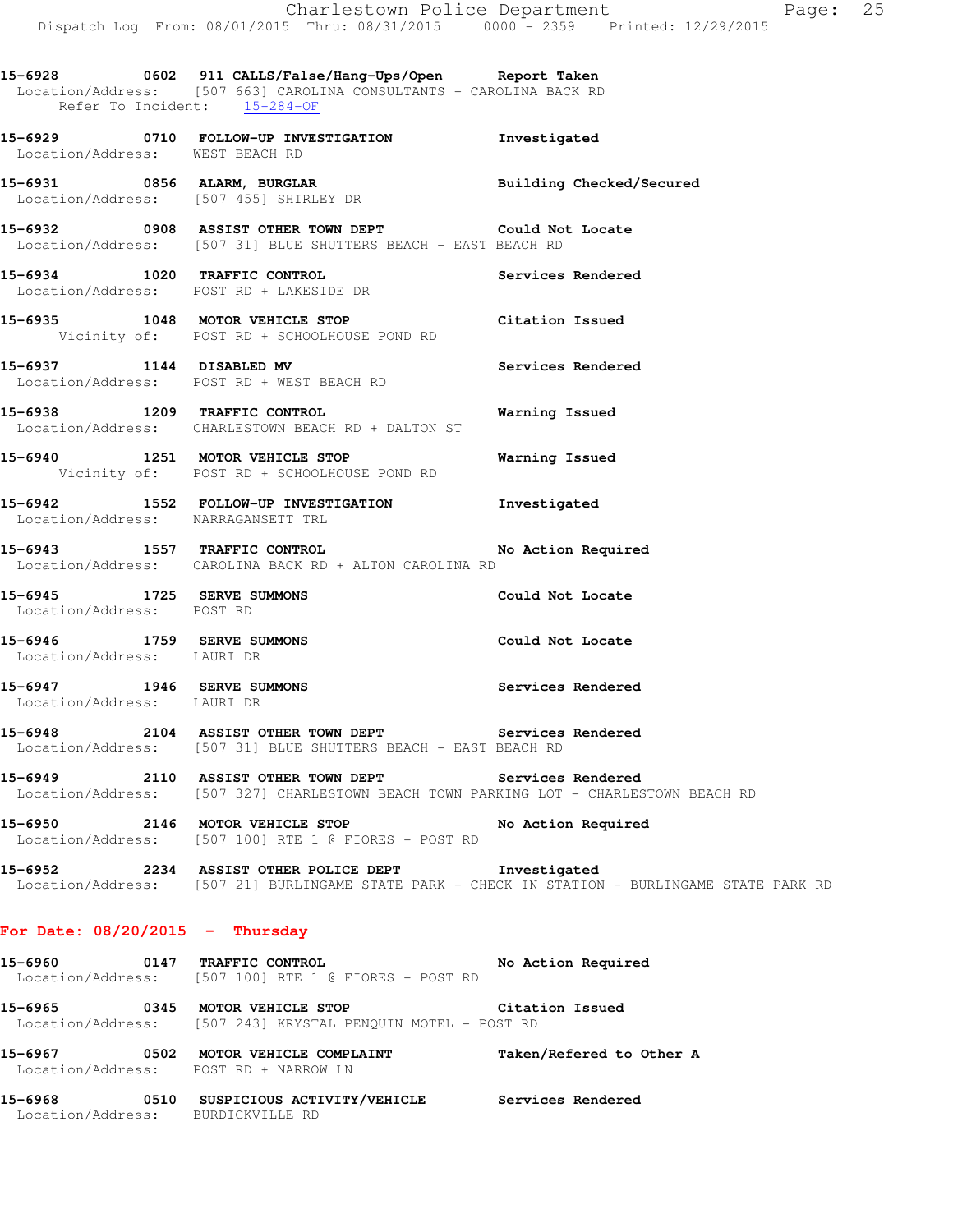**15-6969 0747 DISABLED MV Services Rendered**  Location/Address: CROSS MILLS RD + OLD POST RD **15-6970 1029 TRAFFIC CONTROL No Action Required**  Location/Address: POST RD **15-6972 1036 DISABLED MV Investigated**  Location/Address: [507 258] RTE 1 @ SOUTH KINGSTOWN LINE - POST RD **15-6973 1131 ALARM, CO DETECTOR False Alarm**  Location/Address: MURATORE LN **15-6974 1204 ASSIST CITIZEN Services Rendered**  Location/Address: [507 39] CHARLESTOWN SENIOR CENTER - PARK LN **15-6976 1223 POLICE INFORMATION Services Rendered**  Location/Address: POST RD **15-6979 1736 SUSPICIOUS ACTIVITY/VEHICLE Could Not Locate**  Location/Address: [507 262] RTE 1 @ LIQUOR STORE - POST RD

**15-6980 1803 MOTOR VEHICLE STOP Warning Issued**  Location/Address: NEW BISCUIT CITY RD

**15-6982 2051 ASSIST OTHER TOWN DEPT Services Rendered**  Location/Address: [507 327] CHARLESTOWN BEACH TOWN PARKING LOT - CHARLESTOWN BEACH RD

**15-6983 2321 MOTOR VEHICLE STOP Warning Issued**  Location/Address: [507 34] CHARLESTOWN FLAG & CANVAS - OLD POST RD

## **For Date: 08/21/2015 - Friday**

**15-6985 0027 MOTOR VEHICLE STOP Warning Issued**  Location/Address: SOUTH COUNTY TRL + MAPLE LAKE FARM RD

**15-6989 0253 ASSIST OTHER TOWN DEPT Services Rendered**  Location/Address: [507 31] BLUE SHUTTERS BEACH - EAST BEACH RD

**15-6992 0554 MOTOR VEHICLE STOP Warning Issued**  Location/Address: ROSS HILL RD

**15-6993 0602 TRAFFIC CONTROL Services Rendered**  Location/Address: [507 100] RTE 1 @ FIORES - POST RD

**15-6994 0732 ALARM, BURGLAR Investigated**  Location/Address: [507 34] CHARLESTOWN FLAG & CANVAS - OLD POST RD

**15-6995 0812 TRAFFIC CONTROL No Action Required**  Location/Address: SOUTH COUNTY GRAVEL - POST RD

**15-6997 1012 ALARM, FIRE False Alarm**  Location/Address: [507 76] DOWNEY WEAVER POST - WHIPPLE DR

**15-7003 1138 SERVE SUMMONS Services Rendered**  Location/Address: [507 642] CHARLESTOWN POLICE DEPARTMENT - OLD POST RD

**15-6999 1141 D.E.M. VIOLATION Investigated**  Location: CHARLESTOWN BEACH ROAD, AREA OF BREACHWAY

**15-7002 1341 SUSPICIOUS ACTIVITY/VEHICLE Investigated**  Location/Address: PROSSER TRL

**15-7007 1702 TRAFFIC CONTROL Services Rendered**  Location/Address: [507 226] QUONOCHONTAUG GRANGE - POST RD

**15-7008 1719 ANIMAL COMPLAINT Report Taken**  Location/Address: LAURI DR Refer To Incident: 15-285-OF

**15-7009 1740 MVA - Minor Could Not Locate**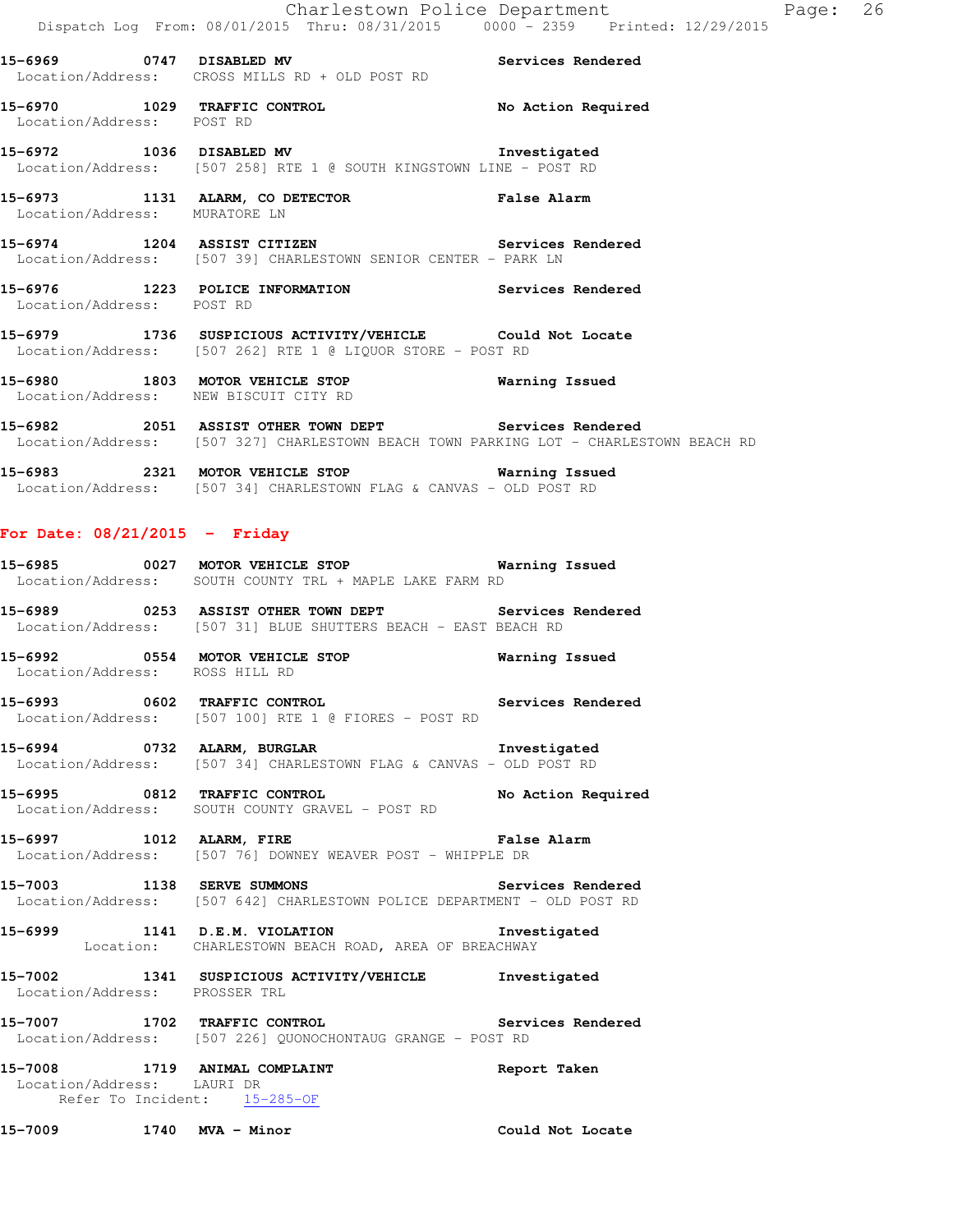|                                     |                                                                                                                                                | Charlestown Police Department Page: 27 |  |
|-------------------------------------|------------------------------------------------------------------------------------------------------------------------------------------------|----------------------------------------|--|
|                                     | Dispatch Log From: 08/01/2015 Thru: 08/31/2015 0000 - 2359 Printed: 12/29/2015                                                                 |                                        |  |
|                                     | Location/Address: POST RD + WILDFLOWER RD                                                                                                      |                                        |  |
|                                     | 15-7010 1744 MOTOR VEHICLE STOP 6 Warning Issued<br>Location/Address: [507 226] QUONOCHONTAUG GRANGE - POST RD                                 |                                        |  |
|                                     | 15-7011 1806 MVA - Minor<br>Location/Address: [507 226] QUONOCHONTAUG GRANGE - POST RD<br>Refer To Incident: 15-286-OF                         | Report Taken                           |  |
| Location/Address: FOSTER DR         | 15-7012 1831 SUSPICIOUS ACTIVITY/VEHICLE No Action Required                                                                                    |                                        |  |
|                                     | 15-7013 2001 ALARM, FIRE<br>Location/Address: TOCKWOTTEN COVE RD                                                                               | Services Rendered                      |  |
| Location/Address: KING'S FACTORY RD | 15-7014 2045 DISTURBANCE/Music/Noise Peace Restored                                                                                            |                                        |  |
|                                     | 15-7015 2110 ASSIST OTHER TOWN DEPT Services Rendered<br>Location/Address: [507 31] BLUE SHUTTERS BEACH - EAST BEACH RD                        |                                        |  |
| Location/Address: NARROW LN         | 15-7016 2145 ALARM, FIRE                                                                                                                       | Services Rendered                      |  |
|                                     | 15-7017 2203 ASSIST OTHER TOWN DEPT Services Rendered<br>Location/Address: [507 327] CHARLESTOWN BEACH TOWN PARKING LOT - CHARLESTOWN BEACH RD |                                        |  |
|                                     | Location/Address: SOUTH COUNTY TRL + MAPLE LAKE FARM RD                                                                                        |                                        |  |
|                                     | 15-7020 2307 MOTOR VEHICLE STOP 6 Citation Issued<br>Location/Address: [507 279] RTE 2 @ CHARLESTOWN TOWN HALL - SOUTH COUNTY TRL              |                                        |  |
| For Date: $08/22/2015$ - Saturday   |                                                                                                                                                |                                        |  |
|                                     | 15-7021 0003 MOTOR VEHICLE STOP 6 Warning Issued<br>Location/Address: [507 266] RTE 1 @ WILLOWS - POST RD                                      |                                        |  |
|                                     | 15-7024 0127 TRAFFIC CONTROL<br>Location/Address: [507 100] RTE 1 @ FIORES - POST RD                                                           | Warning Issued                         |  |
|                                     | 15-7026 0134 MOTOR VEHICLE STOP 6 Warning Issued<br>Location/Address: [507 303] RTE 1 @ SOUTH SHORE MENTAL HEALTH - POST RD                    |                                        |  |
|                                     | 15-7027 0200 MOTOR VEHICLE STOP                                                                                                                | Warning Issued                         |  |

 Location/Address: [507 455] SHIRLEY DR **15-7034 0900 TRAFFIC CONTROL Services Rendered**  Location/Address: POST RD + EAST BEACH RD **15-7035 1027 MOTOR VEHICLE STOP Arrest(s) Made**  Location/Address: OLD POST RD + NARROW LN

Location/Address: [507 62] OCEAN VIEW MOTEL - POST RD

Location/Address: POST RD + HOXSIE AVE

 Refer To Arrest: 15-79-AR Arrest: MCCARRON, MICHAEL J Address: 34 NAVARRE ST W WARWICK, RI Age: 50 Charges: RECK. DRIVE/DRAG RACING/ELUDING POLICE-1ST OFF

15-7030 0300 DISABLED MV **No Action Required** 

**15-7033 0852 ALARM, BURGLAR No Action Required** 

**15-7037 1205 MOTOR VEHICLE COMPLAINT Investigated**  Location/Address: [507 250] RANDALL REALTORS - OLD POST RD

**15-7038 1217 PARKING VIOLATIONS Citation Issued**  Location/Address: [507 320] QUONOCHONTAUG BREACHWAY - WEST BEACH RD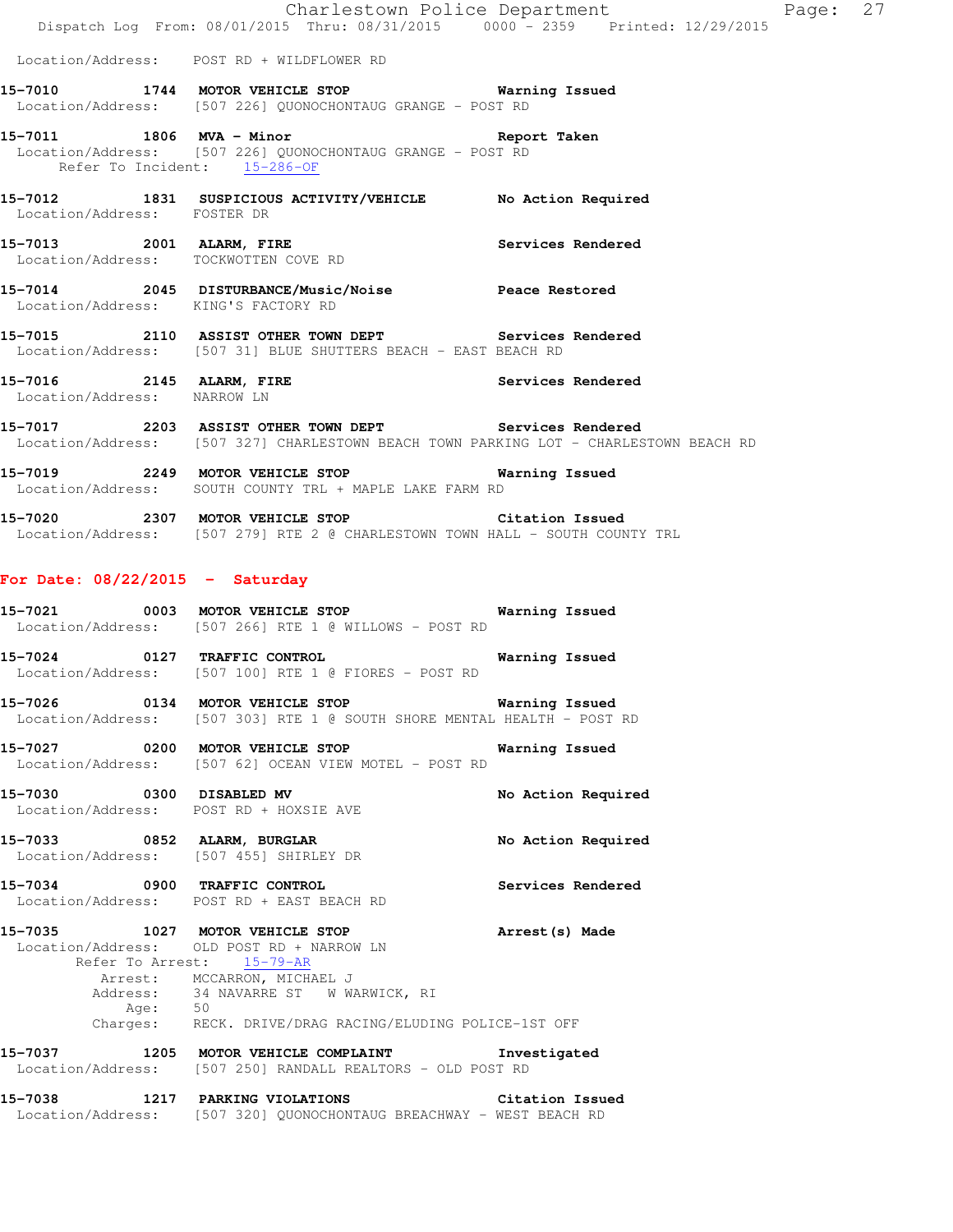**15-7039 1342 ASSIST CITIZEN Unfounded**  Location/Address: KING'S FACTORY RD **15-7040 1417 BOATING - VESSEL VIOLATION Investigated**  Location/Address: [507 339] QUONOCHONTAUG POND - WEST BEACH RD **15-7041 1438 BOATING - VESSEL VIOLATION Warning Issued**  Location/Address: [507 26] CHARLESTOWN BREACHWAY - CHARLESTOWN BEACH RD **15-7042 1551 ASSIST OTHER POLICE DEPT Investigated**  Location/Address: [507 276] RTE 2 @ RICHMOND LINE - SOUTH COUNTY TRL **15-7044 1614 OFFICER WANTED Investigated**  Location/Address: [507 612] NINIGRET PARK - LITTLE NINI POND REST ROOMS - PARK LN **15-7045 1618 DISABLED MV No Action Required**  Location/Address: [507 318] EAST BEACH STATE PARKING LOT - EAST BEACH RD **15-7047 1920 PARKING VIOLATIONS Citation Issued**  Location/Address: [507 321] CHARLESTOWN BEACH - CHARLESTOWN BEACH RD **15-7048 1922 SUSPICIOUS ACTIVITY/VEHICLE Investigated**  Location/Address: [507 327] CHARLESTOWN BEACH TOWN PARKING LOT - CHARLESTOWN BEACH RD **15-7050 2117 ASSIST OTHER TOWN DEPT Services Rendered**  Location/Address: [507 31] BLUE SHUTTERS BEACH - EAST BEACH RD **15-7051 2121 DISTURBANCE/Music/Noise Could Not Locate**  Location/Address: PASQUISETT TRL **15-7052 2123 FIREWORKS/Possession/Use/Other Could Not Locate**  Location/Address: [507 269] RTE 1 @ DRIVING RANGE - POST RD **15-7053 2156 ASSIST OTHER TOWN DEPT Services Rendered**  Location/Address: [507 327] CHARLESTOWN BEACH TOWN PARKING LOT - CHARLESTOWN BEACH RD **15-7054 2338 MOTOR VEHICLE STOP Arrest(s) Made**  Location/Address: POST RD + CROSS MILLS RD Refer To Arrest: 15-80-AR Arrest Expunged

## **15-7055 2353 MOTOR VEHICLE STOP Warning Issued**  Location/Address: [507 243] KRYSTAL PENQUIN MOTEL - POST RD

## **For Date: 08/23/2015 - Sunday**

|                                                                      | 15-7056 0022 TRANSPORT<br>Location/Address: [507 642] CHARLESTOWN POLICE DEPARTMENT - OLD POST RD | Services Rendered        |
|----------------------------------------------------------------------|---------------------------------------------------------------------------------------------------|--------------------------|
| 15-7064 0606 ALARM, BURGLAR<br>Location/Address: NINIGRET AVE        |                                                                                                   | Building Checked/Secured |
| 15-7067  0738 TRAFFIC CONTROL                                        | Location/Address: POST RD + EAST BEACH RD                                                         | Services Rendered        |
| 15-7068 0838 ANIMAL COMPLAINT<br>Location/Address: [507 781] ROSE CT |                                                                                                   | Services Rendered        |
| 15-7071 1326 TRAFFIC CONTROL                                         | Location/Address: CHARLESTOWN BEACH RD                                                            | No Action Required       |
| 15-7077 1527 OFFICER WANTED                                          | Location/Address: COLUMBIA HEIGHTS RD                                                             | Investigated             |
| 15-7082 1754 TRAFFIC CONTROL<br>Location/Address: OLD POST RD        |                                                                                                   | No Action Required       |
| Location/Address:                                                    | [507 34] CHARLESTOWN FLAG & CANVAS - OLD POST RD                                                  | Services Rendered        |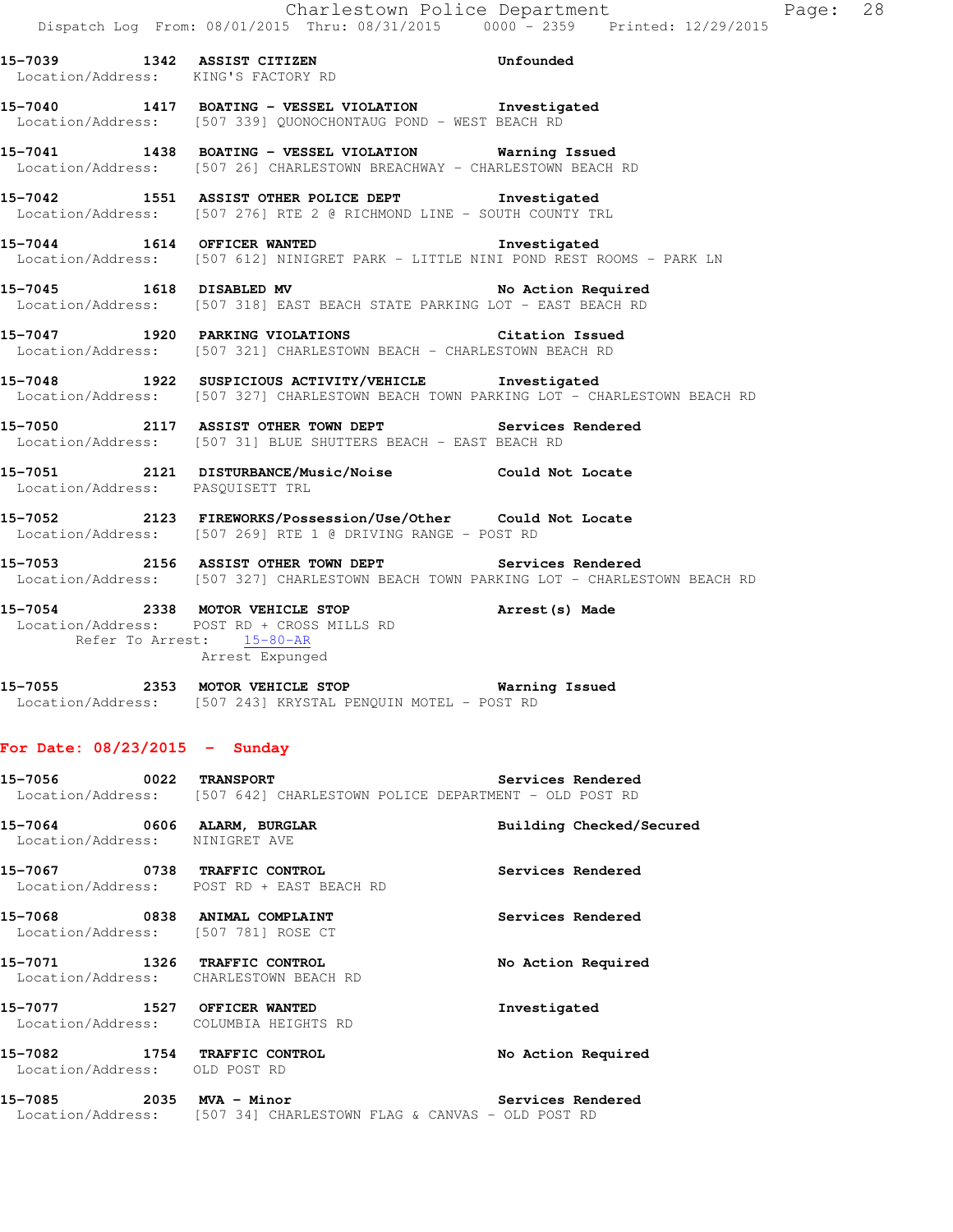Charlestown Police Department Fage: 29 Dispatch Log From: 08/01/2015 Thru: 08/31/2015 0000 - 2359 Printed: 12/29/2015 **15-7086 2106 ASSIST OTHER TOWN DEPT Services Rendered**  Location/Address: [507 31] BLUE SHUTTERS BEACH - EAST BEACH RD **15-7087 2339 FIREWORKS/Possession/Use/Other Building Checked/Secured**  Location/Address: SOUTH LEWIS ST **For Date: 08/24/2015 - Monday 15-7096 0534 TRAFFIC CONTROL Services Rendered**  Location/Address: POST RD + PROSSER TRL **15-7097 0609 TRAFFIC CONTROL No Action Required**  Location/Address: SOUTH COUNTY TRL + DOGWOOD DR **15-7099 0837 LARCENY Report Taken**  Location/Address: [507 252] GENERAL STANTON INN - OLD POST RD Refer To Incident: 15-288-OF **15-7107 1520 TRAFFIC CONTROL Services Rendered**  Location/Address: POST RD + KING'S FACTORY RD **15-7108 1549 TRANSPORT Services Rendered**  Location/Address: [507 36] CHARLESTOWN MINI-SUPER - OLD POST RD 15-7109 1616 ANIMAL COMPLAINT **Taken/Refered to Other A**  Location/Address: SOUTH COUNTY TRL **15-7110 1710 SUSPICIOUS ACTIVITY/VEHICLE Investigated**  Location/Address: OLD POST RD **15-7111 1717 OFFICER WANTED Investigated**  Location/Address: [507 869] PERSPECTIVES GROUP HOME - KING'S FACTORY RD Refer To Incident: 15-289-OF **15-7112 1726 MOTOR VEHICLE COMPLAINT Investigated**  Location/Address: POST RD **15-7114 1842 MOTOR VEHICLE STOP Warning Issued**  Location/Address: [507 327] CHARLESTOWN BEACH TOWN PARKING LOT - CHARLESTOWN BEACH RD **15-7115 1853 OFFICER WANTED Investigated**  Location/Address: [507 1] CHARLESTOWN TOWN HALL - SOUTH COUNTY TRL Refer To Incident: 15-290-OF **15-7116 1911 SUSPICIOUS ACTIVITY/VEHICLE Investigated**  Location/Address: NEW BISCUIT CITY RD + SOUTH COUNTY TRL **15-7117 2049 ALARM, FIRE False Alarm**  Location/Address: COLUMBIA HEIGHTS OVAL **15-7118 2102 MOTOR VEHICLE COMPLAINT Investigated**  Location/Address: SHANNOCK RD **15-7119 2145 ASSIST OTHER TOWN DEPT Services Rendered**  Location/Address: [507 31] BLUE SHUTTERS BEACH - EAST BEACH RD **15-7120 2159 ASSIST OTHER TOWN DEPT Services Rendered**  Location/Address: [507 327] CHARLESTOWN BEACH TOWN PARKING LOT - CHARLESTOWN BEACH RD **15-7121 2258 ALARM, BURGLAR Building Checked/Secured**  Location/Address: [507 866] TOP GUNS RI - CROSSLAND ST **For Date: 08/25/2015 - Tuesday 15-7132 0900 DISABLED MV Services Rendered** 

 Location/Address: POST RD + PROSSER TRL 15-7136 1133 TRAFFIC CONTROL **No Action Required** Location/Address: CHARLESTOWN BEACH RD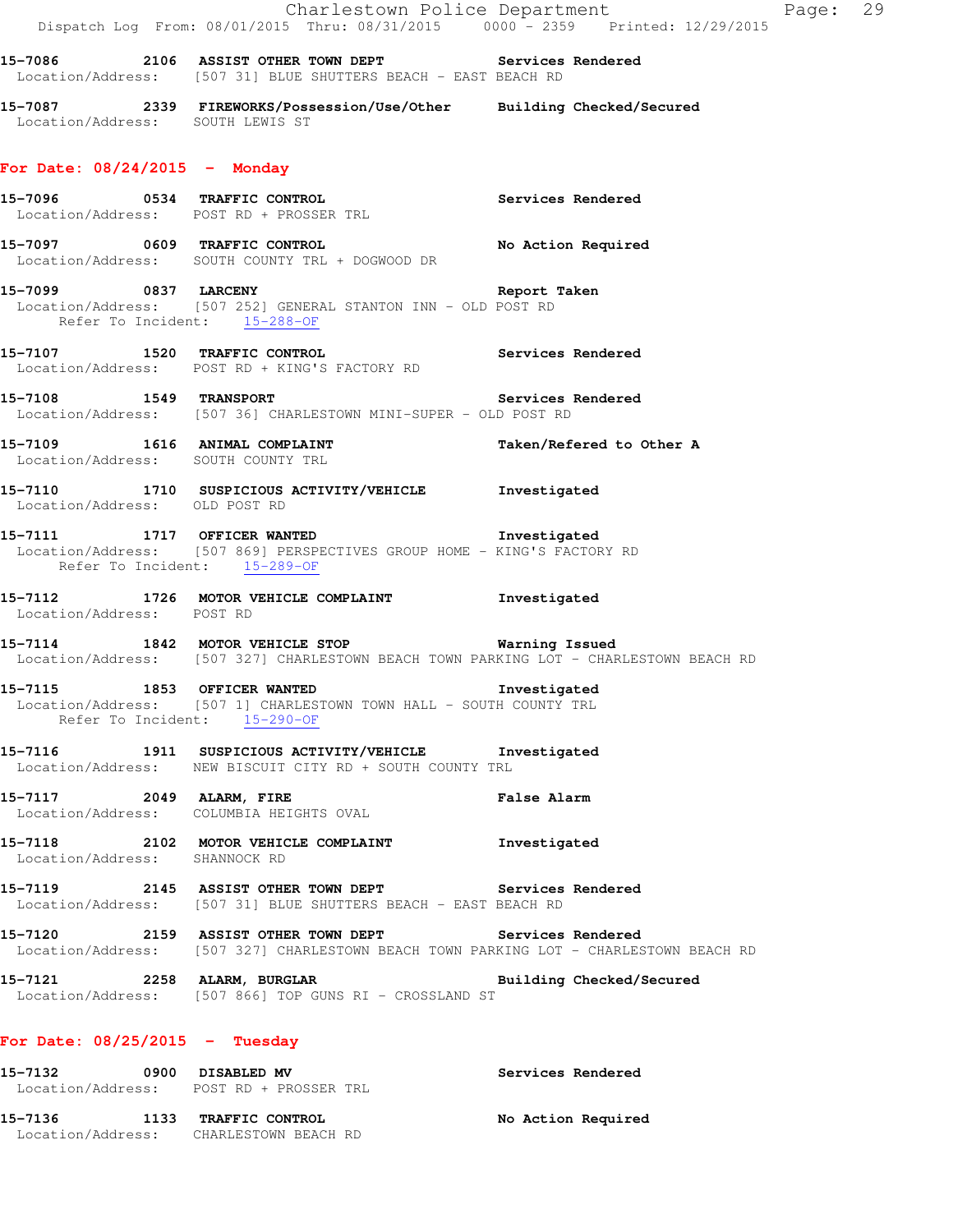| Location/Address: WEST BEACH RD                               | 15-7137 1141 MOTOR VEHICLE STOP                                                                                                                | <b>Warning Issued</b> |
|---------------------------------------------------------------|------------------------------------------------------------------------------------------------------------------------------------------------|-----------------------|
|                                                               | 15-7140 1324 LARCENY<br>Location/Address: ROSS HILL RD                                                                                         | Investigated          |
|                                                               | 15-7141 1532 ASSIST CITIZEN Services Rendered<br>Location/Address: [507 410] DUNKIN DONUTS - OLD POST RD                                       |                       |
|                                                               | 15-7143 1624 SUSPICIOUS ACTIVITY/VEHICLE Investigated<br>Location/Address: [507 304] POST RD                                                   |                       |
|                                                               | 15-7144 1641 MOTOR VEHICLE STOP Citation Issued<br>Location/Address: POST RD + WEST BEACH RD                                                   |                       |
|                                                               | 15-7145 1731 DISABLED MV Services Rendered<br>Location/Address: [507 374] SAINT MARYS CHURCH - CAROLINA BACK RD                                |                       |
|                                                               | 15-7147 1810 OFFICER WANTED<br>Location/Address: KLONDIKE RD                                                                                   | Investigated          |
|                                                               | 15-7149 2131 ASSIST OTHER TOWN DEPT Services Rendered<br>Location/Address: [507 327] CHARLESTOWN BEACH TOWN PARKING LOT - CHARLESTOWN BEACH RD |                       |
|                                                               | 15-7150 2143 ASSIST OTHER TOWN DEPT Services Rendered<br>Location/Address: [507 31] BLUE SHUTTERS BEACH - EAST BEACH RD                        |                       |
|                                                               | Location/Address: ASHAWAY COLONY LN                                                                                                            |                       |
|                                                               | 15-7152 2152 MOTOR VEHICLE STOP 6 Warning Issued<br>Location/Address: [507 100] RTE 1 @ FIORES - POST RD                                       |                       |
|                                                               | 15-7155 2334 MOTOR VEHICLE STOP 6 Warning Issued<br>Location/Address: CHARLESTOWN BEACH RD                                                     |                       |
| For Date: $08/26/2015$ - Wednesday                            |                                                                                                                                                |                       |
|                                                               | -<br>15-7158 15-7158 0044 TRAFFIC CONTROL 15-7158 No Action Required<br>Location/Address: [507 100] RTE 1 @ FIORES - POST RD                   |                       |
|                                                               | 15-7160 0112 SUSPICIOUS ACTIVITY/VEHICLE Services Rendered<br>Location/Address: [507 360] COUNTRY FOOD MART - SOUTH COUNTY TRL                 |                       |
|                                                               | 15-7164 0148 MOTOR VEHICLE STOP<br>Location/Address: CAROLINA BACK RD + ROSE CT                                                                | Warning Issued        |
|                                                               | 15-7168 0318 DIS CONDUCT / FIGHT<br>Location/Address: OLD SHANNOCK RD                                                                          | Peace Restored        |
|                                                               | 15-7175 0942 DOMESTIC/Assault/Diso/Other Arrest(s) Made<br>Location/Address: [507 777] WIITALA DR<br>Refer To Arrest: 15-81-AR                 |                       |
|                                                               | Arrest: CONNER, NICHOLAS E<br>Address: 2164 MATUNUCK SCHOOLHOUSE RD CHARLESTOWN, RI<br>Age: 19<br>Charges: DOMESTIC-DISORDERLY CONDUCT         |                       |
| 15-7176 1132 TRANSPORT                                        | Location/Address: [507 642] CHARLESTOWN POLICE DEPARTMENT - OLD POST RD                                                                        | Services Rendered     |
|                                                               | 15-7177 1258 TRAFFIC CONTROL<br>Location/Address: CHARLESTOWN BEACH RD                                                                         | No Action Required    |
| 15-7178 1320 NOTIFICATION<br>Location/Address: JACOB PERRY DR |                                                                                                                                                | Services Rendered     |
|                                                               |                                                                                                                                                |                       |

**15-7179 1501 SUSPICIOUS ACTIVITY/VEHICLE Investigated**  Location/Address: CENTRAL ST + WEST BEACH RD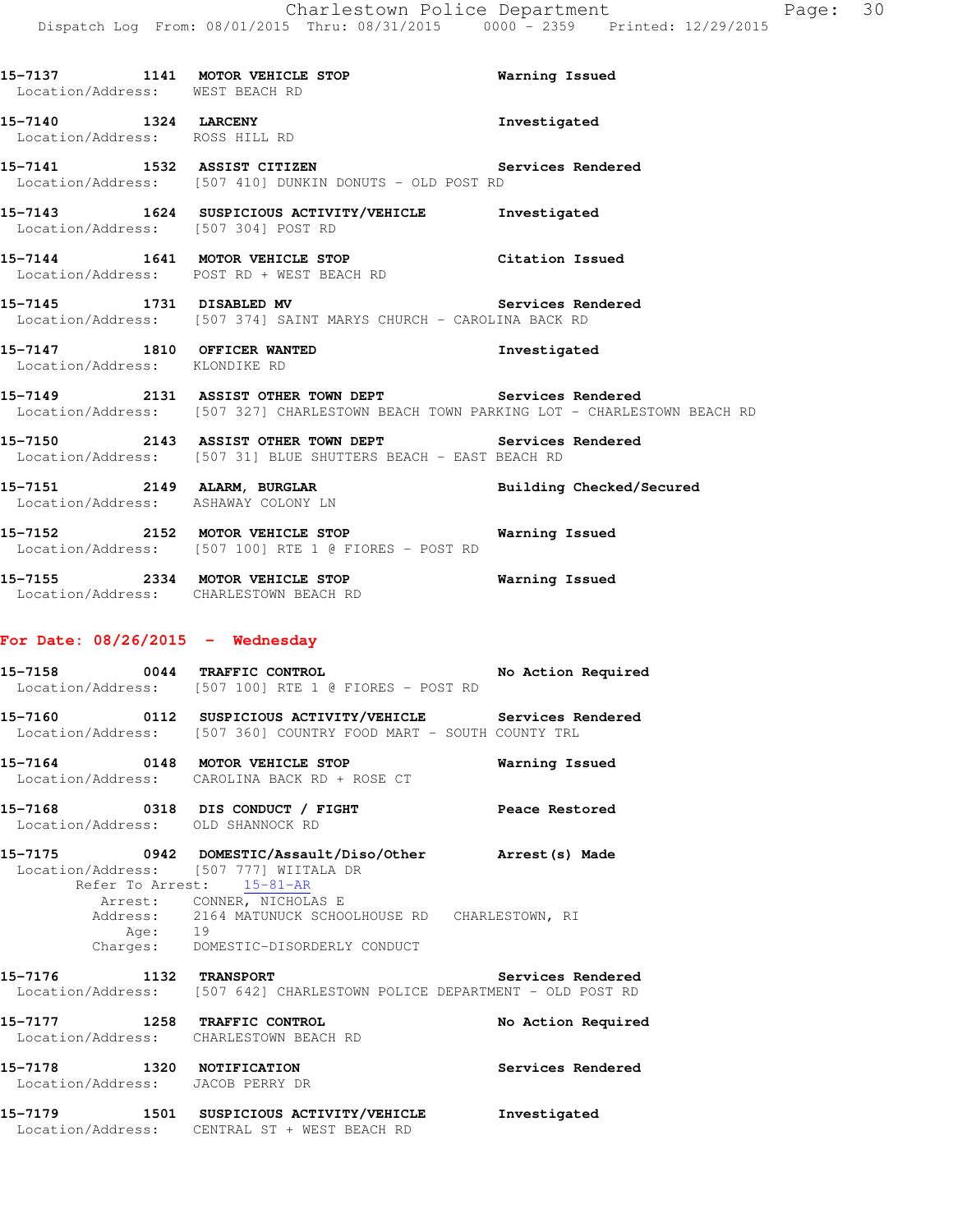|  |  | From: 08/01/2015 Thru: 08/31/2015 | 0000 - 2359 | Printed: 12/29 |  |
|--|--|-----------------------------------|-------------|----------------|--|
|  |  |                                   |             |                |  |

| Location/Address: EAST OUAIL RUN                        | 15-7180 1537 SUSPICIOUS ACTIVITY/VEHICLE Services Rendered                                                  |                   |
|---------------------------------------------------------|-------------------------------------------------------------------------------------------------------------|-------------------|
| 15-7181 1701 VANDALISM<br>Location/Address: CHARLES AVE |                                                                                                             | Services Rendered |
| Location/Address: ROSS HILL RD                          | 15-7183 1756 SUSPICIOUS ACTIVITY/VEHICLE Services Rendered                                                  |                   |
| Location/Address: LAUREL RD                             | 15-7184 1806 SUSPICIOUS ACTIVITY/VEHICLE Services Rendered                                                  |                   |
|                                                         | 15-7186 1915 MOTOR VEHICLE STOP 6 Warning Issued<br>Location/Address: NEW BISCUIT CITY RD + BISCUIT CITY RD |                   |
|                                                         | 15-7187 1926 MOTOR VEHICLE STOP<br>Location/Address: [507 719] NEW BISCUIT CITY RD                          | Warning Issued    |
|                                                         | 15-7188 2007 MOTOR VEHICLE STOP<br>Location/Address: [507 258] RTE 1 @ SOUTH KINGSTOWN LINE - POST RD       | Warning Issued    |
| 15-7189 2052 COMPLAINT                                  | Services Rendered<br>  Location/Address: [507 642] CHARLESTOWN POLICE DEPARTMENT - OLD POST RD              |                   |

**15-7190 2108 ASSIST OTHER TOWN DEPT Services Rendered**  Location/Address: [507 31] BLUE SHUTTERS BEACH - EAST BEACH RD

**15-7191 2123 PARKING VIOLATIONS Citation Issued**  Location/Address: [507 327] CHARLESTOWN BEACH TOWN PARKING LOT - CHARLESTOWN BEACH RD

**15-7192 2136 ASSIST OTHER TOWN DEPT Services Rendered**  Location/Address: [507 327] CHARLESTOWN BEACH TOWN PARKING LOT - CHARLESTOWN BEACH RD

## **For Date: 08/27/2015 - Thursday**

- **15-7194 0011 ASSIST CITIZEN Services Rendered**  Location/Address: [507 49] CHARLESTOWN TOWN BEACH - CHARLESTOWN BEACH RD
- **15-7206 0924 MOTOR VEHICLE STOP Warning Issued**  Location/Address: [507 289] RTE 112 @ MEADOWBROOK INN - CAROLINA BACK RD
- **15-7207 0933 TRAFFIC CONTROL Services Rendered**  Location/Address: ROSS HILL RD
- **15-7208 1005 MOTOR VEHICLE STOP Warning Issued**  Location/Address: KLONDIKE RD + LAUREL RD
- **15-7209 1038 PSYCHOLOGICAL EMERGENCY Transported to Hospital**  Location/Address: [507 859] GROUP HOME (BY SAND PLAIN ROAD) - SOUTH COUNTY TRL
- **15-7210 1122 ROAD HAZARD/OBSTRUCTION Removed Hazard**  Location/Address: POST RD + SOUTH COUNTY TRL
- **15-7213 1334 MOTOR VEHICLE STOP Warning Issued**  Location/Address: [507 280] RTE 2 @ CROTTY'S GARAGE - SOUTH COUNTY TRL
- **15-7214 1611 MOTOR VEHICLE STOP Warning Issued**  Location/Address: ROSS HILL RD
- **15-7216 1632 DISABLED MV Services Rendered**  Location/Address: [507 410] DUNKIN DONUTS - OLD POST RD
- **15-7217 1740 FIRE, OTHER Unfounded**  Location/Address: [507 262] RTE 1 @ LIQUOR STORE - POST RD
- **15-7219 1808 FOLLOW-UP INVESTIGATION Unfounded**  Location/Address: [507 23] U.S. FISH & WILDLIFE HEADQUARTERS - BEND RD
- **15-7222 2010 ASSIST OTHER POLICE DEPT Investigated**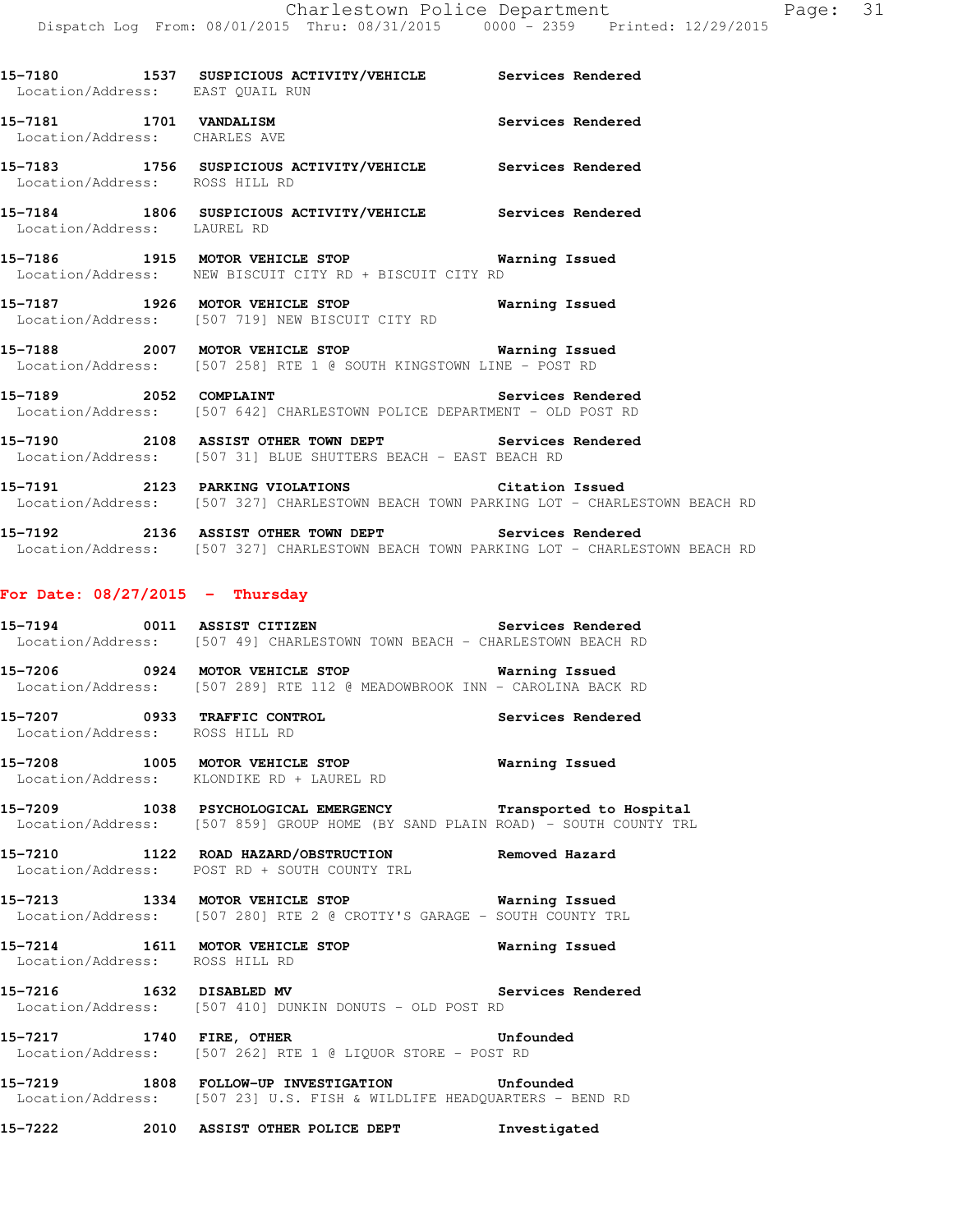|                 | Page: 32<br>Charlestown Police Department                                      |                   |  |  |  |
|-----------------|--------------------------------------------------------------------------------|-------------------|--|--|--|
|                 | Dispatch Log From: 08/01/2015 Thru: 08/31/2015 0000 - 2359 Printed: 12/29/2015 |                   |  |  |  |
|                 | Location/Address: [507 642] CHARLESTOWN POLICE DEPARTMENT - OLD POST RD        |                   |  |  |  |
| 15–7223<br>2054 | <b>ASSIST OTHER TOWN DEPT</b>                                                  | Services Rendered |  |  |  |
|                 | Location/Address: [507 31] BLUE SHUTTERS BEACH - EAST BEACH RD                 |                   |  |  |  |

**15-7224 2107 FOUND/LOST PROPERTY Services Rendered**  Location/Address: EAST BEACH RD

**15-7227 2134 ASSIST OTHER TOWN DEPT Services Rendered**  Location/Address: [507 327] CHARLESTOWN BEACH TOWN PARKING LOT - CHARLESTOWN BEACH RD

**15-7228 2158 SUSPICIOUS ACTIVITY/VEHICLE Investigated**  Location/Address: FAWN CIR Refer To Incident: 15-292-OF

#### **For Date: 08/28/2015 - Friday**

**15-7235 0548 TRAFFIC CONTROL Building Checked/Secured**  Location/Address: POST RD + FALCONE LN **15-7237 0631 TRAFFIC CONTROL No Action Required**  Location/Address: [507 257] DUNNS CORNERS FIRE STATION (STATION TWO) - POST RD

**15-7238 0659 ALARM, BURGLAR False Alarm**  Location/Address: [507 585] STEDMAN & KAZOUNIS - CROSSLAND ST

**15-7239 0711 MOTOR VEHICLE STOP Warning Issued**  Vicinity of: SOUTH COUNTY TRL + CAROLINA BACK RD

**15-7241 0850 MOTOR VEHICLE STOP Citation Issued**  Location/Address: [507 263] RTE 1 @ TOURIST INFO - POST RD

## **15-7243 0923 VANDALISM Report Taken**  Location/Address: CHARLES AVE Refer To Incident: 15-294-OF

**15-7245 1023 ROAD HAZARD/OBSTRUCTION Services Rendered**  Location/Address: [507 263] RTE 1 @ TOURIST INFO - POST RD

**15-7246 1053 FOLLOW-UP INVESTIGATION Investigated**  Location/Address: CHARLES AVE

**15-7249 1440 Boating - Assistance Services Rendered**  Vicinity of: [507 26] CHARLESTOWN BREACHWAY - CHARLESTOWN BEACH RD

**15-7250 1531 FOLLOW-UP INVESTIGATION Investigated**  Location/Address: BUCKEYE BROOK RD

**15-7254 1627 ANNOYING PHONE CALLS No Action Required**  Location/Address: AUBURN DR

15-7255 1648 ALARM, FIRE **15-7255** Services Rendered Location/Address: SOUTH COUNTY TRL

**15-7256 1719 LARCENY Report Taken**  Location/Address: LAUREL RD Refer To Incident: 15-295-OF

**15-7257 1726 MOTOR VEHICLE STOP Warning Issued**  Location/Address: [507 100] RTE 1 @ FIORES - POST RD

**15-7258 1737 THREATS Investigated**  Location/Address: [507 21] BURLINGAME STATE PARK - CHECK IN STATION - BURLINGAME STATE PARK RD

**15-7259 1739 ROAD HAZARD/OBSTRUCTION Unfounded**  Location/Address: [507 267] RTE 1 @ HITCHING POST - POST RD

**15-7260 1754 FOLLOW-UP INVESTIGATION Investigated**  Location/Address: BUCKEYE BROOK RD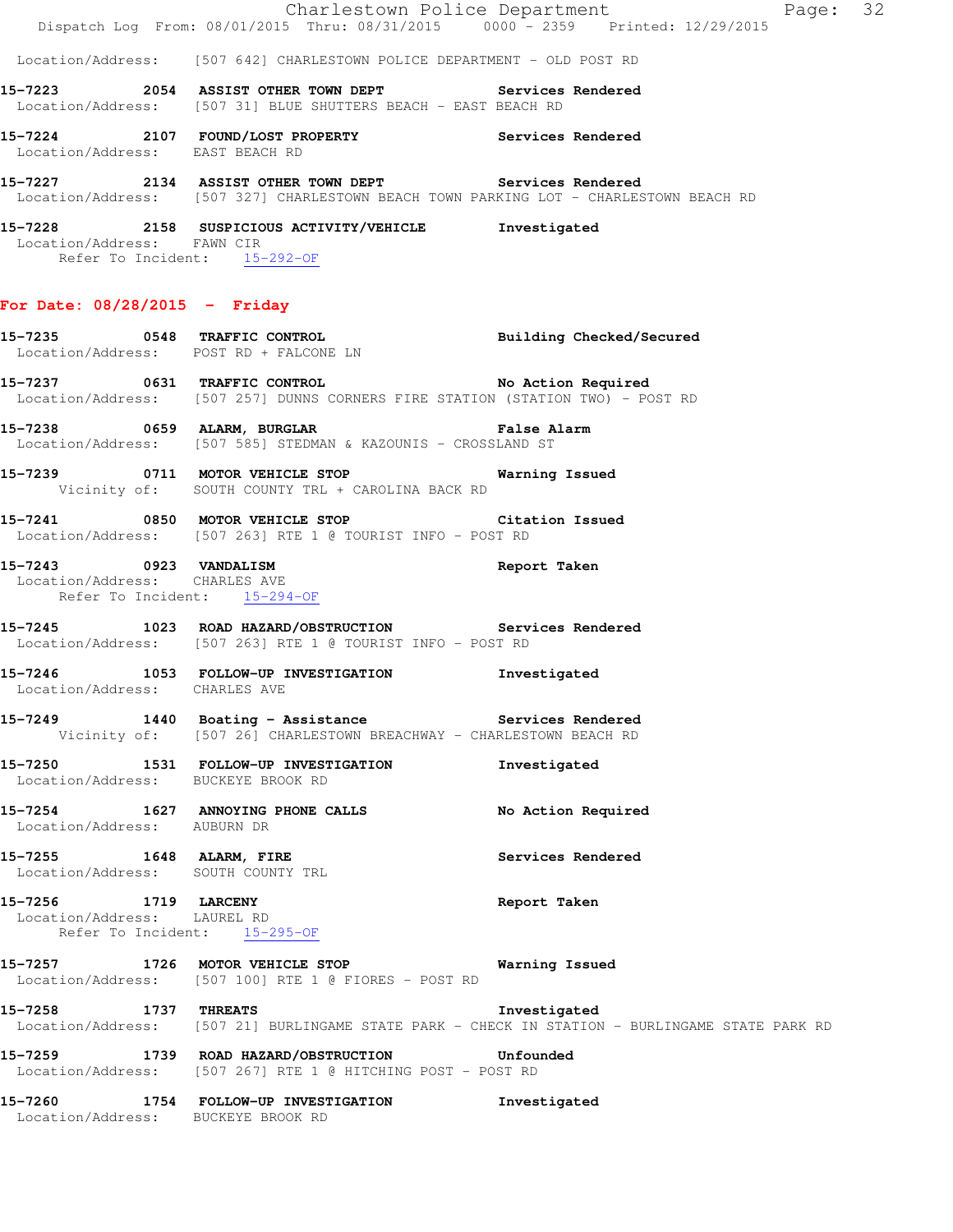**15-7261 1759 MOTOR VEHICLE STOP Warning Issued**  Location/Address: SHANNOCK RD + SOUTH COUNTY TRL

15-7262 1802 DUMPING VIOLATIONS No Action Required Location/Address: RIDGEWOOD RD

**15-7263 1809 VANDALISM Investigated**  Location/Address: SAND HILL RD

**15-7264 1812 Boating - Assistance Services Rendered**  Location: [507 341] NINIGRET POND - EAST

**15-7265 1938 WELL BEING CHECK No Action Required**  Location/Address: [507 874] EAST QUAIL RUN

**15-7266 2039 MOTOR VEHICLE STOP Services Rendered**  Location/Address: [507 275] RTE 1 @ WESTERLY LINE - POST RD

**15-7267 2043 DOMESTIC/Assault/Diso/Other Investigated**  Location/Address: [507 833] CASTLE ROCK DR

**15-7268 2051 SUSPICIOUS ACTIVITY/VEHICLE Services Rendered**  Location/Address: [507 369] WILCOX TAVERN - OLD POST RD

**15-7270 2112 ASSIST OTHER TOWN DEPT Services Rendered**  Location/Address: [507 31] BLUE SHUTTERS BEACH - EAST BEACH RD

**15-7273 2135 ASSIST OTHER TOWN DEPT Services Rendered**  Location/Address: [507 327] CHARLESTOWN BEACH TOWN PARKING LOT - CHARLESTOWN BEACH RD

**15-7275 2148 ALARM, BURGLAR Building Checked/Secured**  Location/Address: [507 411] OCTAGON MANOR - EAST BEACH RD

**15-7276 2154 DISTURBANCE/Music/Noise Investigated**  Location/Address: [507 653] THE COVE RESTURANT - OLD POST RD

**15-7278 2253 DISABLED MV Could Not Locate**  Location/Address: [507 275] RTE 1 @ WESTERLY LINE - POST RD

**15-7279 2308 MOTOR VEHICLE STOP Investigated**  Location/Address: POST RD

## **For Date: 08/29/2015 - Saturday**

**15-7283 0059 MOTOR VEHICLE STOP Warning Issued**  Location/Address: [507 66] WILLOWS RESORT - POST RD **15-7293 0619 TRAFFIC CONTROL No Action Required**  Location/Address: EAST BEACH RD + POST RD

**15-7295 0625 MOTOR VEHICLE STOP Warning Issued**  Location/Address: SOUTH COUNTY TRL + BOTKA DR

**15-7296 0631 MOTOR VEHICLE STOP Warning Issued**  Location/Address: POST RD + PROSSER TRL

**15-7297 0753 ALARM, BURGLAR Building Checked/Secured**  Location/Address: [507 892] 161 BOXING - CHARLESTOWN BEACH RD

**15-7298 0838 ANIMAL COMPLAINT Investigated**  Vicinity of: POST RD + SOUTH COUNTY TRL

**15-7299 0841 MOTOR VEHICLE STOP Warning Issued**  Vicinity of: [507 369] WILCOX TAVERN - OLD POST RD

**15-7300 0907 TRAFFIC CONTROL Warning Issued**  Location/Address: EAST BEACH RD + PARADISE LN

**15-7301 0925 DISABLED MV Services Rendered**  Vicinity of: SOUTH COUNTY TRL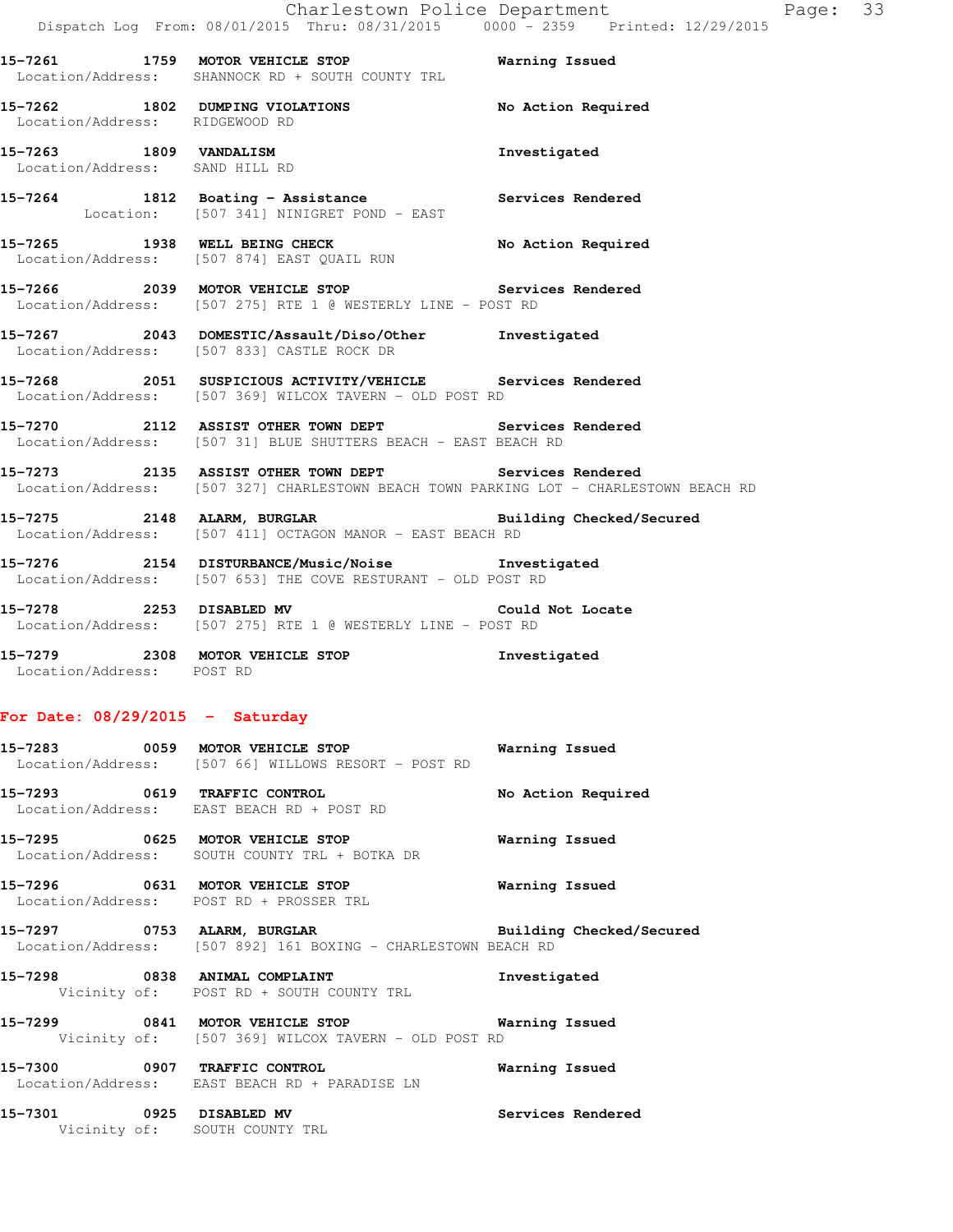|                                                               | Dispatch Log From: 08/01/2015 Thru: 08/31/2015 0000 <sup>-</sup> 2359 Printed: 12/29/2015                                                          | Charlestown Police Department<br>Page: 34                                                    |  |
|---------------------------------------------------------------|----------------------------------------------------------------------------------------------------------------------------------------------------|----------------------------------------------------------------------------------------------|--|
|                                                               | 15-7302 6926 ALARM, FIRE 1998 1999 Palse Alarm                                                                                                     | Location/Address: [507 530] NARRAGANSETT INDIAN FOUR WINDS COMMUNITY CENT - SOUTH COUNTY TRL |  |
|                                                               | 15-7303 0926 TRAFFIC CONTROL<br>Location/Address: CHARLESTOWN BEACH RD                                                                             | No Action Required                                                                           |  |
| Refer To Accident: 15-124-AC                                  | 15-7304 0937 MVA - W/Injury/Fluid/Hazard Transported to Hospital<br>Location/Address: POST RD + WILDFLOWER RD                                      |                                                                                              |  |
|                                                               | 15-7305 1117 SUSPICIOUS ACTIVITY/VEHICLE Tnvestigated<br>Location/Address: [507 415] FRANCIS C CARTER MEMORIAL PRESERVE - CAROLINA BACK RD         |                                                                                              |  |
|                                                               | 15-7306 1206 MOTOR VEHICLE COMPLAINT Could Not Locate<br>Vicinity of: POST RD + EAST BEACH RD                                                      |                                                                                              |  |
|                                                               | 15-7307 1217 MOTOR VEHICLE COMPLAINT Could Not Locate<br>Location/Address: [507 208] HITCHING POST - POST RD                                       |                                                                                              |  |
|                                                               | 15-7308 1232 DISABLED MV Servey Controller Section of: [507 270] RTE 1 @ BURLINGAME - POST RD                                                      | Services Rendered                                                                            |  |
|                                                               | 15-7310 1301 MOTOR VEHICLE STOP Warning Issued<br>Vicinity of: [507 258] RTE 1 @ SOUTH KINGSTOWN LINE - POST RD                                    |                                                                                              |  |
|                                                               | 15-7311 1310 BOATING - VESSEL VIOLATION Warning Issued<br>Location: [507 341] NINIGRET POND - EAST                                                 |                                                                                              |  |
| Location/Address: NIANTIC HWY                                 | 15-7312 1408 WELL BEING CHECK COULD Not Locate                                                                                                     |                                                                                              |  |
|                                                               | 15-7313 1456 OFFICER WANTED<br>Location/Address: [507 208] HITCHING POST - POST RD                                                                 | Investigated                                                                                 |  |
|                                                               | 15-7315 1537 BOATING - VESSEL VIOLATION Warning Issued<br>Location/Address: [507 219] SHELTER COVE MARINA - CHARLESTOWN BEACH RD                   |                                                                                              |  |
| Location/Address: NIANTIC HWY                                 | 15-7316 1615 WELL BEING CHECK Could Not Locate                                                                                                     |                                                                                              |  |
|                                                               | 15-7317 1735 MOTOR VEHICLE STOP<br>Location/Address: [507 261] RTE 1 @ STATE GARAGE - POST RD                                                      | Warning Issued                                                                               |  |
|                                                               | 15-7319 1800 ANIMAL COMPLAINT<br>Location/Address: [507 31] BLUE SHUTTERS BEACH - EAST BEACH RD                                                    | Investigated                                                                                 |  |
| Location/Address: NIANTIC HWY                                 | 15-7320 1832 WELL BEING CHECK                                                                                                                      | Services Rendered                                                                            |  |
| Location/Address: LAKESIDE DR                                 | 15-7321 1837 ASSIST CITIZEN                                                                                                                        | Investigated                                                                                 |  |
|                                                               | 15-7322 1847 FOLLOW-UP INVESTIGATION Investigated<br>Location/Address: [507 235] NINIGRET INN - PROSSER TRL                                        |                                                                                              |  |
| 15-7323 2020 OFFICER WANTED<br>Location/Address: SKAGERRAK RD |                                                                                                                                                    | Investigated                                                                                 |  |
|                                                               | 15-7324 2034 OFFICER WANTED<br>Location/Address: [507 653] THE COVE RESTURANT - OLD POST RD                                                        | Investigated                                                                                 |  |
|                                                               | 15-7325 2055 MOTOR VEHICLE STOP <b>Warning Issued</b><br>Location/Address: OVERLOOK DR + MIDLAND RD                                                |                                                                                              |  |
|                                                               | 15-7328 2059 ASSIST OTHER AGENCY Building Checked/Secured<br>Location/Address: [507 327] CHARLESTOWN BEACH TOWN PARKING LOT - CHARLESTOWN BEACH RD |                                                                                              |  |
|                                                               | 15-7327  2106 FIREWORKS/Possession/Use/Other Investigated                                                                                          |                                                                                              |  |

Location/Address: RIDGEWOOD RD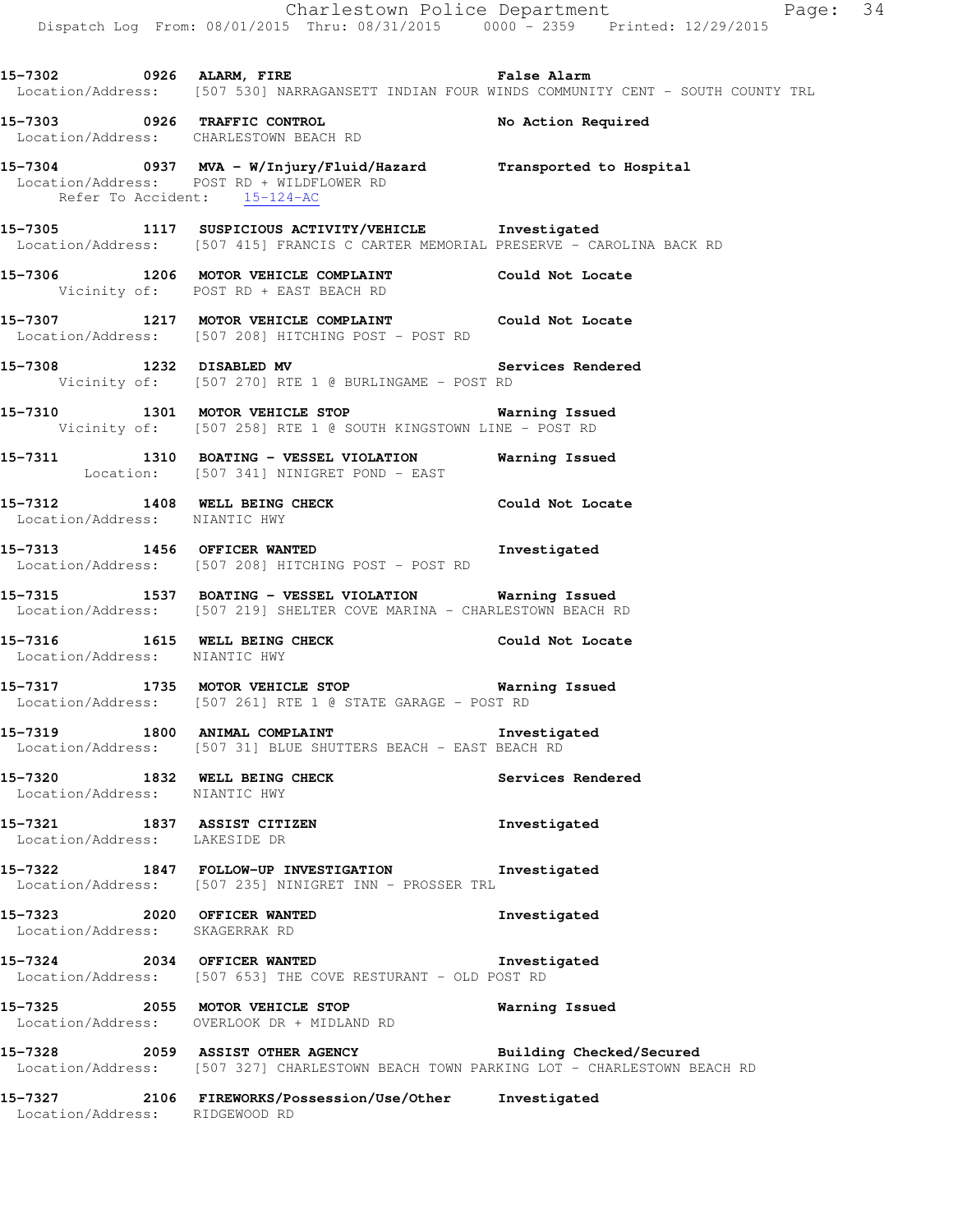**15-7330 2126 ASSIST OTHER TOWN DEPT No Action Required**  Location/Address: [507 31] BLUE SHUTTERS BEACH - EAST BEACH RD

**15-7332 2226 DISTURBANCE/Music/Noise Services Rendered**  Location/Address: BENHAM ST **15-7333 2309 TRAFFIC CONTROL Services Rendered**  Location/Address: POST RD + PROSSER TRL **15-7334 2315 MOTOR VEHICLE STOP Warning Issued** 

 Location/Address: POST RD + SOUTH COUNTY TRL **15-7335 2316 MOTOR VEHICLE STOP Warning Issued**  Location/Address: POST RD + PROSSER TRL

**15-7336 2317 DISTURBANCE/Music/Noise Investigated**  Location/Address: RAM ISLAND RD

#### **For Date: 08/30/2015 - Sunday**

- **15-7342 0619 MOTOR VEHICLE STOP Warning Issued**  Location/Address: POST RD + NARROW LN
- **15-7343 0819 TRAFFIC CONTROL No Action Required**  Location/Address: [507 49] CHARLESTOWN TOWN BEACH - CHARLESTOWN BEACH RD
- **15-7344 0923 ASSIST CITIZEN Services Rendered**  Location/Address: EAST BEACH RD
- **15-7345 1005 BOATING VESSEL VIOLATION Warning Issued**  Location/Address: [507 231] OCEAN HOUSE MARINA (MAIN FACILITY) - TOWN DOCK RD
- **15-7346 1229 HAZMAT INCIDENT Investigated**  Location/Address: SHANNOCK RD
- **15-7347 1254 FOLLOW-UP INVESTIGATION Investigated**  Location/Address: BUCKEYE BROOK RD Refer To Incident: 15-293-OF

**15-7348 1443 PSYCHOLOGICAL EMERGENCY Transported to Hospital**  Location/Address: [507 859] GROUP HOME (BY SAND PLAIN ROAD) - SOUTH COUNTY TRL

**15-7349 1618 MOTOR VEHICLE STOP Citation Issued**  Location/Address: [507 258] RTE 1 @ SOUTH KINGSTOWN LINE - POST RD

**15-7350 1646 ASSIST CITIZEN Services Rendered**  Location/Address: [507 642] CHARLESTOWN POLICE DEPARTMENT - OLD POST RD

**15-7351 1720 DISABLED MV No Action Required**  Location/Address: WEST BEACH RD

- **15-7354 1856 MOTOR VEHICLE STOP Warning Issued**  Location/Address: [507 100] RTE 1 @ FIORES - POST RD
- **15-7355 1907 MOTOR VEHICLE COMPLAINT No Action Required**  Location/Address: POST RD

**15-7356 1913 MOTOR VEHICLE STOP Warning Issued**  Location/Address: POST RD + WEST BEACH RD

**15-7357 1932 MOTOR VEHICLE STOP Warning Issued**  Location/Address: [507 258] RTE 1 @ SOUTH KINGSTOWN LINE - POST RD

**15-7358 2037 MOTOR VEHICLE COMPLAINT Arrest(s) Made**  Location/Address: POST RD + WEST BEACH RD Refer To Arrest: 15-82-AR Arrest: GERSUNY, DAWN MARIE C 36 KNOLLWOOD Apt. #CIR NORTH KINGSTOWN, RI Affer<br>Address: 36<br>Address: 51 Charges: DRIVING AFTER DENIAL, SUS/REVOCATION-LICENSE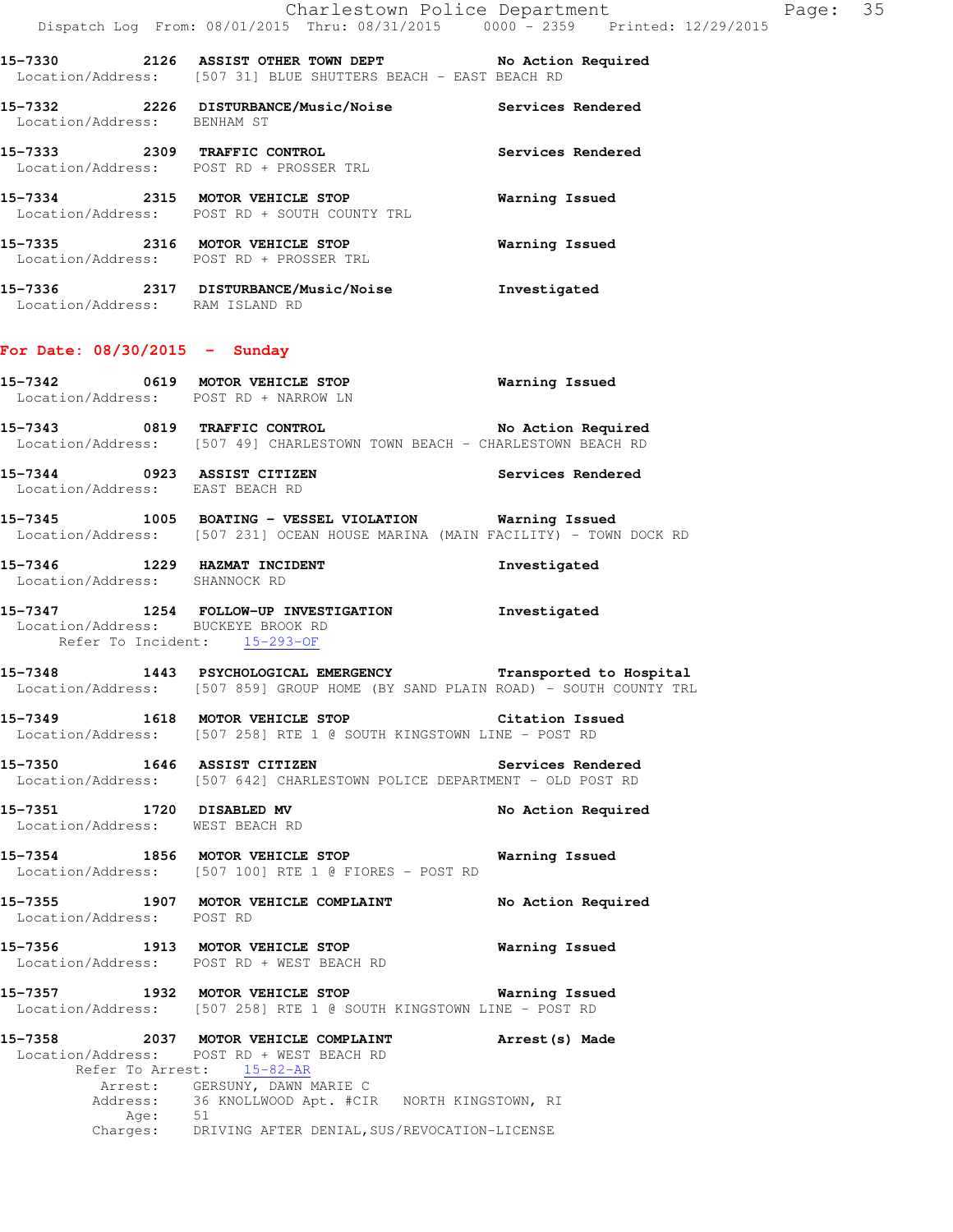**15-7359 2135 ASSIST OTHER TOWN DEPT Services Rendered**  Location/Address: [507 327] CHARLESTOWN BEACH TOWN PARKING LOT - CHARLESTOWN BEACH RD

**15-7360 2147 ASSIST OTHER TOWN DEPT Services Rendered**  Location/Address: [507 31] BLUE SHUTTERS BEACH - EAST BEACH RD

## **For Date: 08/31/2015 - Monday**

**15-7362 0004 MOTOR VEHICLE STOP Warning Issued**  Location/Address: [507 853] QUONNY BAIT AND TACKLE - OLD POST RD

**15-7363 0013 ALARM, BURGLAR False Alarm**  Location/Address: SOUTH COUNTY TRL

**15-7364 0041 MOTOR VEHICLE STOP Warning Issued**  Location/Address: POST RD + SOUTH COUNTY TRL

**15-7366 0125 TRAFFIC CONTROL No Action Required**  Location/Address: POST RD + LAKESIDE DR

**15-7368 0224 MOTOR VEHICLE STOP Warning Issued**  Location/Address: [507 284] RTE 91 @ RICHMOND LINE - ALTON CAROLINA RD

**15-7371 0249 PARKING VIOLATIONS Warning Issued**  Location/Address: [507 321] CHARLESTOWN BEACH - CHARLESTOWN BEACH RD

**15-7373 0504 MOTOR VEHICLE STOP Warning Issued**  Location/Address: SOUTH COUNTY TRL + MAPLE LAKE FARM RD

**15-7374 0512 MOTOR VEHICLE STOP Warning Issued**  Location/Address: POST RD + SCHOOLHOUSE POND RD

**15-7375 0521 MOTOR VEHICLE STOP Warning Issued**  Location/Address: SOUTH COUNTY TRL + MAPLE LAKE FARM RD

**15-7376 0523 MOTOR VEHICLE STOP Warning Issued**  Location/Address: POST RD + TAMANACO DR

**15-7377 0543 MOTOR VEHICLE STOP Warning Issued**  Location/Address: POST RD + SOUTH COUNTY TRL

**15-7378 0559 MOTOR VEHICLE STOP Warning Issued**  Location/Address: POST RD + TAMANACO DR

**15-7379 0610 MOTOR VEHICLE STOP Warning Issued**  Location/Address: POST RD + KING'S FACTORY RD

**15-7380 0815 TRAFFIC CONTROL No Action Required**  Location/Address: [507 19] CHARLESTOWN ELEMENTARY SCHOOL - CAROLINA BACK RD

**15-7381 0835 MOTOR VEHICLE STOP Warning Issued**  Location/Address: [507 66] WILLOWS RESORT - POST RD

**15-7382 0853 TRAFFIC CONTROL Services Rendered**  Location/Address: [507 19] CHARLESTOWN ELEMENTARY SCHOOL - CAROLINA BACK RD

**15-7383 0951 TRAFFIC CONTROL No Action Required**  Location/Address: POST RD

**15-7386 1219 ROAD HAZARD/OBSTRUCTION Could Not Locate**  Location/Address: POST RD + KING'S FACTORY RD

**15-7389 1356 FOUND/LOST PROPERTY Services Rendered**  Location/Address: UPPER HIGHLAND RD Refer To Incident: 15-296-OF

**15-7391 1605 ASSIST OTHER POLICE DEPT No Action Required**  Vicinity of: SHANNOCK RD